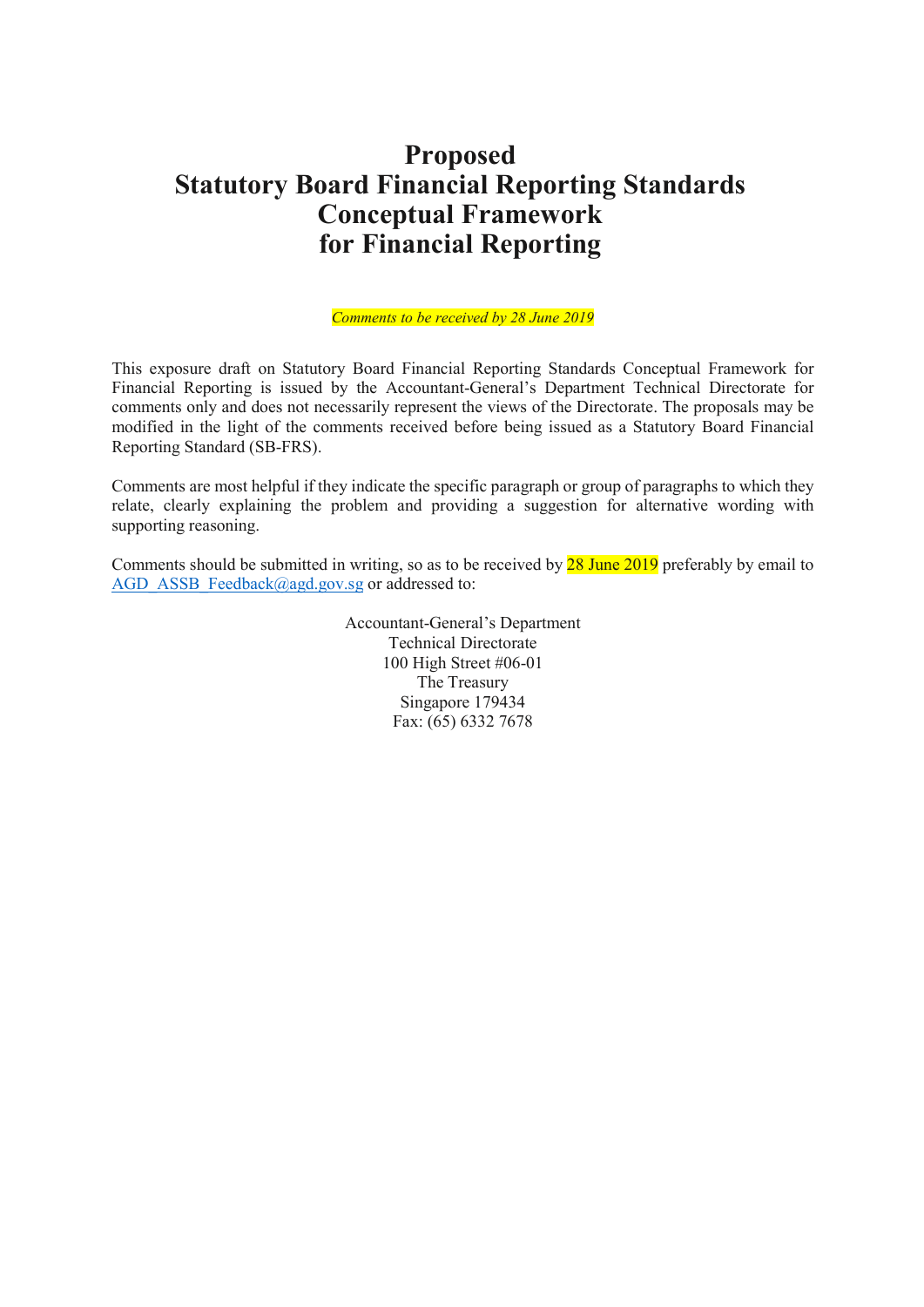Certain principles in the Statutory Board Financial Reporting Standards Conceptual Framework for Financial Reporting ("SB-FRS Conceptual Framework") have been adapted from the International Public Sector Accounting Standards' Conceptual Framework for General Purpose Financial Reporting by Public Sector Entities.

This SB-FRS Conceptual Framework includes select text and extracts from the Handbook of International Public Sector Accounting Pronouncements, 2016 Edition, Handbook of International Public Sector Accounting Pronouncements, 2017 Edition, and Handbook of International Public Sector Accounting Pronouncements, 2018 Edition of the International Public Sector Accounting Standards Board, published by IFAC and is used with permission of IFAC.

Use of the SB-FRS does not guarantee or represent compliance with the International Public Sector Accounting Standards. Contact Permission@ifac.org for permission to reproduce, store or transmit, or to make other similar uses of the Handbook of International Public Sector Accounting Pronouncements, 2016 Edition, Handbook of International Public Sector Accounting Pronouncements, 2017 Edition, and Handbook of International Public Sector Accounting Pronouncements, 2018 Edition or extracts thereof.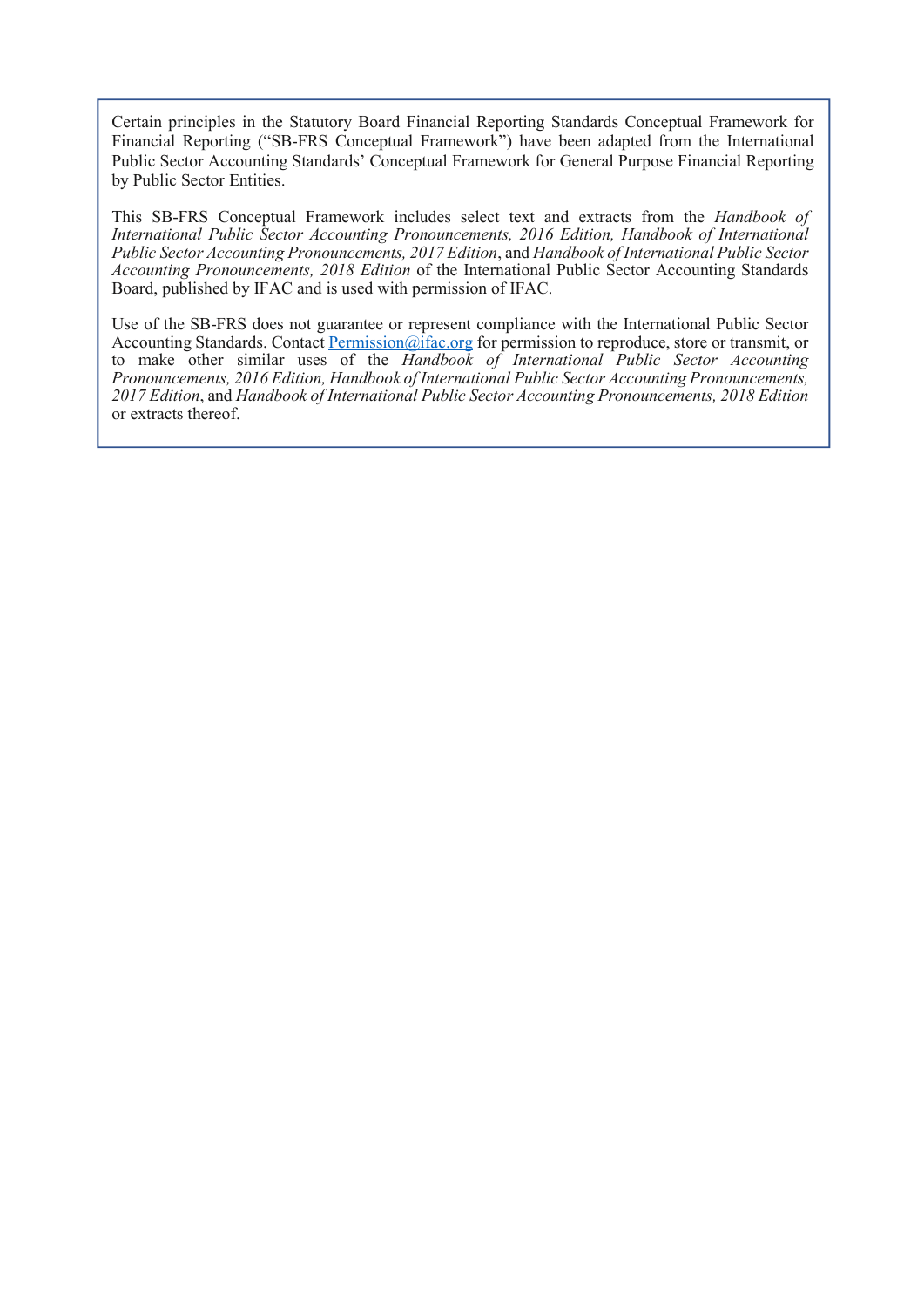## STATUS AND PURPOSE OF THE SB-FRS CONCEPTUAL FRAMEWORK

- SP1.1 The SB-FRS Conceptual Framework for Financial Reporting (SB-FRS Conceptual Framework) describes the objective of, and the concepts for, general purpose financial reporting. The purpose of the SB-FRS Conceptual Framework is to:
	- (a) assist in the development of Statutory Board-Financial Reporting Standards (SB-FRS or Standards) that are based on consistent concepts;
	- (b) assist preparers to develop consistent accounting policies when no Standard applies to a particular transaction or other event, or when a Standard allows a choice of accounting policy; and
	- (c) assist all parties to understand and interpret the Standards.
- SP1.2 The SB-FRS Conceptual Framework is not a Statutory Board Financial Reporting Standard. Nothing in the SB-FRS Conceptual Framework overrides any Standard or any requirement in a Standard.
- SP1.3 The Singapore Financial Reporting Standards (SFRS) is the guiding framework in setting the SB-FRS. However, each SFRS will be individually considered, and where necessary, modifications will be made, or additional guidelines and new Standards will be issued, to address the unique needs of Statutory Boards. Similarly, the SB-FRS Conceptual Framework is largely derived from the *Conceptual Framework* of the SFRS, but modifications are made to address the unique needs of Statutory Boards, including but not limited to adding certain concepts from the Conceptual Framework of the International Public Sector Accounting Standards.
- SP1.4 The SB-FRS Conceptual Framework may be revised from time to time on the basis of the Statutory Boards' experience of using it. Revisions of the SB-FRS Conceptual Framework will not automatically lead to changes to the Standards. Any proposal to amend a Standard would be subject to the deliberation of the Advisory Committee on Accounting Standards for Statutory Boards (Advisory Committee) before the Accountant-General makes the decision on whether to amend the Standard.
- SP1.5 The SB-FRS Conceptual Framework provides the foundation for Standards that:
	- (a) contribute to transparency by enhancing the comparability and quality of financial information, enabling users of Statutory Board financial statements to make informed resource allocation, economic and policy decisions.
	- (b) strengthen accountability by reducing the information gap between Statutory Boards and users of Statutory Board financial statements. Standards based on the SB-FRS Conceptual Framework provide information needed to hold management to account.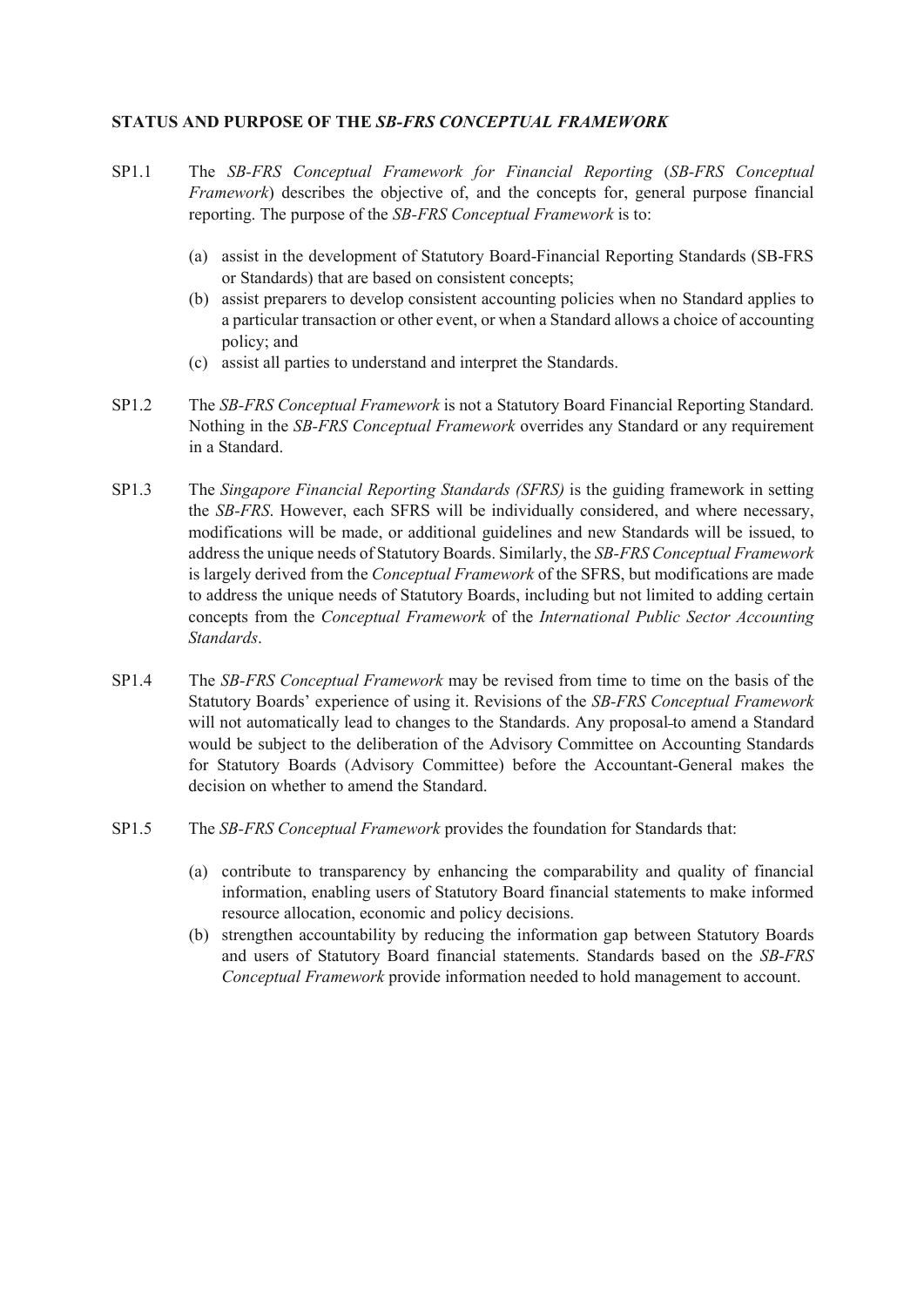# CHAPTER 1—THE OBJECTIVE OF GENERAL PURPOSE FINANCIAL REPORTING

| <b>INTRODUCTION</b>                                                               | 1.1  |
|-----------------------------------------------------------------------------------|------|
| <b>OBJECTIVE, USEFULNESS AND LIMITATIONS OF GENERAL PURPOSE</b>                   |      |
| <b>FINANCIAL REPORTING</b>                                                        | 1.2  |
| <b>INFORMATION ABOUT A REPORTING STATUTORY BOARD'S ECONOMIC</b>                   |      |
| RESOURCES, CLAIMS AGAINST THE STATUTORY BOARD AND CHANGES IN                      |      |
| <b>RESOURCES AND CLAIMS</b>                                                       | 1.18 |
| <b>Economic resources and claims</b>                                              | 1.19 |
| Changes in economic resources and claims                                          | 1.21 |
| Financial performance reflected by accrual accounting                             | 1.23 |
| Financial performance reflected by past cash flows                                | 1.26 |
| Changes in economic resources and claims not resulting from financial performance | 1.27 |
| <b>INFORMATION ABOUT USE OF THE STATUTORY BOARD'S ECONOMIC</b>                    |      |
| <b>RESOURCES</b>                                                                  | 1.28 |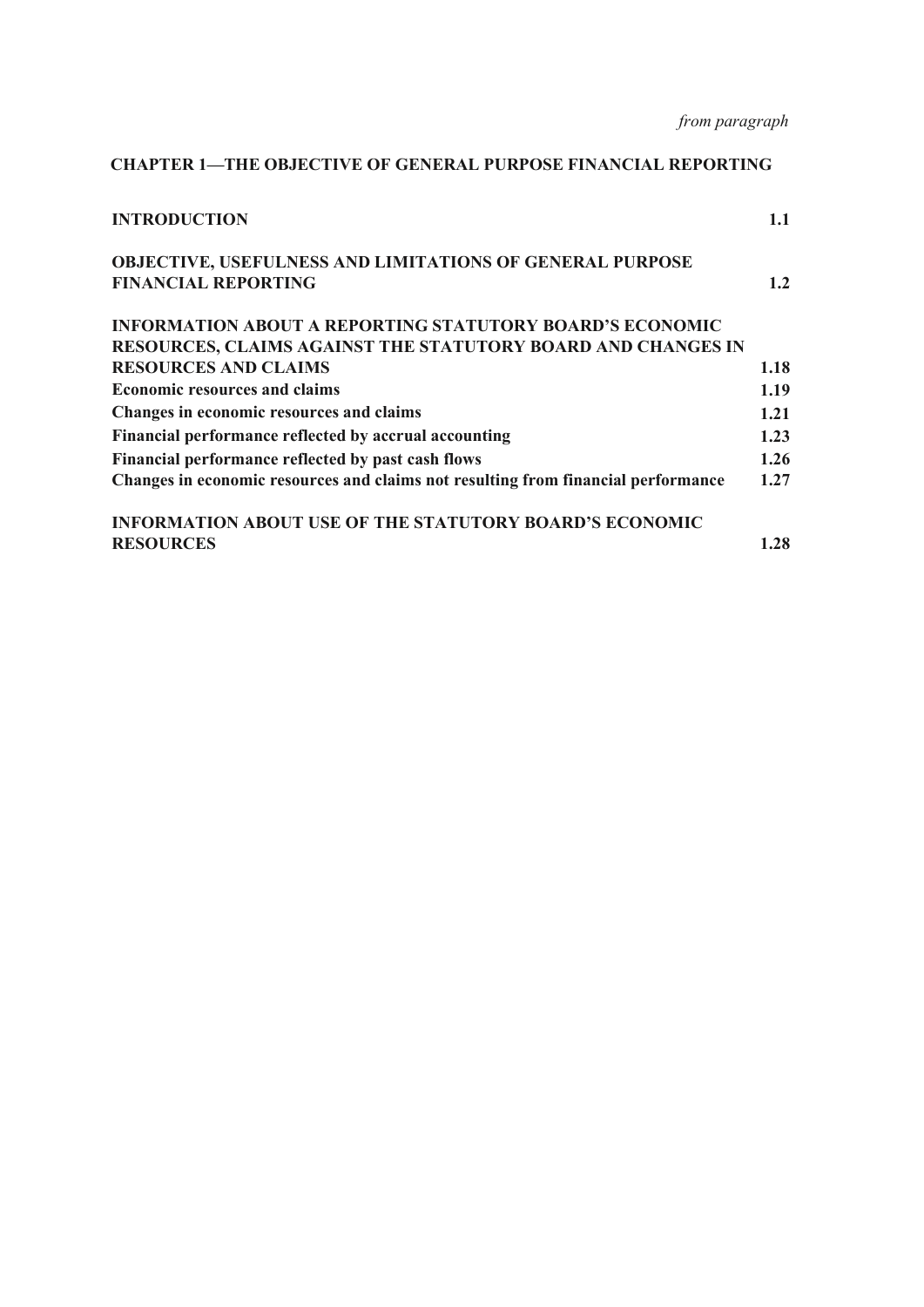## Introduction

-

1.1 The objective of general purpose financial reporting forms the foundation of the SB-FRS Conceptual Framework. Other aspects of the SB-FRS Conceptual Framework — the qualitative characteristics of, and the cost constraint on, useful financial information, a reporting entity concept, elements of financial statements, recognition and derecognition, measurement, presentation and disclosure — flow logically from the objective.

## Objective, usefulness and limitations of general purpose financial reporting

- 1.2 The primary function of a Statutory Board<sup>1</sup> is to provide public services that enhance or maintain the well-being of citizens and other eligible residents. In most cases, these services are provided as a result of a non-exchange transaction and in a non-competitive environment. Statutory Boards are accountable to those that provide them with resources, and to those that depend on them to use those resources to deliver services during the reporting period and over the longer term.
- 1.3 The objective of general purpose financial reporting<sup>2</sup> is to ensure consistency in application of accounting standards for Statutory Boards, and to provide financial information about the reporting Statutory Board that is relevant and faithfully represents what it purports to represent, so as to be useful to the Parliament, Government, existing and potential lenders and other creditors, and the general public in:
	- (a) making resource allocation, economic and policy decisions;
	- (b) buying, selling or holding debt instruments;
	- (c) providing or settling loans and other forms of credit; or
	- (d) assessing management's<sup>3</sup> stewardship of the Statutory Board's economic resources.

## Parliament, Government and the General Public

- 1.4 The Parliament represents the people in making laws, controlling Government's finances and taking up a critical/inquisitorial role to check on the actions of Ministries and Statutory Boards. Statutory Boards are of interest to the Parliament as they are established to deliver public services on behalf of the Government and to undertake activities that are integral to their parent Ministries' core functions.
- 1.5 The Government monitors Statutory Boards to ensure that they deliver public services on behalf of it.
- 1.6 The general public is recipient of the services provided by Statutory Boards and pays for the services either directly to the Statutory Boards or indirectly through taxes.
- 1.7 The Parliament, Government and the general public are interested in the resources allocated/controlled by Statutory Boards, how these resources are utilised in delivering public services, and the performance of Statutory Boards in delivering public services.

<sup>&</sup>lt;sup>1</sup> A Statutory Board comprises the public bodies included within the First, Second and Third Schedules of the Public Sector (Governance) Act 2018.

<sup>&</sup>lt;sup>2</sup> Throughout the *SB-FRS Conceptual Framework*, the terms 'financial reports' and 'financial reporting' refer to general purpose financial reports and general purpose financial reporting unless specifically indicated otherwise.

<sup>3</sup> Throughout the SB-FRS Conceptual Framework, the term 'management' refers to management and the governing board of a Statutory Board unless specifically indicated otherwise.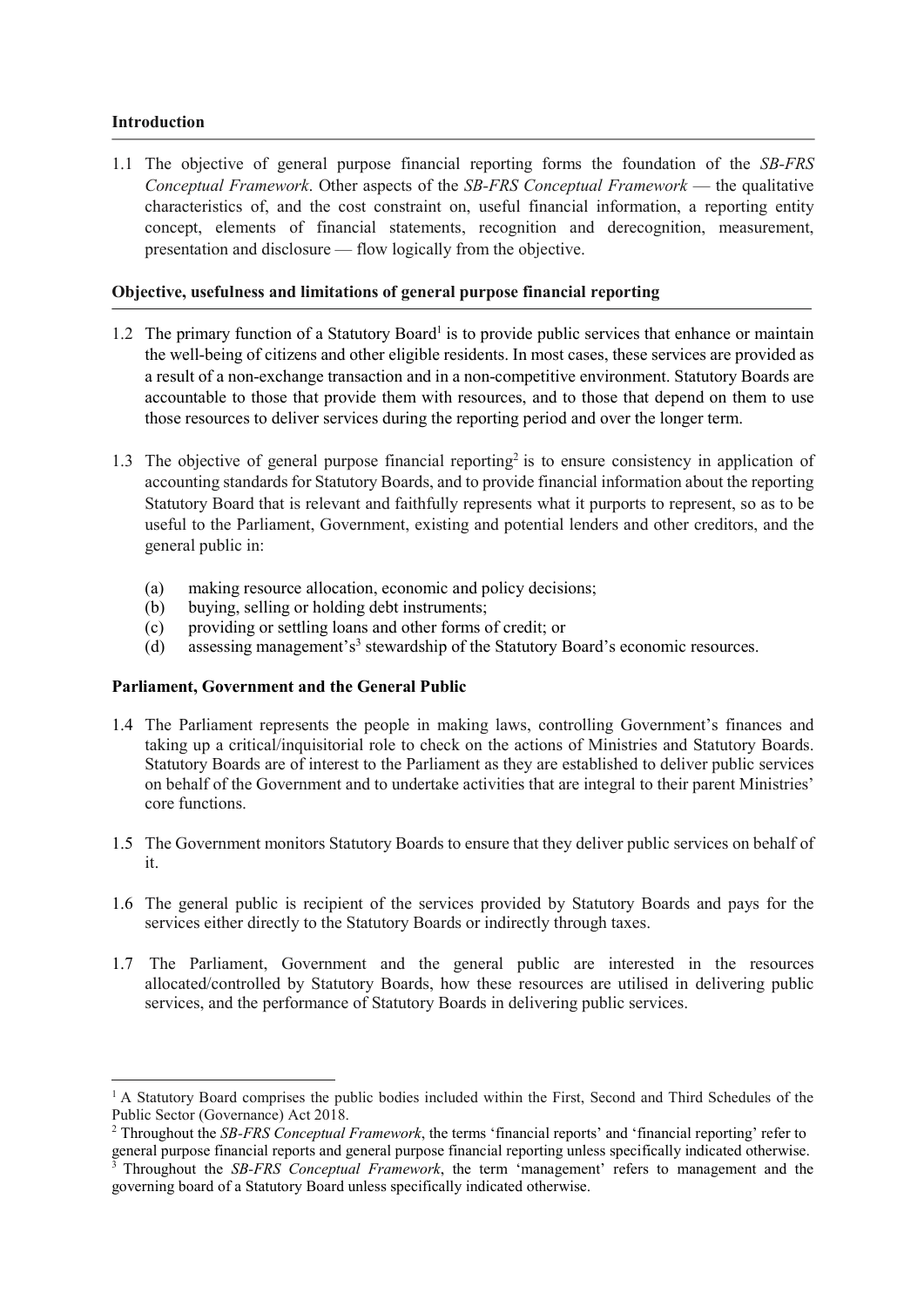# Capital Providers

- 1.8 Statutory Board obtains economic resources from capital providers in order to carry out its public functions. Capital providers include the Government as equity provider, and existing and potential lenders and other creditors.
	- (a) Equity providers. The Government is also the provider of equity to Statutory Boards via equity injections. While a financial return is not the main objective for injecting equity into Statutory Boards, the Government nevertheless requires dividends from Statutory Boards which have received equity, in order to instill financial discipline.
	- (b) Lenders. Lenders, including purchasers of traded debt instruments, provide financial resources to a Statutory Board by lending it economic resources (usually cash). Lenders generally expect to receive a return in the form of interest, repayments of borrowings and increases in the price of debt securities.
	- (c) Other creditors. Other creditors provide resources as a consequence of their relationship with a Statutory Board, even though the relationship is not primarily that of a capital provider. For example, employees provide human capital in exchange for a salary or other remuneration, some of which may be deferred for many years. Suppliers may extend credit to facilitate a sale. Customers may prepay for goods or services to be provided by the Statutory Board. To the extent that employees, suppliers, customers or other groups make decisions relating to providing capital to the Statutory Board in the form of credit, they are capital providers.
- 1.9 The expectations of Government as equity provider, and existing and potential lenders and other creditors, about returns depend on their assessment of the amount, timing and uncertainty of (the prospects for) future net cash inflows to the Statutory Board and on their assessment of management's stewardship of the Statutory Board's economic resources. They need information to help them make those assessments.
- 1.10 To make the assessments described in paragraph 1.9, the Government as equity provider, and existing and potential lenders and other creditors need information about:
	- (a) the economic resources of the Statutory Board, claims against the Statutory Board and changes in those resources and claims; and
	- (b) how efficiently and effectively the Statutory Board's management have discharged their responsibilities to use the Statutory Board's economic resources.
- 1.11 Many existing and potential lenders and other creditors, cannot require reporting Statutory Boards to provide information directly to them and must rely on general purpose financial reports for much of the financial information they need. Consequently, they are amongst the primary users to whom general purpose financial reports are directed.
- 1.12 However, general purpose financial reports do not and cannot provide all of the information that existing and potential lenders and other creditors need. Those users need to consider pertinent information from other sources, for example, general economic conditions and expectations, political events and political climate, and industry and company outlooks.
- 1.13 General purpose financial reports are not designed to show the value of a reporting Statutory Board; but they provide information to help existing and potential lenders and other creditors to estimate the value of the reporting Statutory Board.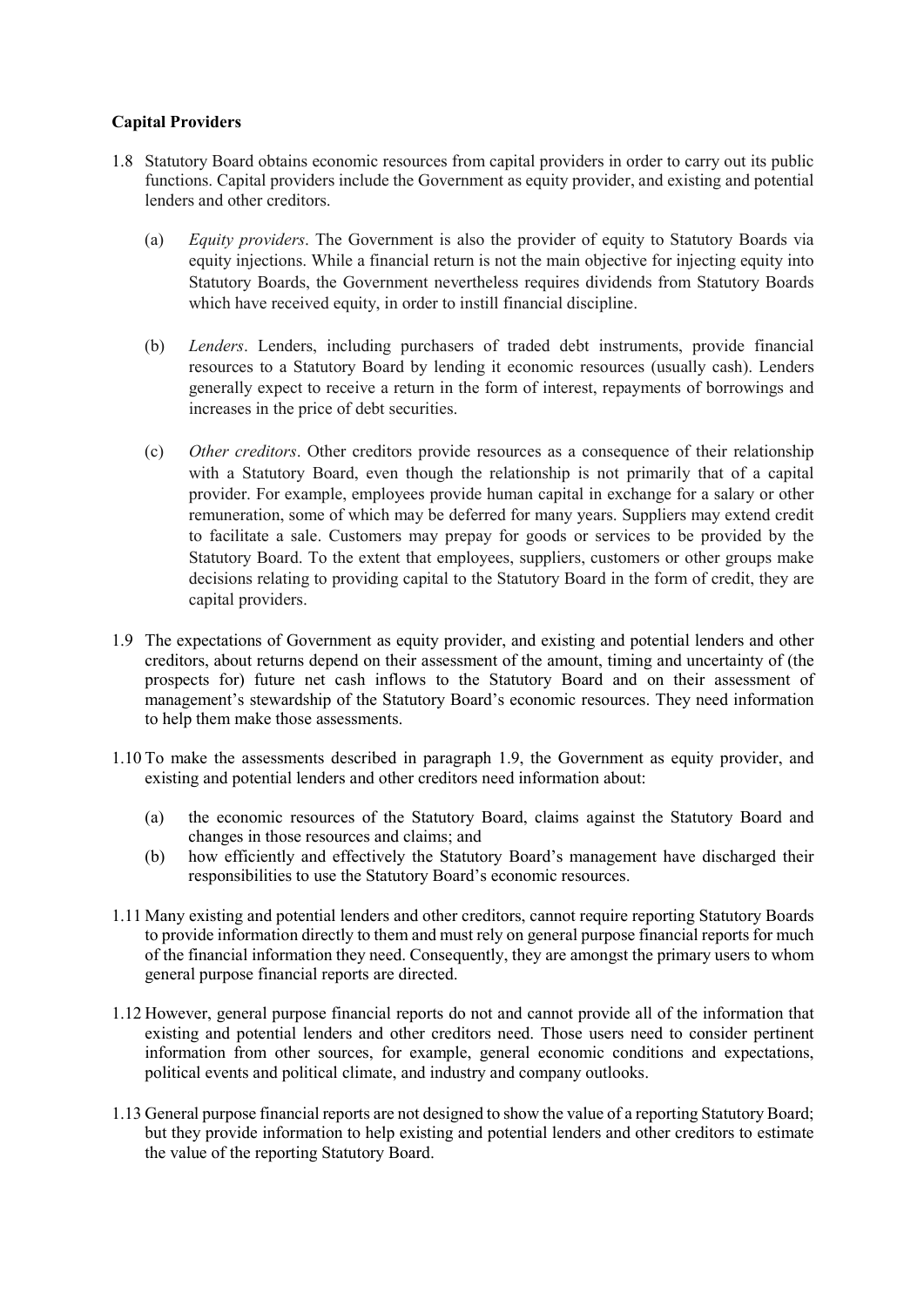- 1.14 Individual primary users have different, and possibly conflicting, information needs and desires. The SB-FRS will seek to provide the information set that will meet the needs of the maximum number of primary users. However, focusing on common information needs does not prevent the reporting Statutory Board from including additional information that is most useful to a particular subset of primary users.
- 1.15 The management of a reporting Statutory Board is also interested in financial information about the Statutory Board. However, management need not rely on general purpose financial reports because it is able to obtain the financial information it needs internally.
- 1.16 Other parties, such as regulators, may also find general purpose financial reports useful. However, those reports are not primarily directed to these other groups.
- 1.17 To a large extent, financial reports are based on estimates, judgements and models rather than exact depictions. The *SB-FRS Conceptual Framework* establishes the concepts that underlie those estimates, judgements and models.

Information about a reporting Statutory Board's economic resources, claims against the Statutory Board and changes in resources and claims

1.18 General purpose financial reports provide information about the financial position of a reporting Statutory Board, which is information about the Statutory Board's resources and the claims against the reporting Statutory Board. Financial reports also provide information about the effects of transactions and other events that change a reporting Statutory Board's economic resources and claims. Both types of information provide useful input for decisions relating to providing resources to a Statutory Board.

## Economic resources and claims

- 1.19 Information about the nature and amounts of a reporting Statutory Board's economic resources and claims can help users to identify the reporting Statutory Board's financial strengths and weaknesses. That information can help users to assess the reporting Statutory Board's liquidity and solvency, its needs for additional financing and how successful it is likely to be in obtaining that financing. That information can also help users to assess management's stewardship of the Statutory Board's economic resources. Information about priorities and payment requirements of existing claims helps users to predict how future cash flows will be distributed among those with a claim against the reporting Statutory Board.
- 1.20 Different types of economic resources affect a user's assessment of the reporting Statutory Board's prospects for future cash flows differently. Some future cash flows result directly from existing economic resources, such as accounts receivable. Other cash flows result from using several resources in combination to deliver public services. Although those cash flows cannot be identified with individual economic resources (or claims), users of financial reports need to know the nature and amount of the resources available for use in a reporting Statutory Board's operations.

#### Changes in economic resources and claims

1.21 Changes in a reporting Statutory Board's economic resources and claims result from that Statutory Board's financial performance and from other events or transactions such as issuing debt or equity instruments. To properly assess both the prospects for future net cash inflows to the reporting Statutory Board and management's stewardship of the reporting Statutory Board's economic resources, users need to be able to identify those two types of changes.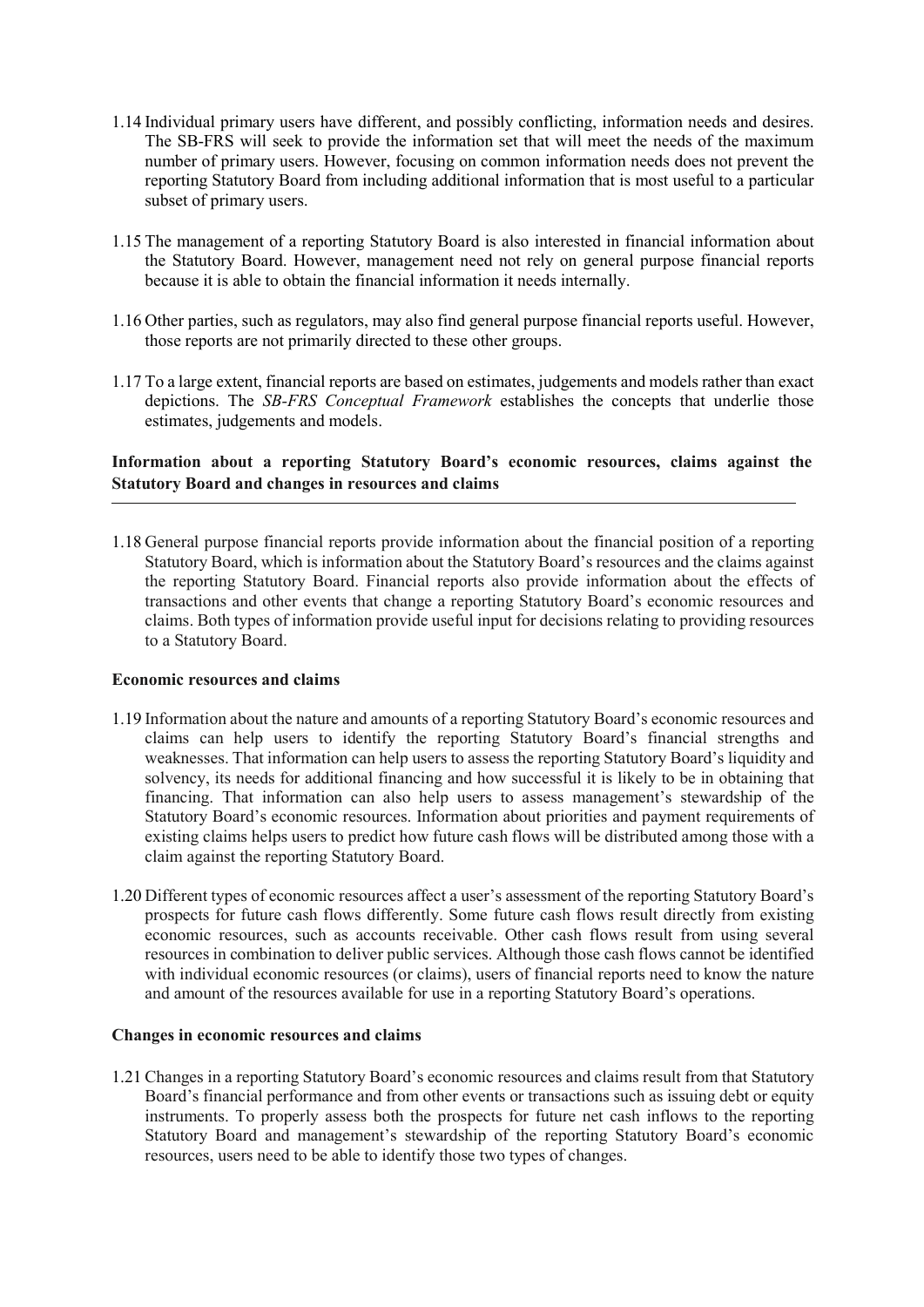1.22 Information about a reporting Statutory Board's financial performance helps users to understand the return that the Statutory Board has produced on its economic resources. Information about the return the Statutory Board has produced can help users to assess management's stewardship of the Statutory Board's economic resources. Information about the variability and components of that return is also important. Information about a reporting Statutory Board's past financial performance and how its management discharged its stewardship responsibilities is usually helpful in predicting the Statutory Board's future returns on its economic resources.

## Financial performance reflected by accrual accounting

- 1.23 Accrual accounting depicts the effects of transactions and other events and circumstances on a reporting Statutory Board's economic resources and claims in the periods in which those effects occur, even if the resulting cash receipts and payments occur in a different period. This is important because information about a reporting Statutory Board's economic resources and claims and changes in its economic resources and claims during a period provides a better basis for assessing the Statutory Board's past and future performance than information solely about cash receipts and payments during that period.
- 1.24 Information about a reporting Statutory Board's financial performance during a period, reflected by changes in its economic resources and claims other than by obtaining additional resources directly from capital providers, is useful in assessing the Statutory Board's past and future ability to generate net cash inflows. That information indicates the extent to which the reporting Statutory Board has increased its available economic resources, and thus its capacity for generating net cash inflows through its operations rather than by obtaining additional funds directly from capital providers. Information about a reporting Statutory Board's financial performance during a period can also help users to assess management's stewardship of the Statutory Board's economic resources.
- 1.25 Information about a reporting Statutory Board's financial performance during a period may also indicate the extent to which events such as changes in market prices or interest rates have increased or decreased the Statutory Board's economic resources and claims, thereby affecting the Statutory Board's ability to generate net cash inflows.

# Financial performance reflected by past cash flows

1.26 Information about a reporting Statutory Board's cash flows during a period also helps users to assess the Statutory Board's ability to generate future net cash inflows and to assess management's stewardship of the Statutory Board's economic resources. That information indicates how the reporting Statutory Board obtains and spends cash, including information about its borrowing and repayment of debt, cash dividends or other cash distributions to the Government, and other factors that may affect the Statutory Board's liquidity or solvency. Information about cash flows helps users understand a reporting Statutory Board's operations, evaluate its financing and investing activities, assess its liquidity or solvency and interpret other information about financial performance.

# Changes in economic resources and claims not resulting from financial performance

1.27 A reporting Statutory Board's economic resources and claims may also change for reasons other than financial performance, such as issuing debt or equity instruments. Information about this type of change is necessary to give users a complete understanding of why the reporting Statutory Board's economic resources and claims changed and the implications of those changes for its future financial performance.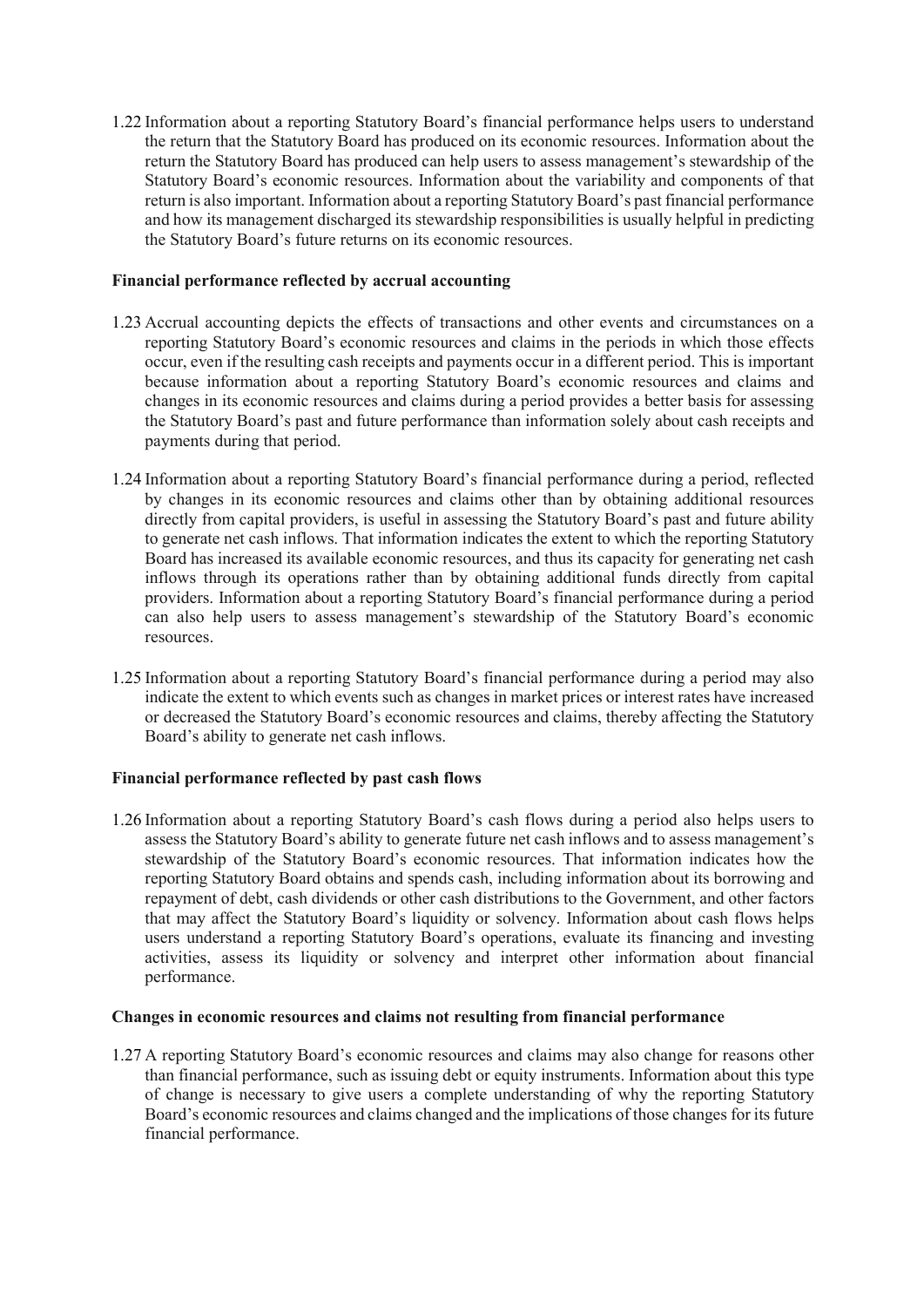## Information about use of the Statutory Board's economic resources

- 1.28 Information about how efficiently and effectively the reporting Statutory Board's management has discharged its responsibilities to use the Statutory Board's economic resources helps users to assess management's stewardship of those resources. Such information is also useful for predicting how efficiently and effectively management will use the Statutory Board's economic resources in future periods. Hence, it can be useful for assessing the Statutory Board's prospects for future net cash inflows.
- 1.29 Examples of management's responsibilities to use the Statutory Board's economic resources include protecting those resources from unfavourable effects of economic factors, such as price and technological changes, and ensuring that the Statutory Board complies with applicable laws, regulations and contractual provisions.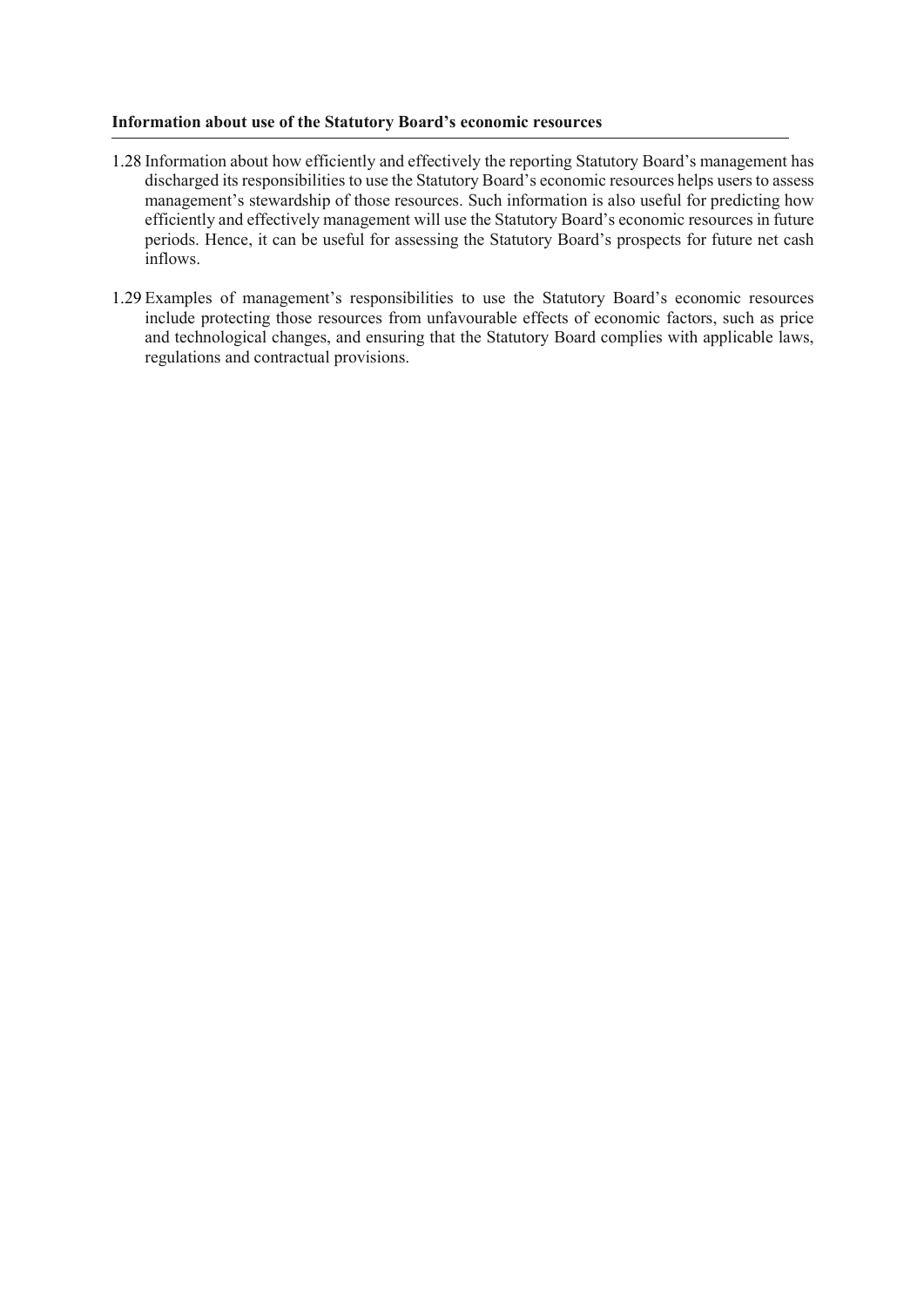# CHAPTER 2—QUALITATIVE CHARACTERISTICS OF USEFUL FINANCIAL INFORMATION

| <b>INTRODUCTION</b>                                                | 2.1  |
|--------------------------------------------------------------------|------|
| <b>QUALITATIVE CHARACTERISTICS OF USEFUL FINANCIAL INFORMATION</b> | 2.4  |
| <b>Fundamental qualitative characteristics</b>                     | 2.5  |
| Relevance                                                          | 2.6  |
| Materiality                                                        | 2.11 |
| Faithful representation                                            | 2.12 |
| Applying the fundamental qualitative characteristics               | 2.20 |
| <b>Enhancing qualitative characteristics</b>                       | 2.23 |
| Comparability                                                      | 2.24 |
| Verifiability                                                      | 2.30 |
| <b>Timeliness</b>                                                  | 2.33 |
| Understandability                                                  | 2.34 |
| Applying the enhancing qualitative characteristics                 | 2.37 |
| THE COST CONSTRAINT ON USEFUL FINANCIAL REPORTING                  | 2.39 |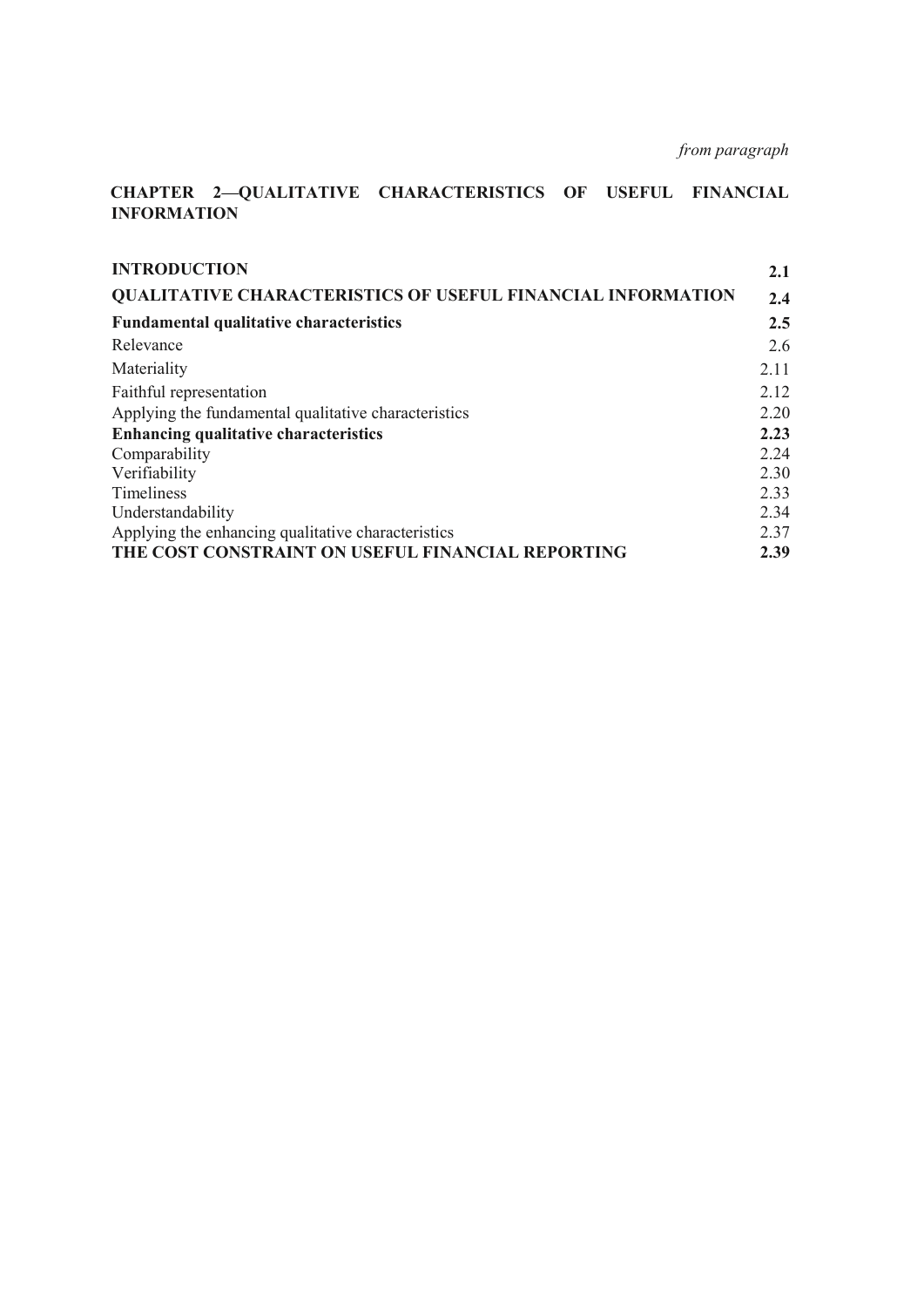## Introduction

- 2.1 The qualitative characteristics of useful financial information discussed in this chapter identify the types of information that are likely to be most useful to the Parliament, Government, existing and potential lenders and other creditors, and the general public for making decisions about the reporting Statutory Board on the basis of information in its financial report (financial information).
- 2.2 Financial reports provide information about the reporting Statutory Board's economic resources, claims against the reporting Statutory Board and the effects of transactions and other events and conditions that change those resources and claims. (This information is referred to in the SB-FRS Conceptual Framework as information about the economic phenomena.) Some financial reports also include explanatory material about management's expectations and strategies for the reporting Statutory Board, and other types of forward-looking information.
- 2.3 The qualitative characteristics of useful financial information apply to financial information provided in financial statements, as well as to financial information provided in other ways. Cost, which is a pervasive constraint on the reporting Statutory Board's ability to provide useful financial information, applies similarly. However, the considerations in applying the qualitative characteristics and the cost constraint may be different for different types of information. For example, applying them to forward-looking information may be different from applying them to information about existing economic resources and claims and to changes in those resources and claims.

## Qualitative characteristics of useful financial information

2.4 If financial information is to be useful, it must be relevant and faithfully represent what it purports to represent. The usefulness of financial information is enhanced if it is comparable, verifiable, timely and understandable.

# Fundamental qualitative characteristics

2.5 The fundamental qualitative characteristics are relevance and faithful representation.

## Relevance

- 2.6 Relevant financial information is capable of making a difference in the decisions made by users. Information may be capable of making a difference in a decision even if some users choose not to take advantage of it or are already aware of it from other sources.
- 2.7 Financial information is capable of making a difference in decisions if it has predictive value, confirmatory value or both.
- 2.8 Financial information has predictive value if it can be used as an input to processes employed by users to predict future outcomes. Financial information need not be a prediction or forecast to have predictive value. Financial information with predictive value is employed by users in making their own predictions.
- 2.9 Financial information has confirmatory value if it provides feedback about (confirms or changes) previous evaluations.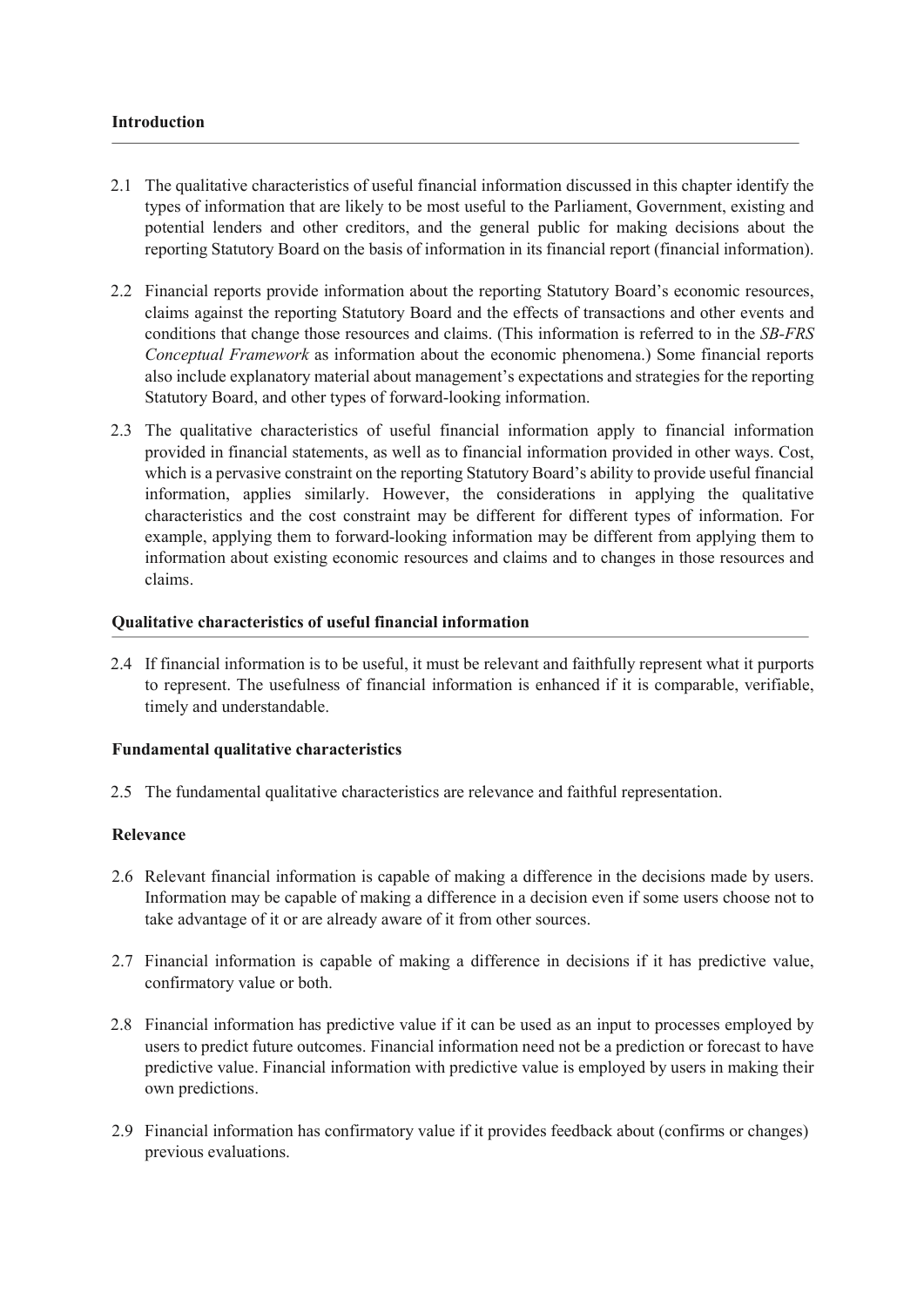2.10 The predictive value and confirmatory value of financial information are interrelated. Information that has predictive value often also has confirmatory value. For example, information about the current level and structure of a Statutory Board's economic resources and claims help users to predict a Statutory Board's ability to respond to changing circumstances and anticipated future service delivery needs. The same information helps to confirm or correct users' past predictions about that ability. The results of those comparisons can help a user to correct and improve the processes that were used to make those previous predictions.

# **Materiality**

2.11 Information is material if omitting it or misstating it could influence decisions that the primary users of general purpose financial reports make on the basis of those reports, which provide financial information about a specific reporting Statutory Board. In other words, materiality is a Statutory Board-specific aspect of relevance based on the nature or magnitude, or both, of the items to which the information relates in the context of an individual Statutory Board's financial report. Consequently, it is not possible to specify a uniform quantitative threshold for materiality or predetermine what could be material in a particular situation.

## Faithful representation

- 2.12 Financial reports represent economic phenomena in words and numbers. To be useful, financial information must not only represent relevant phenomena, but it must also faithfully represent the substance of the phenomena that it purports to represent. In many circumstances, the substance of an economic phenomenon and its legal form are the same. If they are not the same, providing information only about the legal form would not faithfully represent the economic phenomenon.
- 2.13 To be a perfectly faithful representation, a depiction would have three characteristics. It would be complete, neutral and free from error. Of course, perfection is seldom, if ever, achievable. The objective of standard-setters is to maximise those qualities to the extent possible.
- 2.14 A complete depiction includes all information necessary for a user to understand the phenomenon being depicted, including all necessary descriptions and explanations. For example, a complete depiction of a group of assets would include, at a minimum, a description of the nature of the assets in the group, a numerical depiction of all of the assets in the group, and a description of what the numerical depiction represents (for example, historical cost or fair value). For some items, a complete depiction may also entail explanations of significant facts about the quality and nature of the items, factors and circumstances that might affect their quality and nature, and the process used to determine the numerical depiction.
- 2.15 A neutral depiction is without bias in the selection or presentation of financial information. A neutral depiction is not slanted, weighted, emphasised, de-emphasised or otherwise manipulated to increase the probability that financial information will be received favourably or unfavourably by users. Neutral information does not mean information with no purpose or no influence on behaviour. On the contrary, relevant financial information is, by definition, capable of making a difference in users' decisions.
- 2.16 Neutrality is supported by the exercise of prudence. Prudence is the exercise of caution when making judgements under conditions of uncertainty. The exercise of prudence means that assets and income are not overstated and liabilities and expenses are not understated. Equally, the exercise of prudence does not allow for the understatement of assets or income or the overstatement of liabilities or expenses. Such misstatements can lead to the overstatement or understatement of income or expenses in future periods.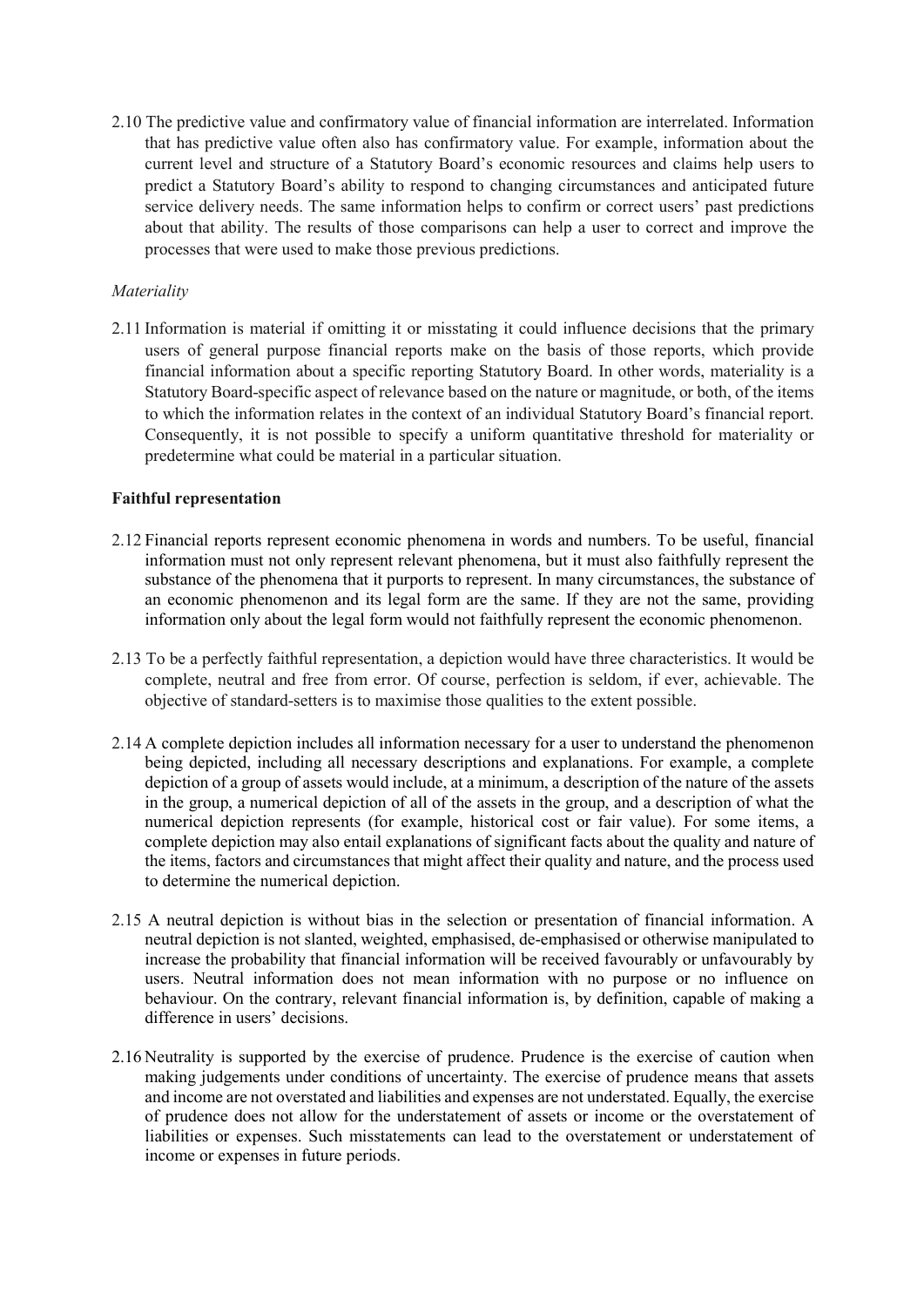- 2.17 The exercise of prudence does not imply a need for asymmetry, for example, a systematic need for more persuasive evidence to support the recognition of assets or income than the recognition of liabilities or expenses. Such asymmetry is not a qualitative characteristic of useful financial information. Nevertheless, particular Standards may contain asymmetric requirements if this is a consequence of decisions intended to select the most relevant information that faithfully represents what it purports to represent.
- 2.18 Faithful representation does not mean accurate in all respects. Free from error means there are no errors or omissions in the description of the phenomenon, and the process used to produce the reported information has been selected and applied with no errors in the process. In this context, free from error does not mean perfectly accurate in all respects. For example, an estimate of an unobservable price or value cannot be determined to be accurate or inaccurate. However, a representation of that estimate can be faithful if the amount is described clearly and accurately as being an estimate, the nature and limitations of the estimating process are explained, and no errors have been identified in selecting and applying an appropriate process for developing the estimate.
- 2.19 When monetary amounts in financial reports cannot be observed directly and must instead be estimated, measurement uncertainty arises. The use of reasonable estimates is an essential part of the preparation of financial information and does not undermine the usefulness of the information if the estimates are clearly and accurately described and explained. Even a high level of measurement uncertainty does not necessarily prevent such an estimate from providing useful information.

## Applying the fundamental qualitative characteristics

- 2.20 Information must both be relevant and provide a faithful representation of what it purports to represent if it is to be useful. Neither a faithful representation of an irrelevant phenomenon nor an unfaithful representation of a relevant phenomenon help users make good decisions.
- 2.21 The most efficient and effective process for applying the fundamental qualitative characteristics would usually be as follows (subject to the effects of enhancing characteristics and the cost constraint, which are not considered in this example). First, identify an economic phenomenon, information about which is capable of being useful to users of the reporting Statutory Board's financial information. Second, identify the type of information about that phenomenon that would be most relevant. Third, determine whether that information is available and whether it can provide a faithful representation of the economic phenomenon. If so, the process of satisfying the fundamental qualitative characteristics ends at that point. If not, the process is repeated with the next most relevant type of information.
- 2.22 In some cases, a trade-off between the fundamental qualitative characteristics may need to be made in order to meet the objective of financial reporting, which is to provide useful information about economic phenomena. For example, the most relevant information about a phenomenon may be a highly uncertain estimate. In some cases, the level of measurement uncertainty involved in making that estimate may be so high that it may be questionable whether the estimate would provide a sufficiently faithful representation of that phenomenon. In some such cases, the most useful information may be the highly uncertain estimate, accompanied by a description of the estimate and an explanation of the uncertainties that affect it. In other such cases, if that information would not provide a sufficiently faithful representation of that phenomenon, the most useful information may include an estimate of another type that is slightly less relevant but is subject to lower measurement uncertainty. In limited circumstances, there may be no estimate that provides useful information. In those limited circumstances, it may be necessary to provide information that does not rely on an estimate.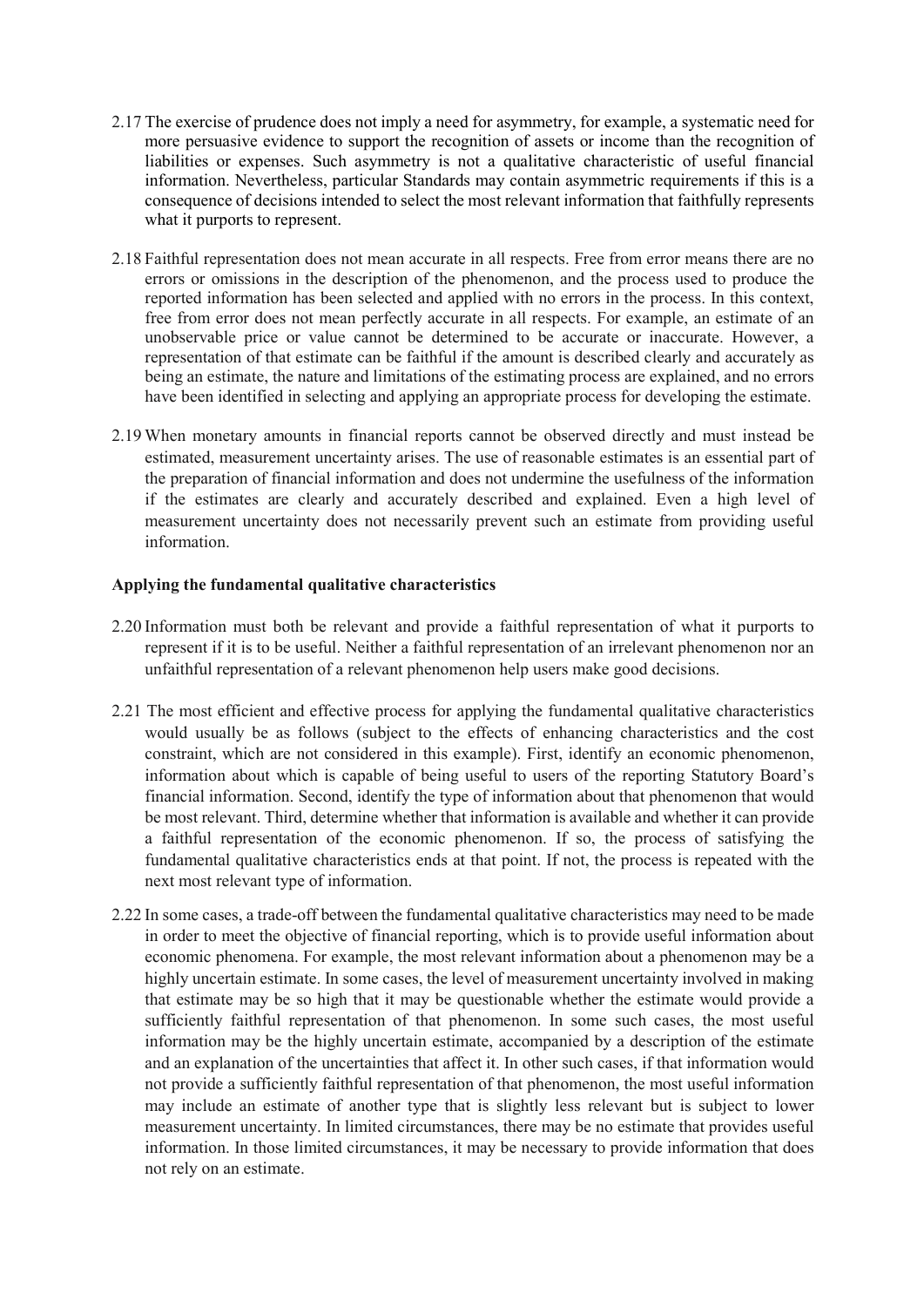## Enhancing qualitative characteristics

2.23 Comparability, verifiability, timeliness and understandability are qualitative characteristics that enhance the usefulness of information that both is relevant and provides a faithful representation of what it purports to represent. The enhancing qualitative characteristics may also help determine which of two ways should be used to depict a phenomenon if both are considered to provide equally relevant information and an equally faithful representation of that phenomenon.

# Comparability

- 2.24 Users' decisions involve choosing between alternatives, for example, in allocating resources amongst Statutory Boards. Consequently, information about a reporting Statutory Board is more useful if it can be compared with similar information about other Statutory Board and with similar information about the same Statutory Board for another period or another date.
- 2.25 Comparability is the qualitative characteristic that enables users to identify and understand similarities in, and differences among, items. Unlike the other qualitative characteristics, comparability does not relate to a single item. A comparison requires at least two items.
- 2.26 Consistency, although related to comparability, is not the same. Consistency refers to the use of the same methods for the same items, either from period to period within a reporting Statutory Board or in a single period across Statutory Boards. Comparability is the goal; consistency helps to achieve that goal.
- 2.27 Comparability is not uniformity. For information to be comparable, like things must look alike and different things must look different. Comparability of financial information is not enhanced by making unlike things look alike any more than it is enhanced by making like things look different.
- 2.28 Some degree of comparability is likely to be attained by satisfying the fundamental qualitative characteristics. A faithful representation of a relevant economic phenomenon should naturally possess some degree of comparability with a faithful representation of a similar relevant economic phenomenon by another reporting Statutory Board.
- 2.29 Although a single economic phenomenon can be faithfully represented in multiple ways, permitting alternative accounting methods for the same economic phenomenon diminishes comparability.

## Verifiability

- 2.30 Verifiability helps assure users that information faithfully represents the economic phenomena it purports to represent. Verifiability means that different knowledgeable and independent observers could reach consensus, although not necessarily complete agreement, that a particular depiction is a faithful representation. Quantified information need not be a single point estimate to be verifiable. A range of possible amounts and the related probabilities can also be verified.
- 2.31 Verification can be direct or indirect. Direct verification means verifying an amount or other representation through direct observation, for example, by counting cash. Indirect verification means checking the inputs to a model, formula or other technique and recalculating the outputs using the same methodology. An example is verifying the carrying amount of inventory by checking the inputs (quantities and costs) and recalculating the ending inventory using the same cost flow assumption (for example, using the first-in, first-out method).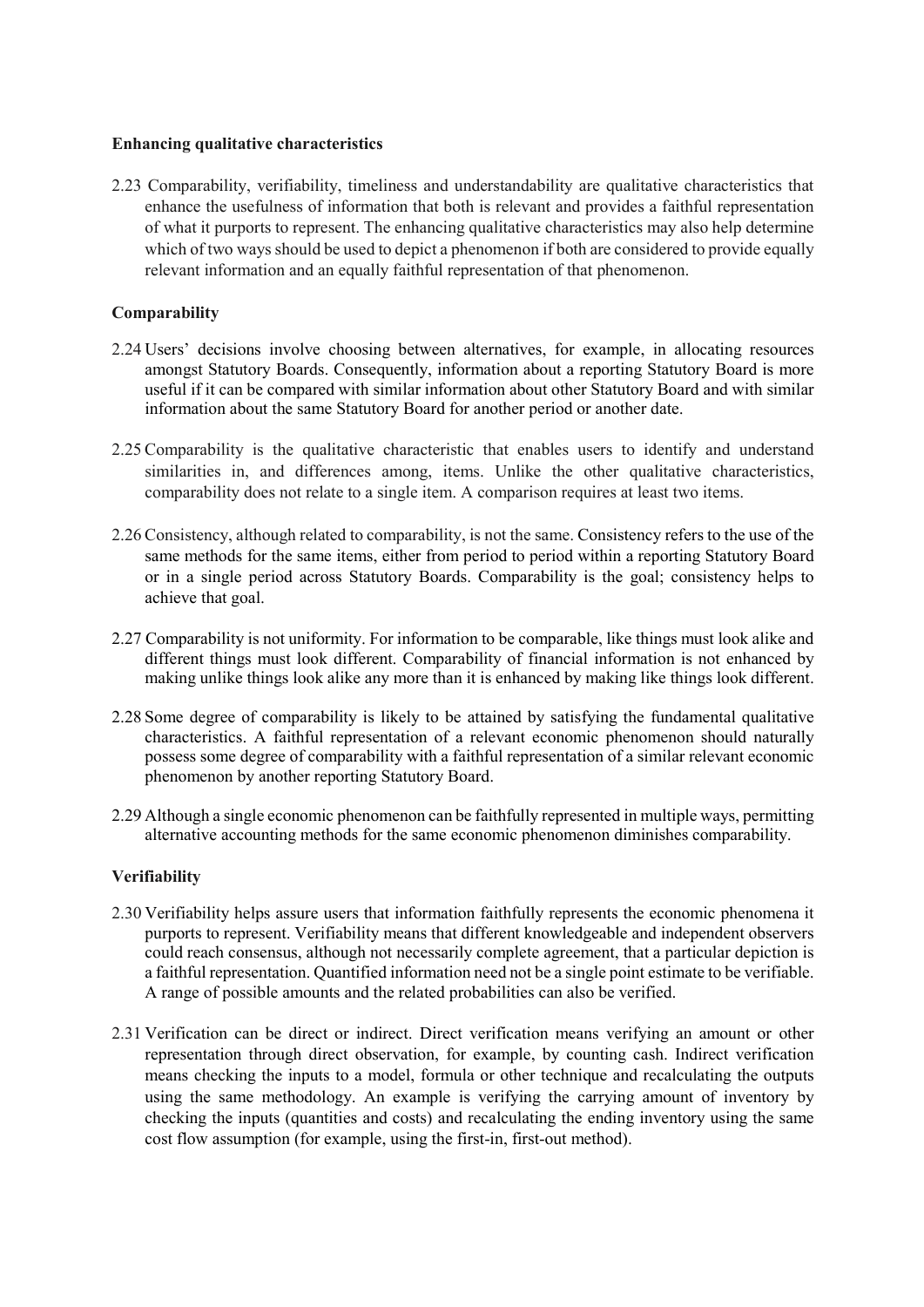2.32 It may not be possible to verify the accuracy of all explanations and forward-looking financial information until a future period, if at all. To help users decide whether they want to use that information, it would normally be necessary to disclose the underlying assumptions, the methods of compiling the information and other factors and circumstances that support the information.

## **Timeliness**

2.33 Timeliness means having information available to decision-makers in time to be capable of influencing their decisions. Generally, the older the information is the less useful it is. However, some information may continue to be timely long after the end of a reporting period because, for example, some users may need to identify and assess trends.

## Understandability

- 2.34 Classifying, characterising and presenting information clearly and concisely makes it understandable.
- 2.35 Some phenomena are inherently complex and cannot be made easy to understand. Excluding information about those phenomena from financial reports might make the information in those financial reports easier to understand. However, those reports would be incomplete and therefore possibly misleading.
- 2.36 Financial reports are prepared for users who have a reasonable knowledge of business and economic activities and who review and analyse the information diligently. At times, even wellinformed and diligent users may need to seek the aid of an adviser to understand information about complex economic phenomena.

## Applying the enhancing qualitative characteristics

- 2.37 Enhancing qualitative characteristics should be maximised to the extent possible. However, the enhancing qualitative characteristics, either individually or as a group, cannot make information useful if that information is irrelevant or does not provide a faithful representation of what it purports to represent.
- 2.38 Applying the enhancing qualitative characteristics is an iterative process that does not follow a prescribed order. Sometimes, one enhancing qualitative characteristic may have to be diminished to maximise another qualitative characteristic. For example, a temporary reduction in comparability as a result of prospectively applying a new Standard may be worthwhile to improve relevance or faithful representation in the longer term. Appropriate disclosures may partially compensate for non-comparability.

## The cost constraint on useful financial reporting

- 2.39 Cost is a pervasive constraint on the information that can be provided by financial reporting. Reporting financial information imposes costs, and it is important that those costs are justified by the benefits of reporting that information. There are several types of costs and benefits to consider.
- 2.40 Providers of financial information expend most of the effort involved in collecting, processing, verifying and disseminating financial information, but users ultimately bear those costs in the form of reduced returns. Users of financial information also incur costs of analysing and interpreting the information provided. If needed information is not provided, users incur additional costs to obtain that information elsewhere or to estimate it.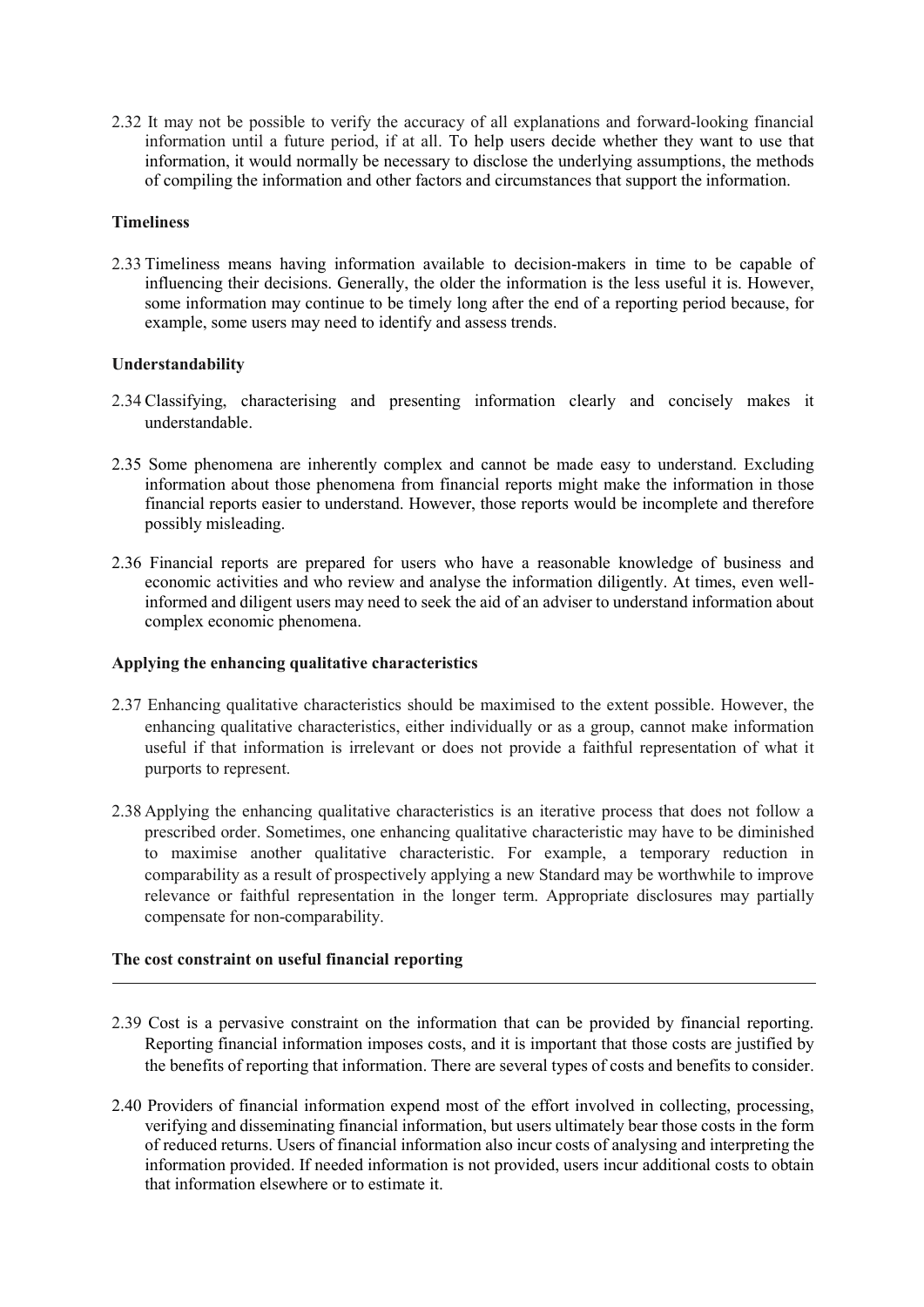- 2.41 Reporting financial information that is relevant and faithfully represents what it purports to represent helps users to make decisions with more confidence. An individual user of financial statements also receives benefits by making more informed decisions. However, it is not possible for general purpose financial reports to provide all the information that every user finds relevant.
- 2.42 In applying the cost constraint, the benefits of reporting particular information are assessed as to whether they are likely to justify the costs incurred to provide and use that information. When applying the cost constraint in developing a proposed Standard, information from providers of financial information, users, auditors, academics and others about the expected nature and quantity of the benefits and costs of that Standard are considered. In most situations, assessments are based on a combination of quantitative and qualitative information.
- 2.43 Because of the inherent subjectivity, different individuals' assessments of the costs and benefits of reporting particular items of financial information will vary. Therefore, costs and benefits in relation to financial reporting are considered generally, and not just in relation to individual reporting Statutory Boards. That does not mean that assessments of costs and benefits always justify the same reporting requirements for all Statutory Boards. Differences may be appropriate because of different sizes of Statutory Boards, different ways of raising capital (publicly or privately), different users' needs or other factors.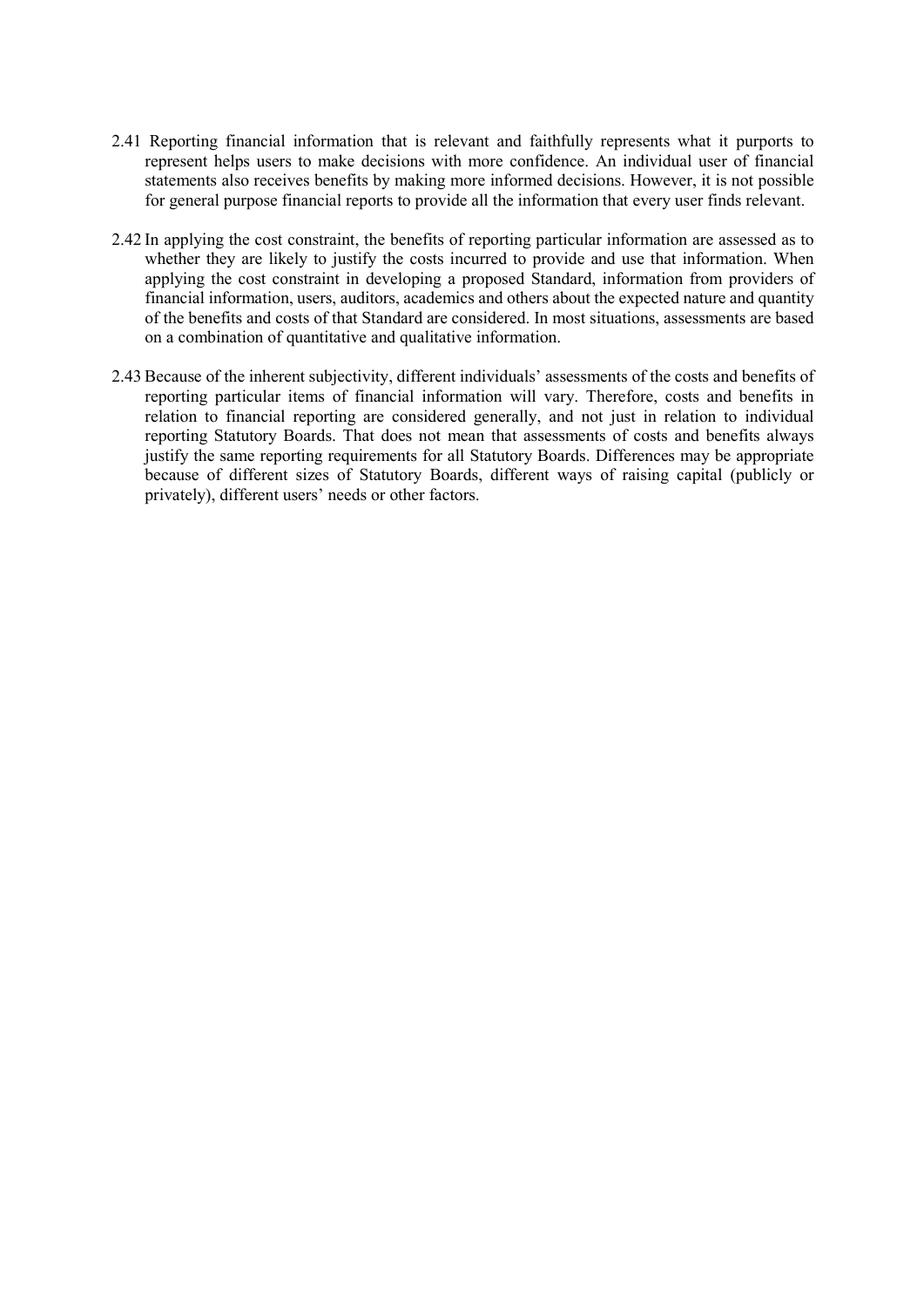# CHAPTER 3— FINANCIAL STATEMENTS AND THE REPORTING ENTITY

| <b>FINANCIAL STATEMENTS</b>                          | <b>3.1</b> |
|------------------------------------------------------|------------|
| Objective and scope of financial statements          | 3.2        |
| <b>Reporting period</b>                              | 3.4        |
| Perspective adopted in financial statements          | <b>3.8</b> |
| Going concern assumption                             | 3.9        |
| THE REPORTING ENTITY                                 | 3.10       |
| Consolidated and unconsolidated financial statements | 3.15       |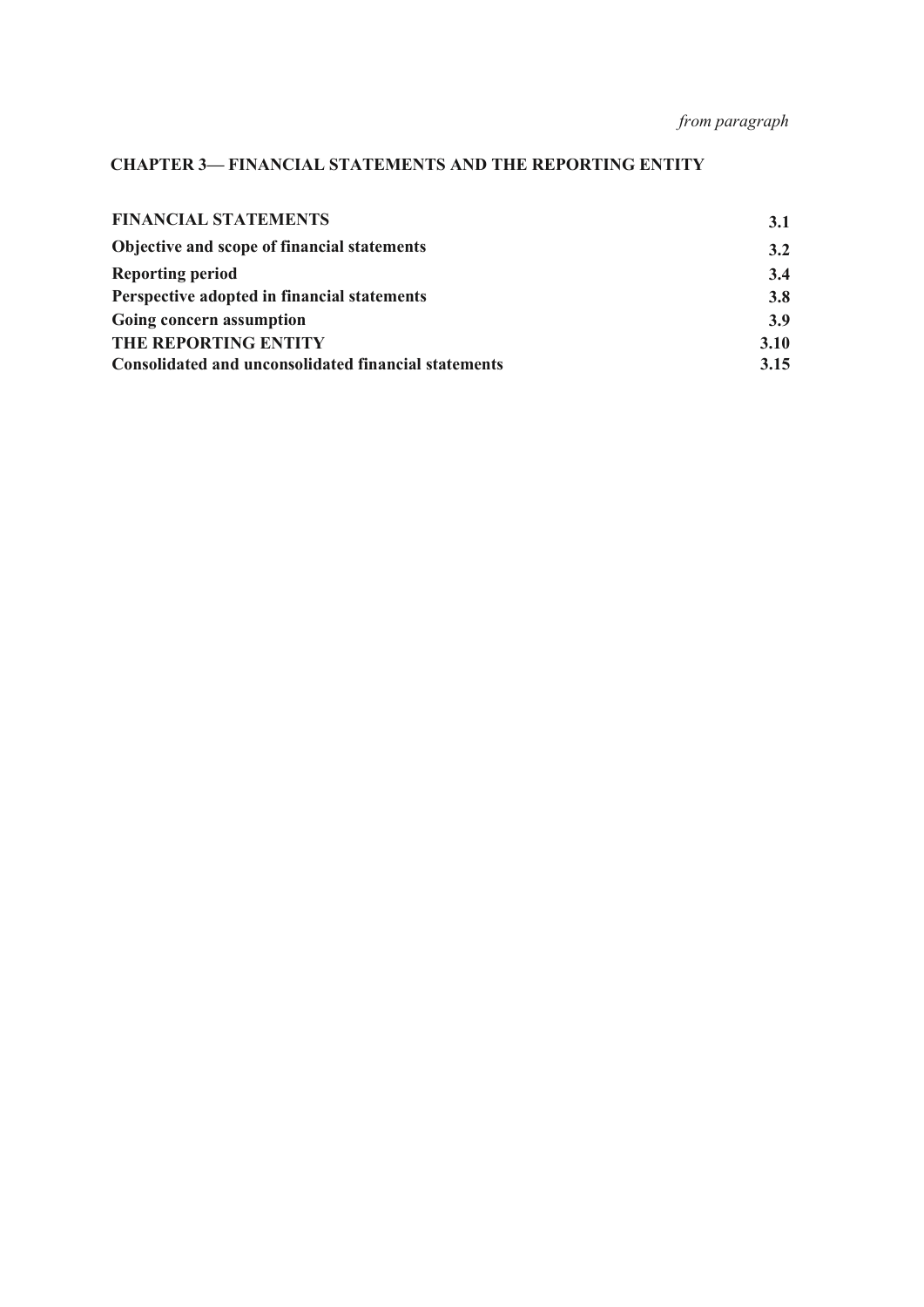## Financial statements

3.1 Chapters 1 and 2 discuss information provided in general purpose financial reports and Chapters 3–8 discuss information provided in general purpose financial statements, which are a particular form of general purpose financial reports. Financial statements provide information about economic resources of the reporting Statutory Board, claims against the Statutory Board, and changes in those resources and claims, that meet the definitions of the elements of financial statements.

## Objective and scope of financial statements

- 3.2 The objective of general purpose financial statements is to ensure consistency in application of accounting standards for Statutory Boards, and to provide financial information about the reporting Statutory Board that is relevant and faithfully represents what it purports to represent, so as to be useful to the Parliament, Government, existing and potential lenders and other creditors, and the general public in:
	- (a) making resource allocation, economic and policy decisions;
	- (b) buying, selling or holding debt instruments;
	- (c) providing or settling loans and other forms of credit; or
	- (d) assessing management's stewardship of the Statutory Board's economic resources.
- 3.3 That information is provided:
	- (a)in the statement of financial position, by recognising assets, liabilities and equity;
	- (b)in the statement(s) of financial performance, by recognising income and expenses; and
	- (c)in other statements and notes, by presenting and disclosing information about:
		- (i) recognised assets, liabilities, equity, income and expenses (see paragraph 5.1), including information about their nature and about the risks arising from those recognised assets and liabilities;
		- (ii) assets and liabilities that have not been recognised (see paragraph 5.6), including information about their nature and about the risks arising from them;
		- (iii) cash flows;
		- (iv) contributions from holders of equity claims and distributions to them; and
		- (v) the methods, assumptions and judgements used in estimating the amounts presented or disclosed, and changes in those methods, assumptions and judgements.

# Reporting period

- 3.4 Financial statements are prepared for a specified period of time (reporting period) and provide information about:
	- (a) assets and liabilities—including unrecognised assets and liabilities—and equity that existed at the end of the reporting period, or during the reporting period; and
	- (b) income and expenses for the reporting period.
- 3.5 To help users of financial statements to identify and assess changes and trends, financial statements also provide comparative information for at least one preceding reporting period.
- 3.6 Information about possible future transactions and other possible future events (forward-looking information) is included in financial statements if it: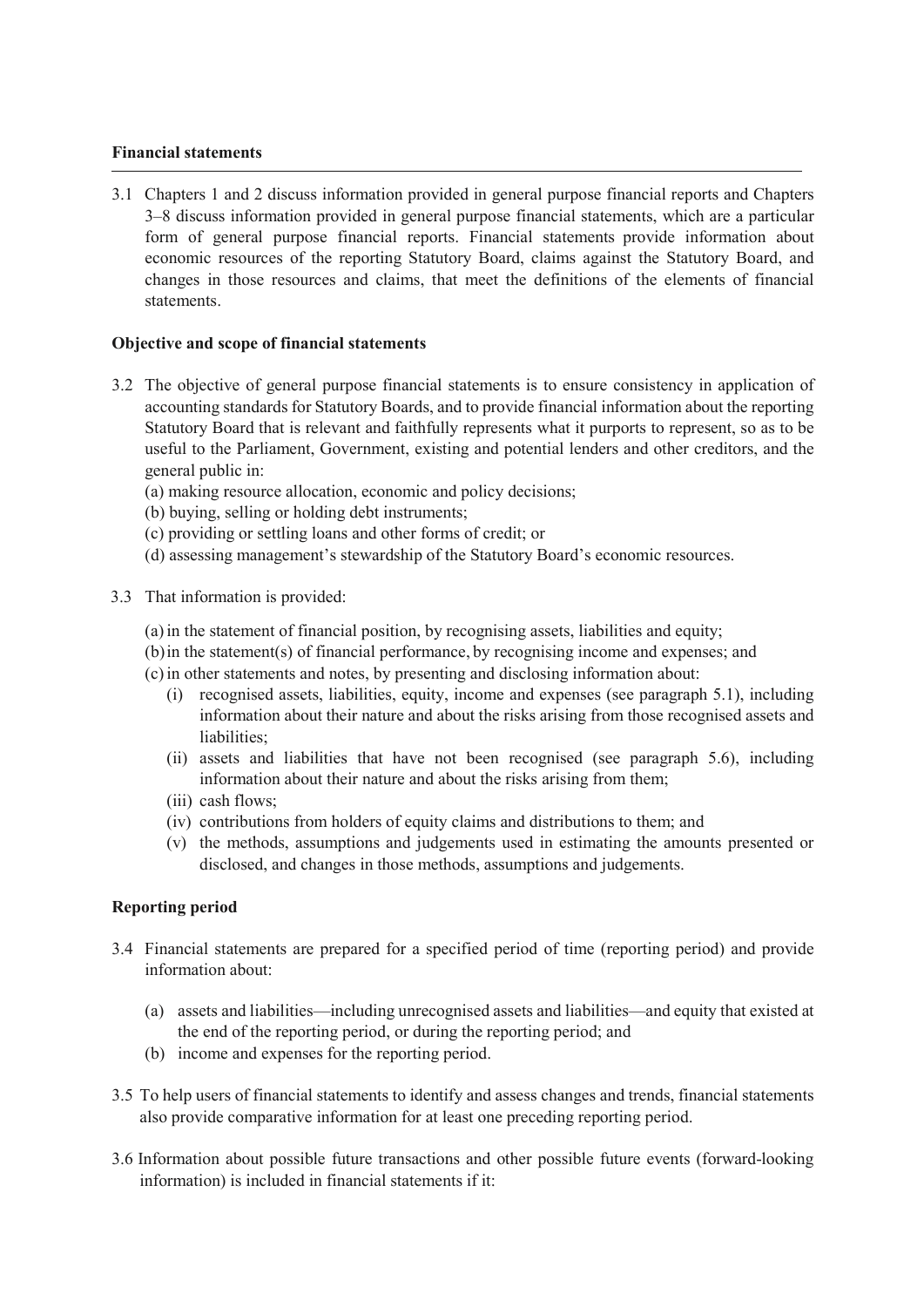- (a) relates to the Statutory Board's assets or liabilities—including unrecognised assets or liabilities—or equity that existed at the end of the reporting period, or during the reporting period, or to income or expenses for the reporting period; and
- (b) is useful to users of financial statements.

For example, if an asset or liability is measured by estimating future cash flows, information about those estimated future cash flows may help users of financial statements to understand the reported measures. Financial statements do not typically provide other types of forward-looking information, for example, explanatory material about management's expectations and strategies for the reporting Statutory Board.

3.7 Financial statements include information about transactions and other events that have occurred after the end of the reporting period if providing that information is necessary to meet the objective of financial statements (see paragraph 3.2).

## Perspective adopted in financial statements

3.8 Financial statements provide information about transactions and other events viewed from the perspective of the reporting Statutory Board as a whole, not from the perspective of any particular group of financial statement users.

## Going concern assumption

3.9 Financial statements are normally prepared on the assumption that the reporting Statutory Board is a going concern and will continue in operation for the foreseeable future. Hence, it is assumed that the Statutory Board has neither the intention nor the need to wind up or to cease operations. If such an intention or need exists, the financial statements may have to be prepared on a different basis. If so, the financial statements describe the basis used.

## The reporting entity

- 3.10 A reporting entity is a Statutory Board that is required, or chooses, to prepare financial statements. A reporting entity can be a single entity or a portion of an entity or can comprise more than one entity. A reporting entity is not necessarily a legal entity.
- 3.11 Sometimes one entity (parent) has control over another entity (subsidiary). If a reporting entity comprises both the parent and its subsidiaries, the reporting entity's financial statements are referred to as 'consolidated financial statements' (see paragraphs 3.15–3.16). If a reporting entity is the parent alone, the reporting entity's financial statements are referred to as 'unconsolidated financial statements' (see paragraphs 3.17–3.18).
- 3.12 If a reporting entity comprises two or more entities that are not all linked by a parent-subsidiary relationship, the reporting entity's financial statements are referred to as 'combined financial statements'.
- 3.13 Determining the appropriate boundary of a reporting entity can be difficult if the reporting entity:
	- (a) is not a legal entity; and
	- (b) does not comprise only legal entities linked by a parent-subsidiary relationship.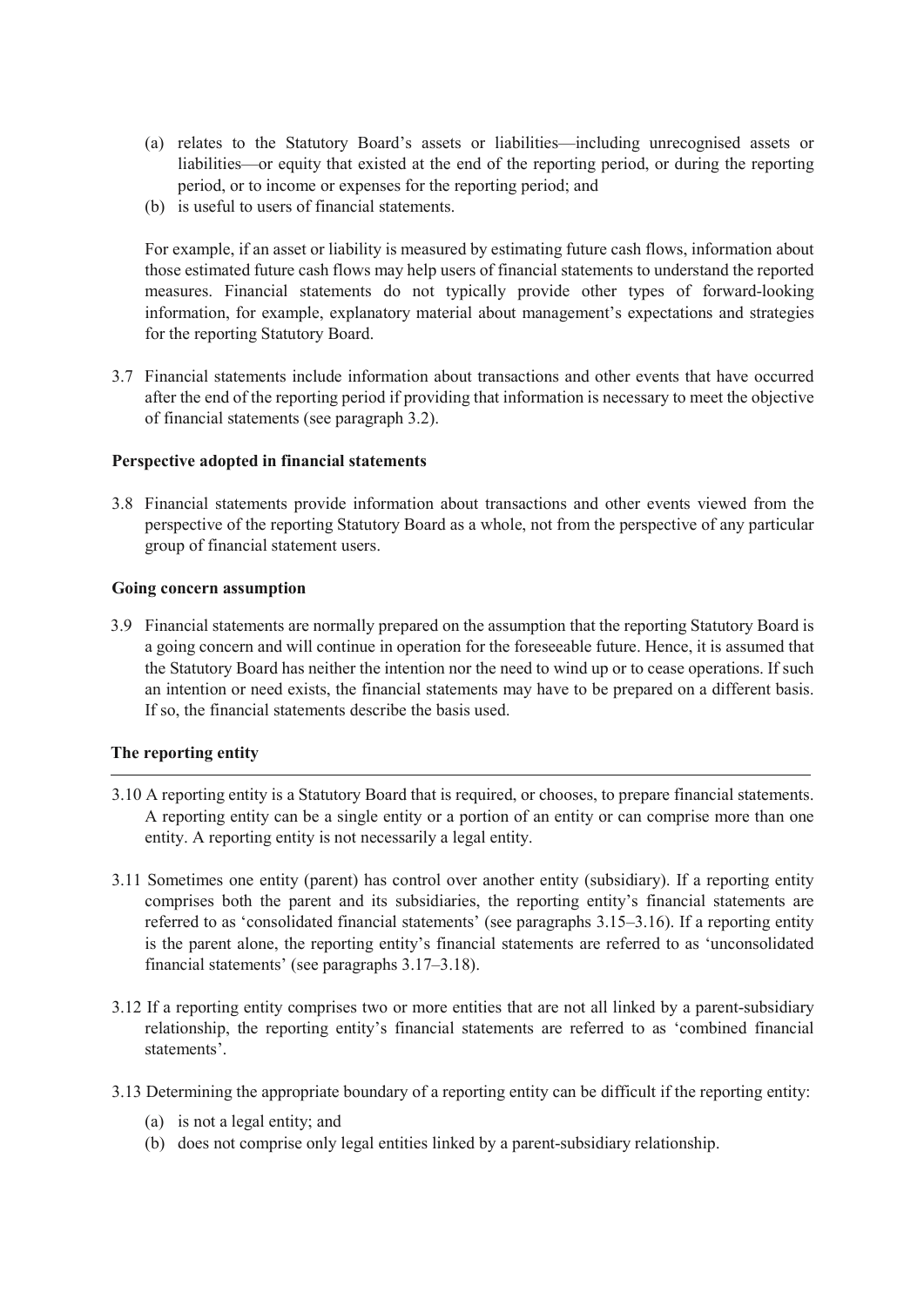- 3.14 In such cases, determining the boundary of the reporting entity is driven by the information needs of the primary users of the reporting entity's financial statements. Those users need relevant information that faithfully represents what it purports to represent. Faithful representation requires that:
	- (a) the boundary of the reporting entity does not contain an arbitrary or incomplete set of economic activities;
	- (b) including that set of economic activities within the boundary of the reporting entity results in neutral information; and
	- (c) a description is provided of how the boundary of the reporting entity was determined and of what constitutes the reporting entity.

# Consolidated and unconsolidated financial statements

- 3.15 Consolidated financial statements provide information about the assets, liabilities, equity, income and expenses of both the parent and its subsidiaries as a single reporting entity. That information is useful for users of financial statements in their assessment of the prospects for future net cash inflows to the parent. This is because net cash inflows to the parent include distributions to the parent from its subsidiaries, and those distributions depend on net cash inflows to the subsidiaries.
- 3.16 Consolidated financial statements are not designed to provide separate information about the assets, liabilities, equity, income and expenses of any particular subsidiary. A subsidiary's own financial statements are designed to provide that information.
- 3.17 Unconsolidated financial statements are designed to provide information about the parent's assets, liabilities, equity, income and expenses, and not about those of its subsidiaries. That information can be useful to users of financial statements because:
	- (a) a claim against the parent typically does not give the holder of that claim a claim against subsidiaries; and
	- (b) the amounts that can be legally distributed to holders of equity claims against the parent depend on the distributable reserves of the parent.

Another way to provide information about some or all assets, liabilities, equity, income and expenses of the parent alone is in consolidated financial statements, in the notes.

3.18 Information provided in unconsolidated financial statements is typically not sufficient to meet the information needs of users of financial statements. Accordingly, when consolidated financial statements are required, unconsolidated financial statements cannot serve as a substitute for consolidated financial statements. Nevertheless, a parent may be required, or choose, to prepare unconsolidated financial statements in addition to consolidated financial statements.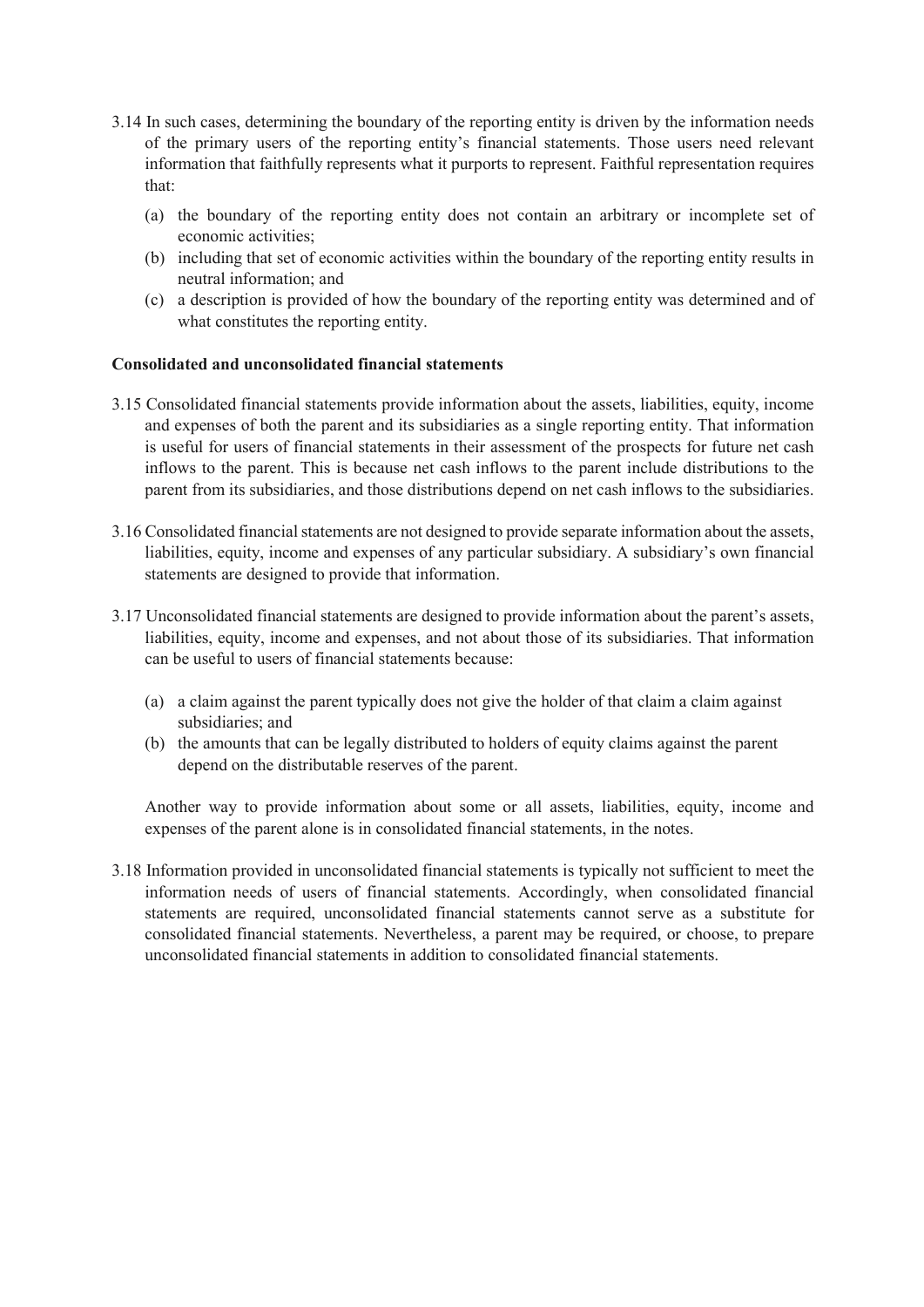from paragraph

# CHAPTER 4—THE ELEMENTS OF FINANCIAL STATEMENTS

| <b>INTRODUCTION</b>                                          | 4.1  |
|--------------------------------------------------------------|------|
| <b>DEFINITION OF AN ASSET</b>                                | 4.3  |
| <b>Right</b>                                                 | 4.8  |
| Service potential or potential to generate economic benefits | 4.16 |
| Control                                                      | 4.22 |
| <b>DEFINITION OF A LIABILITY</b>                             | 4.29 |
| Obligation                                                   | 4.31 |
| <b>Transfer of a resource</b>                                | 4.39 |
| Present obligation as a result of past events                | 4.45 |
| <b>ASSETS AND LIABILITIES</b>                                | 4.51 |
| <b>Unit of account</b>                                       | 4.51 |
| <b>Executory contracts</b>                                   | 4.59 |
| Substance of contractual rights and contractual obligations  | 4.62 |
| <b>DEFINITION OF EQUITY</b>                                  | 4.66 |
| <b>DEFINITIONS OF INCOME AND EXPENSES</b>                    | 4.70 |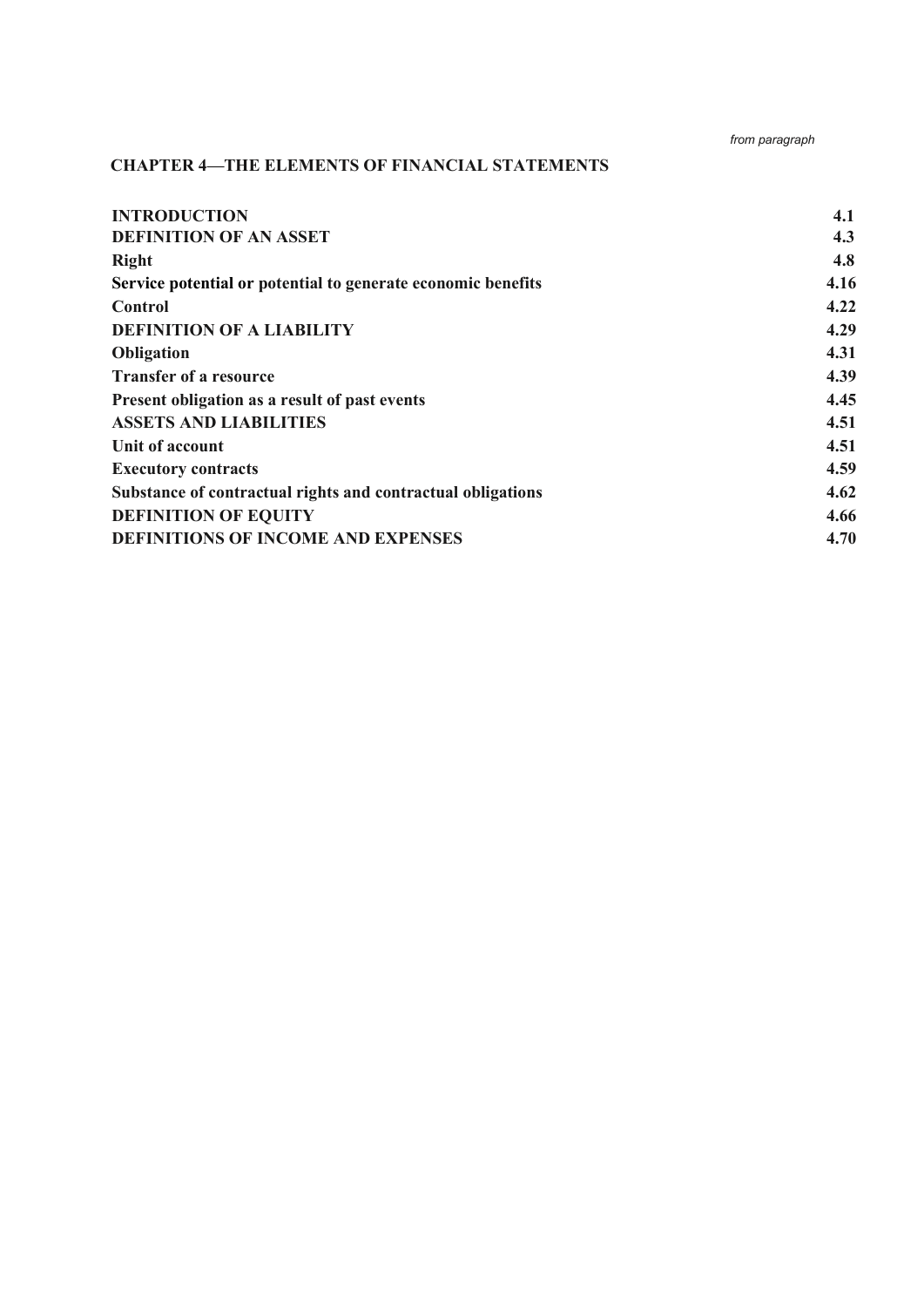#### Introduction

- 4.1 The elements of financial statements defined in the *SB-FRS Conceptual Framework* are:
	- (a) assets, liabilities and equity, which relate to a reporting Statutory Board's financial position; and
	- (b) income and expenses, which relate to a reporting Statutory Board's financial performance.
- 4.2 Those elements are linked to the economic resources, claims and changes in economic resources and claims discussed in Chapter 1, and are defined in Table 4.1.

| <b>Item</b>      | <b>Element</b>           | <b>Definition or description</b>                                                                   |
|------------------|--------------------------|----------------------------------------------------------------------------------------------------|
| discussed in     |                          |                                                                                                    |
| <b>Chapter 1</b> |                          |                                                                                                    |
| Economic         | Asset                    | A present resource controlled by the Statutory Board                                               |
| resource         |                          | as a result of past events.                                                                        |
|                  |                          | A resource is a right with service potential or the<br>potential to generate economic benefits.    |
| Claim            | Liability                | A present obligation of the Statutory Board to transfer<br>a resource as a result of past events.  |
|                  | Equity                   | The residual interest in the assets of the Statutory<br>Board after deducting all its liabilities. |
| Changes in       | Income                   | Increases in assets, or decreases in liabilities, that result                                      |
| economic         |                          | in increases in equity, other than those relating to                                               |
| resources and    |                          | contributions from equity providers.                                                               |
| claims,          | Expenses                 | Decreases in assets, or increases in liabilities, that                                             |
| reflecting       |                          | result in decreases in equity, other than those relating                                           |
| financial        |                          | to distributions to equity providers.                                                              |
| performance      |                          |                                                                                                    |
| Other            | $\overline{\phantom{a}}$ | Contributions from equity providers, and distributions                                             |
| changes in       |                          | to them.                                                                                           |
| economic         |                          | Exchanges of assets or liabilities that do not result in                                           |
| resources and    |                          | increases or decreases in equity.                                                                  |
| claims           |                          |                                                                                                    |

Table 4.1—The elements of financial statements

# Definition of an asset

- 4.3 An asset is a present resource controlled by the Statutory Board as a result of past events.
- 4.4 A resource is a right with service potential or the potential to generate economic benefits.
- 4.5 Service potential is the capacity to provide services that contribute to achieving the Statutory Board's objectives. Service potential enables a Statutory Board to achieve its objectives without necessarily generating net cash inflows.
- 4.6 Economic benefits are cash inflows or a reduction in cash outflows.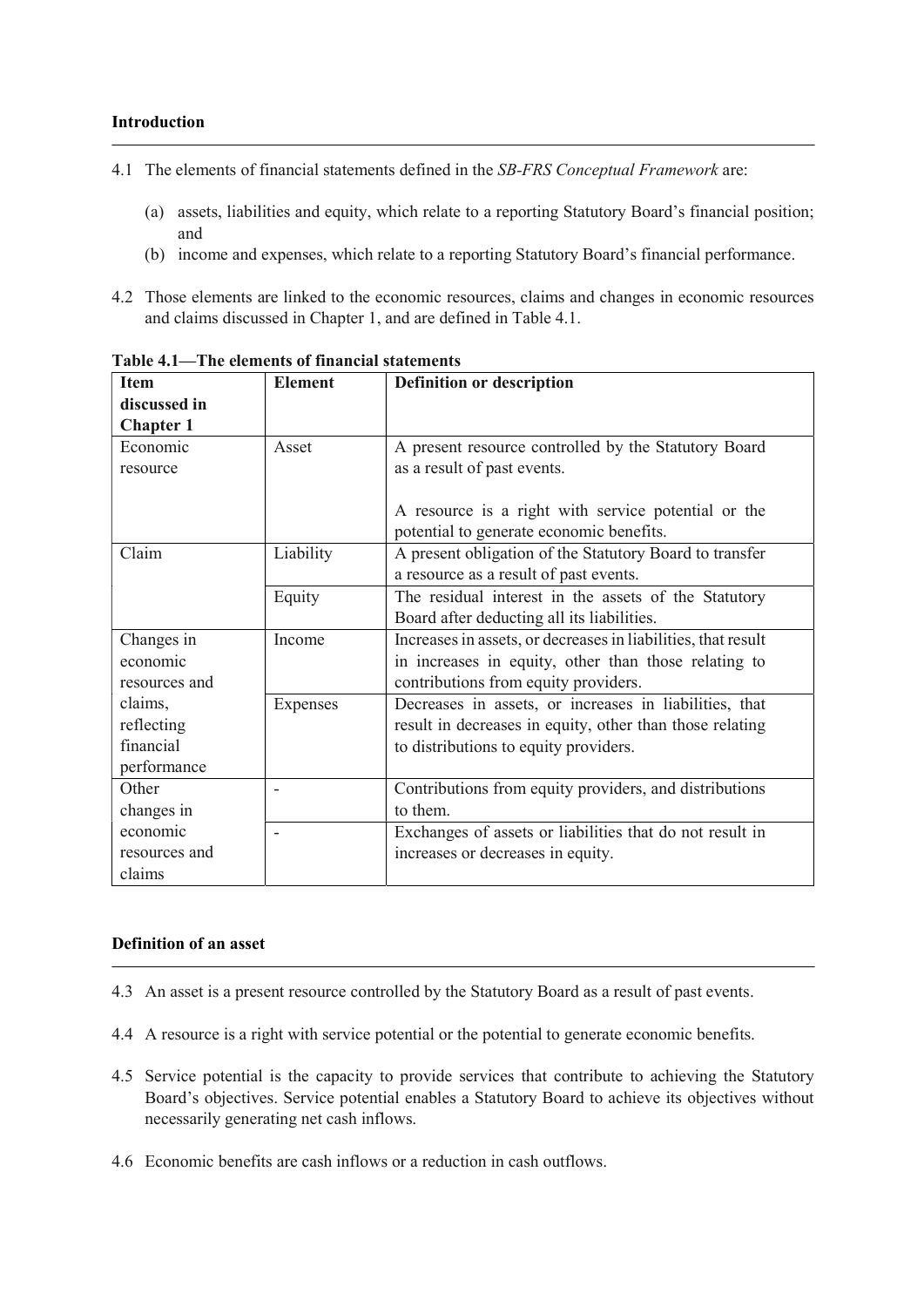- 4.7 This section discusses three aspects of those definitions:
	- (a) right (see paragraphs 4.8–4.15);
	- (b) service potential or potential to produce economic benefits (see paragraphs 4.16–4.21); and
	- (c) control (see paragraphs 4.22–4.28).

## Right

- 4.8 Rights that have service potential or the potential to generate economic benefits take many forms, including:
	- (a) rights that correspond to an obligation of another party (see paragraph 4.42), for example: (i) rights to receive cash.
		- (ii) rights to receive goods or services.
		- (iii) rights to exchange resources with another party on favourable terms. Such rights include, for example, a forward contract to buy a resource on terms that are currently favourable or an option to buy a resource.
		- (iv) rights to benefit from an obligation of another party to transfer a resource if a specified uncertain future event occurs (see paragraph 4.40).
	- (b) rights that do not correspond to an obligation of another party, for example:
		- (i) rights over physical objects, such as property, plant and equipment or inventories. Examples of such rights are a right to use a physical object or a right to benefit from the residual value of a leased object.
		- (ii) rights to use intellectual property.
- 4.9 Many rights are established by contract, legislation or similar means. For example, a Statutory Board might obtain rights from owning or leasing a physical object, from owning a debt instrument or an equity instrument, or from owning a registered patent. However, a Statutory Board might also obtain rights in other ways, for example:
	- (a) by acquiring or creating know-how that is not in the public domain (see paragraph 4.25); or
	- (b) through an obligation of another party that arises because that other party has no practical ability to act in a manner inconsistent with its customary practices, published policies or specific statements (see paragraph 4.34).
- 4.10 Some goods or services—for example, employee services—are received and immediately consumed. A Statutory Board's right to obtain the benefits (including the use of the resource to deliver goods or services) produced by such goods or services exists momentarily until the Statutory Board consumes the goods or services.
- 4.11 Not all of a Statutory Board's rights are assets of that Statutory Board—to be assets of the Statutory Board, the rights must both have the potential to generate for the Statutory Board benefits beyond the benefits available to all other parties (see paragraphs 4.16–4.21) and be controlled by the Statutory Board (see paragraphs 4.22–4.28). For example, rights available to all parties without significant cost—for instance, rights of access to public goods, such as public rights of way over land, or know-how that is in the public domain—are typically not assets for the Statutory Boards that hold them.
- 4.12 A Statutory Board cannot have a right to obtain benefits from itself. Hence: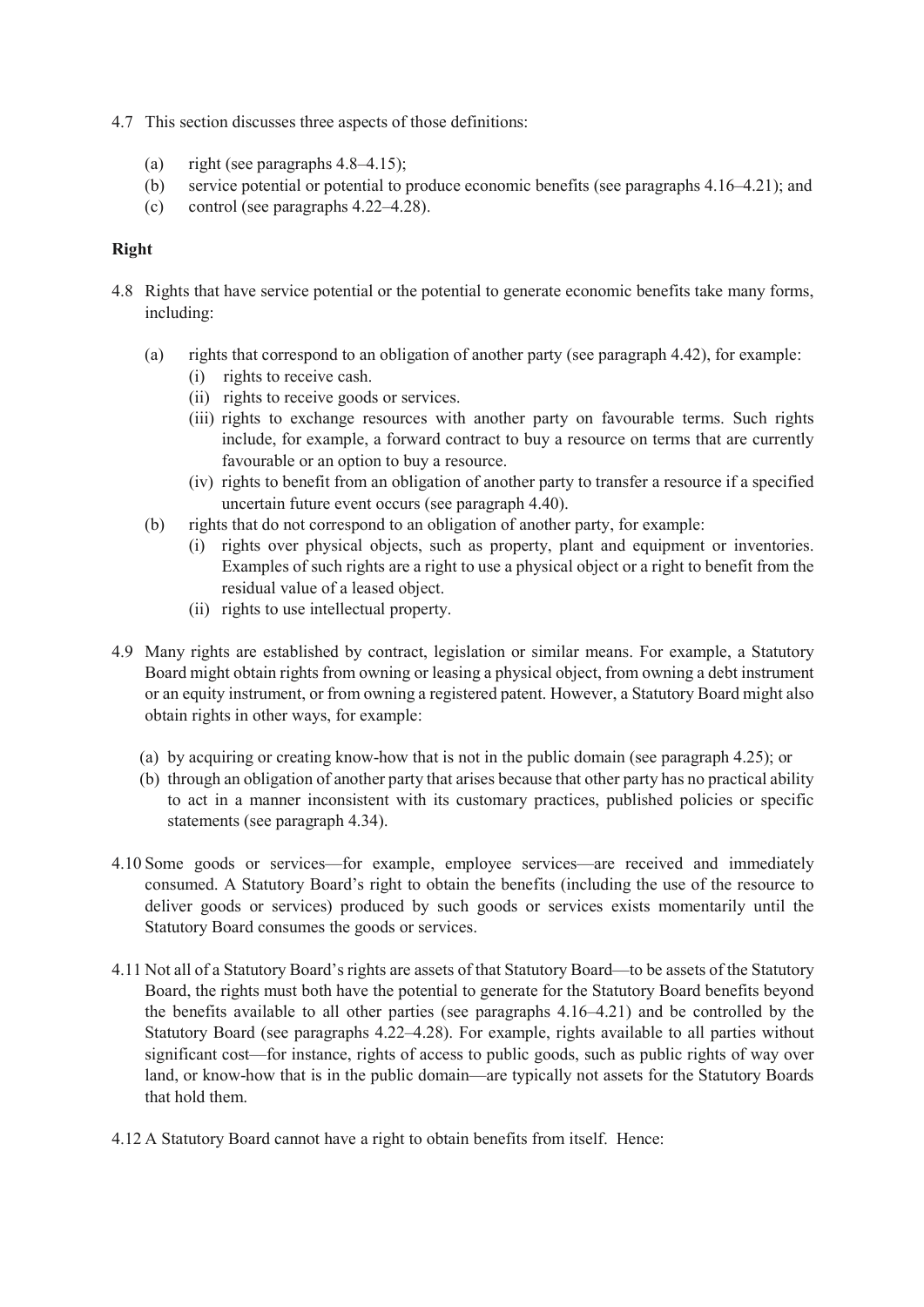- (a) debt instruments issued by the Statutory Board and repurchased and held by it are not resources of that Statutory Board; and
- (b) if a reporting Statutory Board comprises more than one legal entity, debt instruments or equity instruments issued by one of those legal entities and held by another of those legal entities are not economic resources of the reporting Statutory Board.
- 4.13 In principle, each of a Statutory Board's rights is a separate asset. However, for accounting purposes, related rights are often treated as a single unit of account that is a single asset (see paragraphs 4.48–4.55). For example, legal ownership of a physical object may give rise to several rights, including:
	- (a) the right to use the object;
	- (b) the right to sell rights over the object;
	- (c) the right to pledge rights over the object; and
	- (d) other rights not listed in (a)-(c).
- 4.14 In many cases, the set of rights arising from legal ownership of a physical object is accounted for as a single asset. Conceptually, the resource is the set of rights, not the physical object. Nevertheless, describing the set of rights as the physical object will often provide a faithful representation of those rights in the most concise and understandable way.
- 4.15 In some cases, it is uncertain whether a right exists. For example, a Statutory Board and another party might dispute whether the Statutory Board has a right to receive a resource from that other party. Until that existence uncertainty is resolved—for example, by a court ruling—it is uncertain whether the Statutory Board has a right and, consequently, whether an asset exists. (Paragraph 5.14 discusses recognition of assets whose existence is uncertain.).

## Service potential or potential to generate economic benefits

- 4.16 A resource is a right that has service potential or the potential to generate economic benefits. For that potential to exist, it does not need to be certain, or even likely, that the right will produce benefits. It is only necessary that the right already exists and that, in at least one circumstance, it has service potential or would produce for the Statutory Board economic benefits beyond those available to all other parties.
- 4.17 A right can meet the definition of a resource, and hence can be an asset, even if the probability that it will generate benefits is low. Nevertheless, that low probability might affect decisions about what information to provide about the asset and how to provide that information, including decisions about whether the asset is recognised (see paragraphs 5.15–5.17) and how it is measured.
- 4.18 A resource could generate economic benefits for a Statutory Board by entitling or enabling it to do, for example, one or more of the following:
	- (a) receive contractual cash flows or another resource;
	- (b) exchange resources with another party on favourable terms;
	- (c) produce cash inflows or avoid cash outflows by, for example:
		- (i) using the resource either individually or in combination with other resources to provide goods or services;
		- (ii) using the resource to enhance the value of other resources; or
		- (iii) leasing the resource to another party;
	- (d) receive cash or other resources by selling the resource; or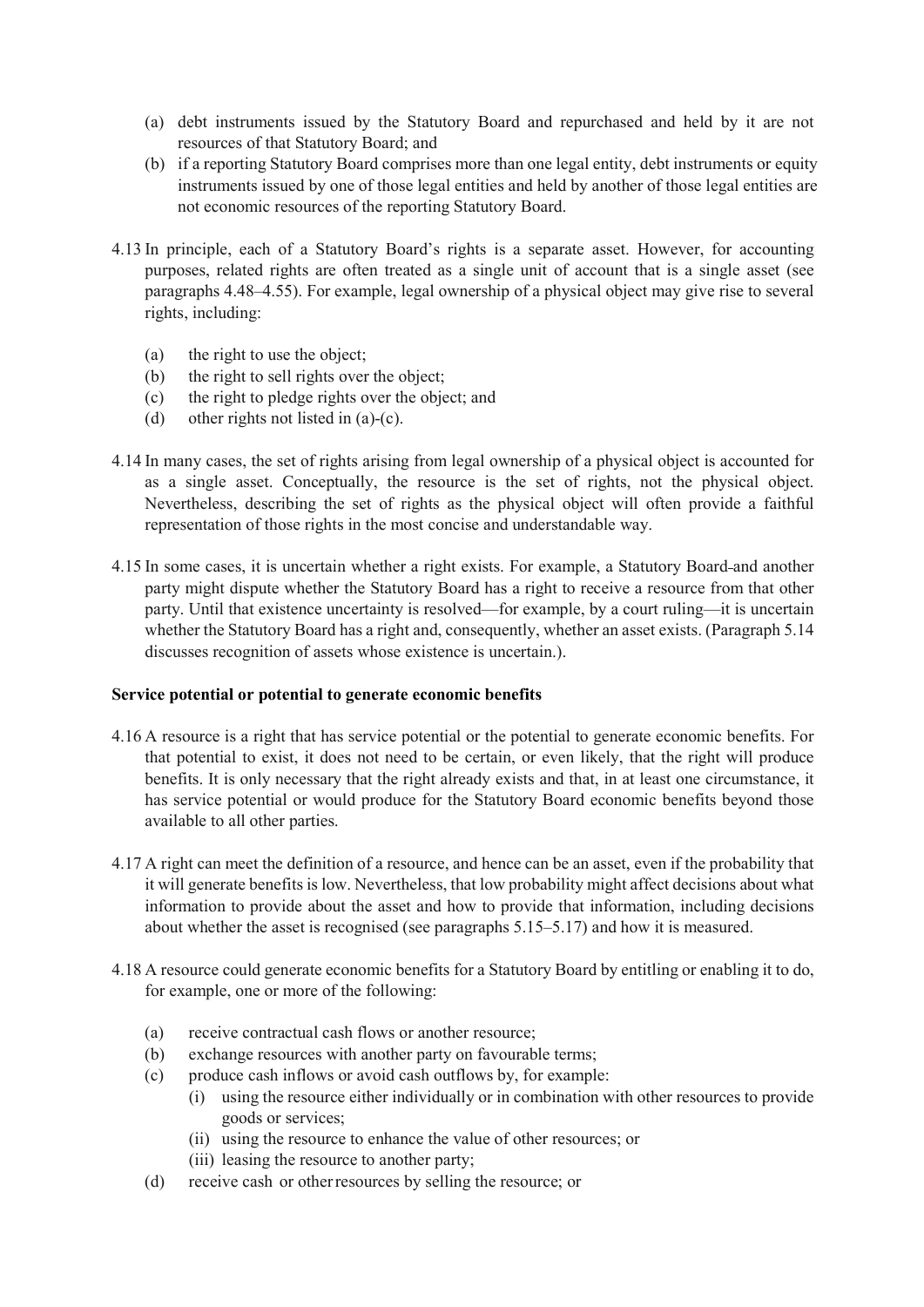- (e) extinguish liabilities by transferring the resource.
- 4.19 Although a resource derives its value from its present potential to generate future economic benefits, the resource is the present right that contains that potential, not the future economic benefits that the right may generate. For example, a purchased option derives its value from its potential to generate economic benefits through exercise of the option at a future date. However, the resource is the present right—the right to exercise the option at a future date. The resource is not the future economic benefits that the holder will receive if the option is exercised.
- 4.20 There is a close association between incurring expenditure and acquiring assets, but the two do not necessarily coincide. Hence, when a Statutory Board incurs expenditure, this may provide evidence that the Statutory Board has sought future benefits, but does not provide conclusive proof that the Statutory Board has obtained an asset. Similarly, the absence of related expenditure does not preclude an item from meeting the definition of an asset. Assets can include, for example, rights that a government has granted to the Statutory Board free of charge or that another party has donated to the Statutory Board.
- 4.21 Public sector assets that embody service potential may include recreational, heritage, community and other assets which are held by Statutory Boards, and which are used to provide services to third parties. Such services may be for collective or individual consumption. Many services may be provided in areas where there is no market competition or limited market competition. The use and disposal of such assets may be restricted as many assets that embody service potential are specialised in nature.

# Control

- 4.22 Control links a resource to a Statutory Board. Assessing whether control exists helps to identify the resource for which the Statutory Board accounts. For example, a Statutory Board may control a proportionate share in a property without controlling the rights arising from ownership of the entire property. In such cases, the Statutory Board's asset is the share in the property, which it controls, not the rights arising from ownership of the entire property, which it does not control.
- 4.23 A Statutory Board controls a resource if it has the present ability to direct the use of the resource and obtain the benefits that may flow from it. Control includes the present ability to prevent other parties from directing the use of the resource and from obtaining the benefits that may flow from it. It follows that, if one party controls a resource, no other party controls that resource.
- 4.24 A Statutory Board has the present ability to direct the use of a resource if it has the right to deploy that resource in its activities, or to allow another party to deploy the resource in that other party's activities.
- 4.25 Control of a resource usually arises from an ability to enforce legal rights. However, control can also arise if a Statutory Board has other means of ensuring that it, and no other party, has the present ability to direct the use of the resource and obtain the benefits that may flow from it. For example, a Statutory Board could control a right to use know-how that is not in the public domain if the Statutory Board has access to the know-how and the present ability to keep the know-how secret, even if that know-how is not protected by a registered patent.
- 4.26 For a Statutory Board to control a resource, the future benefits (including the use of the resource to deliver goods or services) from that resource must flow to the Statutory Board either directly or indirectly rather than to another party. This aspect of control does not imply that the Statutory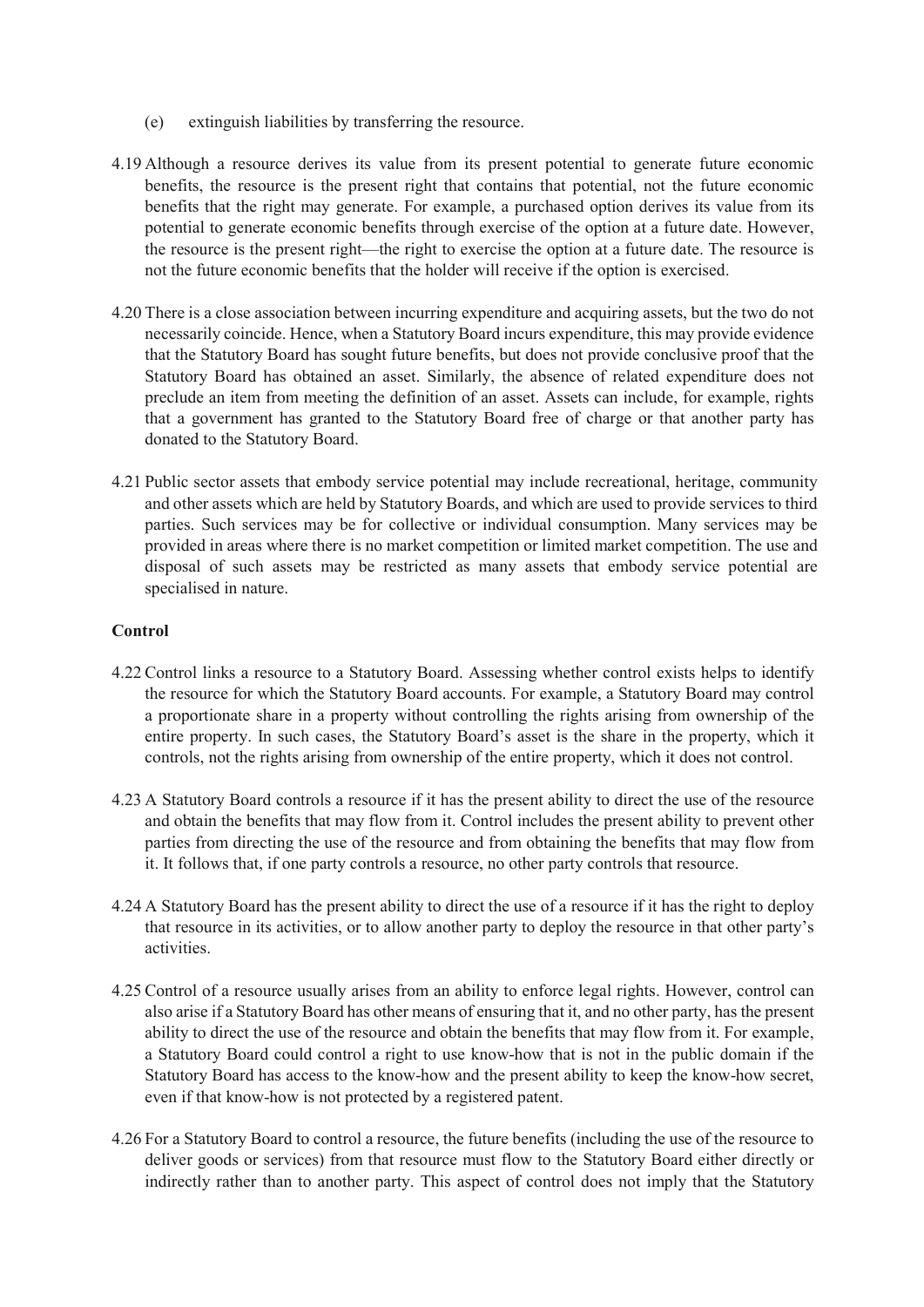Board can ensure that the resource will generate benefits in all circumstances. Instead, it means that if the resource generates benefits, the Statutory Board is the party that will obtain them either directly or indirectly.

- 4.27 Having exposure to significant variations in the amount of the benefits produced by an economic resource may indicate that the Statutory Board controls the resource. However, it is only one factor to consider in the overall assessment of whether control exists.
- 4.28 Sometimes one party (a principal) engages another party (an agent) to act on behalf of, and for the benefit of, the principal. For example, a principal may engage an agent to provide goods or services controlled by the principal. If an agent has custody of a resource controlled by the principal, that resource is not an asset of the agent. Furthermore, if the agent has an obligation to transfer to a third party a resource controlled by the principal, that obligation is not a liability of the agent, because the resource that would be transferred is the principal's resource, not the agent's.

## Definition of a liability

- 4.29 A liability is a present obligation of the Statutory Board to transfer a resource as a result of past events.
- 4.30 For a liability to exist, three criteria must all be satisfied:
	- (a)the Statutory Board has an obligation (see paragraphs 4.31–4.38);
	- (b)the obligation is to transfer a resource (see paragraphs 4.39–4.44); and
	- (c)the obligation is a present obligation that exists as a result of past events (see paragraphs 4.45– 4.50).

## **Obligation**

- 4.31 The first criterion for a liability is that the Statutory Board has an obligation.
- 4.32 An obligation is a duty or responsibility that a Statutory Board has no practical ability to avoid. An obligation is always owed to another party (or parties). The other party (or parties) could be a person or another Statutory Board, a group of people or other Statutory Boards, or society at large. It is not necessary to know the identity of the party (or parties) to whom the obligation is owed.
- 4.33 If one party has an obligation to transfer a resource, it follows that another party (or parties) has a right to receive that resource. However, a requirement for one party to recognise a liability and measure it at a specified amount does not imply that the other party (or parties) must recognise an asset or measure it at the same amount. For example, particular Standards may contain different recognition criteria or measurement requirements for the liability of one party and the corresponding asset of the other party (or parties) if those different criteria or requirements are a consequence of decisions intended to select the most relevant information that faithfully represents what it purports to represent.
- 4.34 Many obligations are established by contract, legislation or similar means and are legally enforceable by the party (or parties) to whom they are owed. Obligations can also arise, however, from a Statutory Board's customary practices, published policies or specific statements if the Statutory Board has no practical ability to act in a manner inconsistent with those practices, policies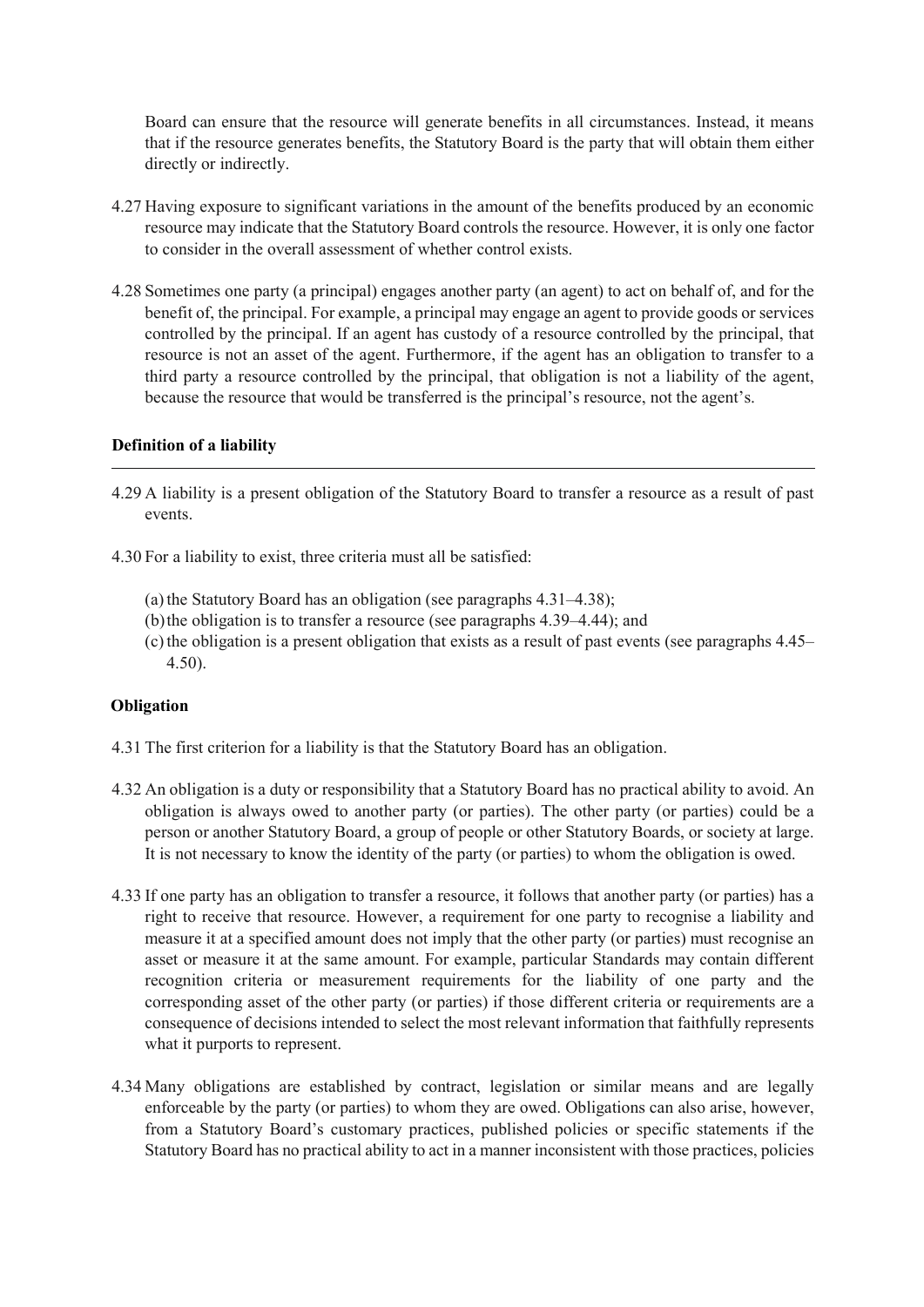or statements. The obligation that arises in such situations is sometimes referred to as a 'constructive obligation'.

- 4.35 In some situations, a Statutory Board's duty or responsibility to transfer a resource is conditional on a particular future action that the Statutory Board itself may take. Such actions could include providing a particular good or service on a specified future date, or exercising particular options within a contract. In such situations, the Statutory Board has an obligation if it has no practical ability to avoid taking that action.
- 4.36 A conclusion that it is appropriate to prepare a Statutory Board's financial statements on a going concern basis also implies a conclusion that the Statutory Board has no practical ability to avoid a transfer that could be avoided only by the Statutory Board ceasing to operate.
- 4.37 The factors used to assess whether a Statutory Board has the practical ability to avoid transferring a resource may depend on the nature of the Statutory Board's duty or responsibility. For example, in some cases, a Statutory Board-may have no practical ability to avoid the transfer if any action that it could take to avoid the transfer would have consequences significantly more adverse than the transfer itself. However, neither an intention to make a transfer, nor a high likelihood of an transfer, is sufficient reason for concluding that the Statutory Board has no practical ability to avoid a transfer.
- 4.38 In some cases, it is uncertain whether an obligation exists. For example, if another party is seeking compensation for a Statutory Board's alleged act of wrongdoing, it might be uncertain whether the act occurred, whether the Statutory Board committed it or how the law applies. Until that existence uncertainty is resolved—for example, by a court ruling—it is uncertain whether the Statutory Board has an obligation to the party seeking compensation and, consequently, whether a liability exists. (Paragraph 5.14 discusses recognition of liabilities whose existence is uncertain.)

## Transfer of a resource

- 4.39 The second criterion for a liability is that the obligation is to transfer a resource.
- 4.40 To satisfy this criterion, the obligation must have the potential to require the Statutory Board to transfer a resource to another party (or parties). For that potential to exist, it does not need to be certain, or even likely, that the Statutory Board will be required to transfer a resource—the transfer may, for example, be required only if a specified uncertain future event occurs. It is only necessary that the obligation already exists and that, in at least one circumstance, it would require the Statutory Board to transfer a resource.
- 4.41 An obligation can meet the definition of a liability even if the probability of a transfer of resource is low. Nevertheless, that low probability might affect decisions about what information to provide about the liability and how to provide that information, including decisions about whether the liability is recognised (see paragraphs 5.15–5.17) and how it is measured.

## 4.42 Obligations to transfer a resource include, for example:

- (a) obligations to pay cash.
- (b) obligations to deliver goods or provide services.
- (c) obligations to exchange resources with another party on unfavourable terms. Such obligations include, for example, a forward contract to sell a resource on terms that are currently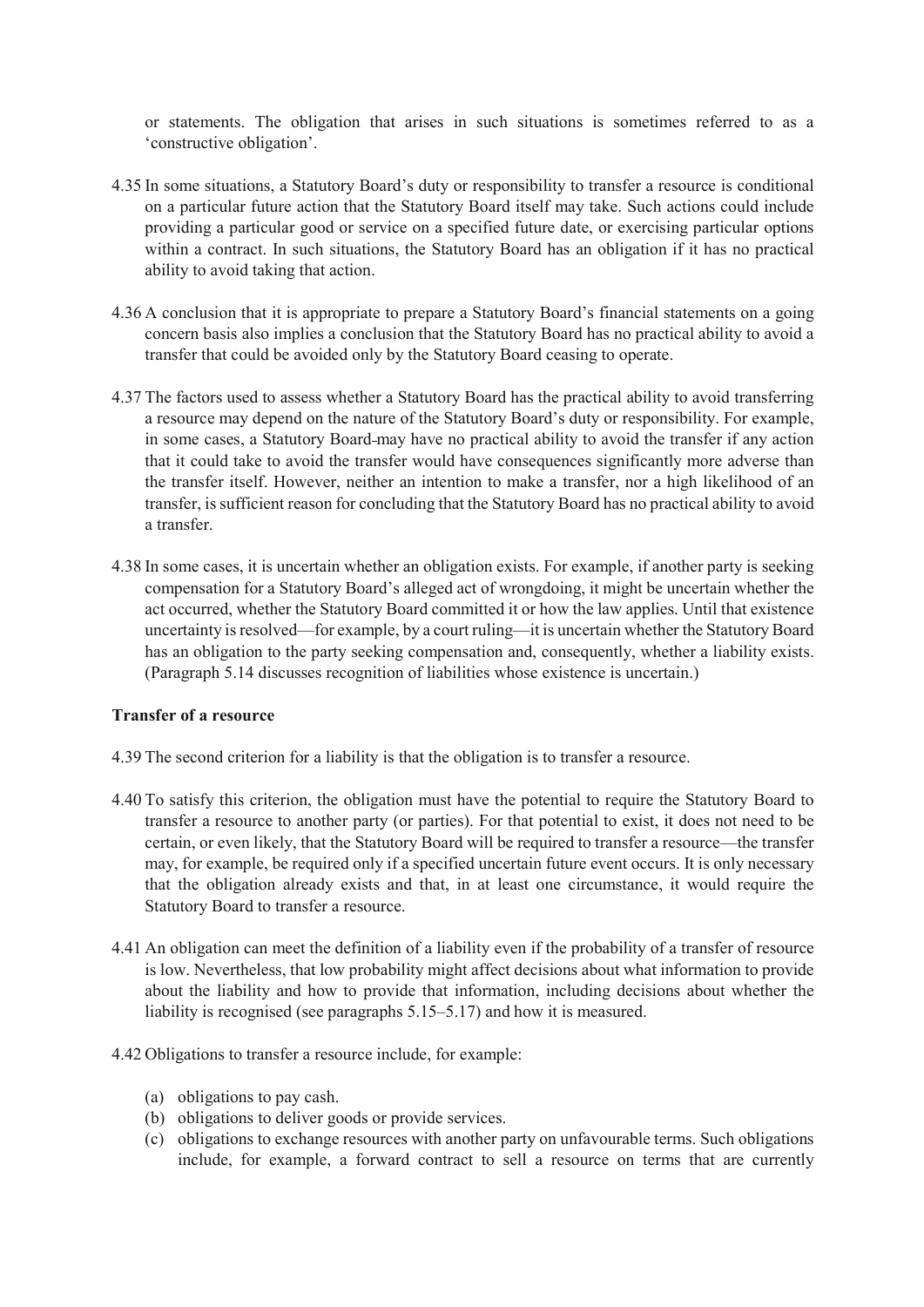unfavourable or an option that entitles another party to buy a resource from the Statutory Board.

- (d) obligations to transfer a resource if a specified uncertain future event occurs.
- (e) obligations to issue a financial instrument if that financial instrument will oblige the Statutory Board to transfer a resource.
- 4.43 Instead of fulfilling an obligation to transfer a resource to the party that has a right to receive that resource, Statutory Boards sometimes decide to, for example:
	- (a) settle the obligation by negotiating a release from the obligation;
	- (b) transfer the obligation to a third party; or
	- (c) replace that obligation with another obligation by entering into a new transaction.
- 4.44 In the situations described in paragraph 4.43, a Statutory Board has the obligation to transfer a resource until it has settled, transferred or replaced that obligation.

## Present obligation as a result of past events

- 4.45 The third criterion for a liability is that the obligation is a present obligation that exists as a result of past events.
- 4.46 A present obligation exists as a result of past events only if:
	- (a) the Statutory Board has already obtained benefits or taken an action; and
	- (b) as a consequence, the Statutory Board will or may have to transfer a resource that it would not otherwise have had to transfer.
- 4.47 The benefits obtained could include, for example, goods or services. The action taken could include, for example, providing a particular good or service. If benefits are obtained, or an action is taken, over time, the resulting present obligation may accumulate over that time.
- 4.48 If new legislation is enacted, a present obligation arises only when, as a consequence of obtaining benefits or taking an action to which that legislation applies, a Statutory Board will or may have to transfer a resource that it would not otherwise have had to transfer. The enactment of legislation is not in itself sufficient to give a Statutory Board a present obligation. Similarly, a Statutory Board's customary practice, published policy or specific statement of the type mentioned in paragraph 4.31 gives rise to a present obligation only when, as a consequence of obtaining benefits, or taking an action, to which that practice, policy or statement applies, the Statutory Board will or may have to transfer a resource that it would not otherwise have had to transfer.
- 4.49 A present obligation can exist even if a transfer of resource cannot be enforced until some point in the future. For example, a contractual liability to pay cash may exist now even if the contract does not require a payment until a future date. Similarly, a contractual obligation for a Statutory Board to perform work at a future date may exist now even if the counterparty cannot require the Statutory Board to perform the work until that future date.
- 4.50 A Statutory Board does not yet have a present obligation to transfer a resource if it has not yet satisfied the criteria in paragraph 4.43, that is, if it has not yet obtained benefits, or taken an action, that would or could require the Statutory Board to transfer a resource that it would not otherwise have had to transfer. For example, if a Statutory Board has entered into a contract to pay an employee a salary in exchange for receiving the employee's services, the Statutory Board does not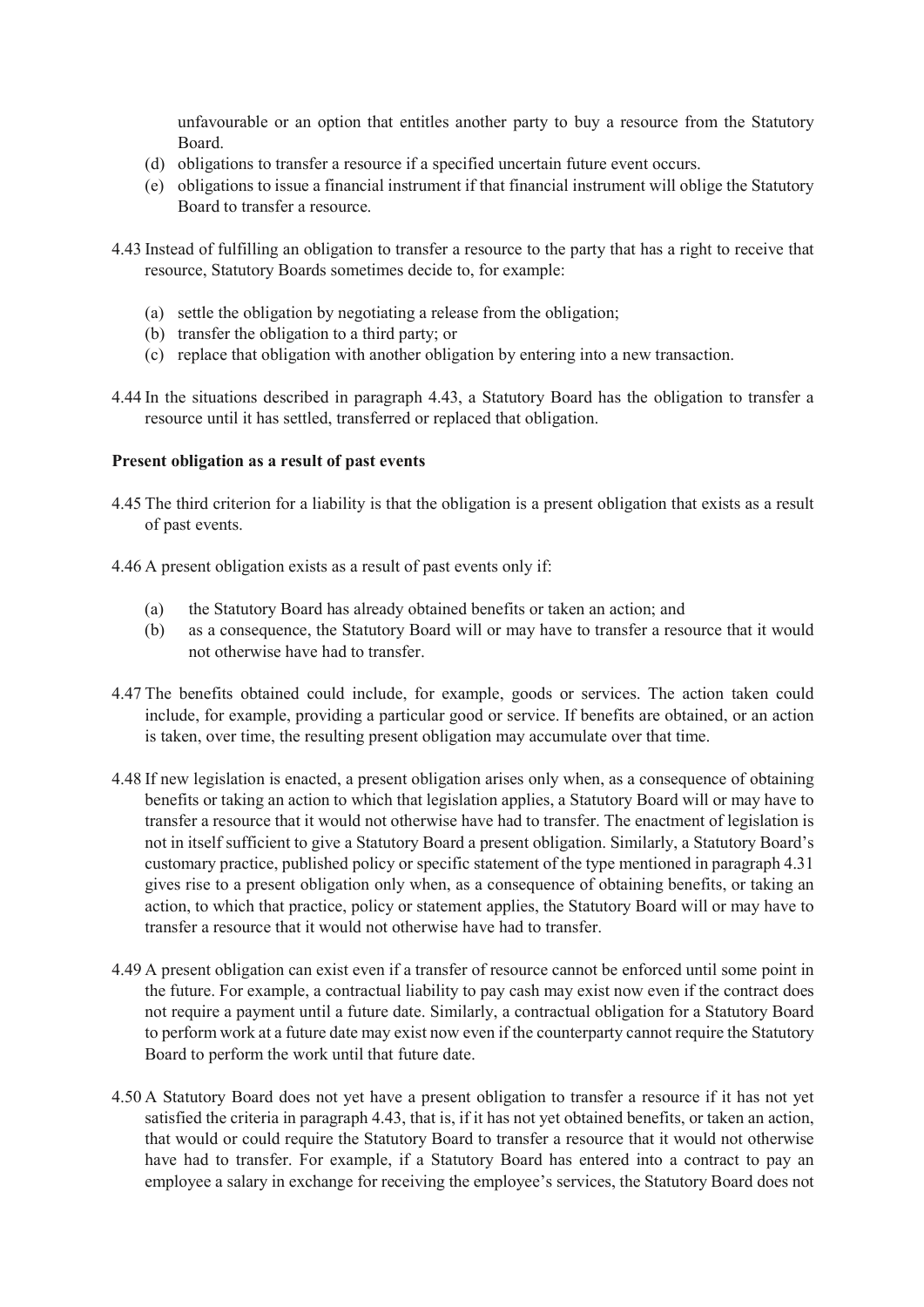have a present obligation to pay the salary until it has received the employee's services. Before then the contract is executory—the Statutory Board has a combined right and obligation to exchange future salary for future employee services (see paragraphs 4.56–4.58).

## Assets and liabilities

## Unit of account

- 4.51 The unit of account is the right or the group of rights, the obligation or the group of obligations, or the group of rights and obligations, to which recognition criteria and measurement concepts are applied.
- 4.52 A unit of account is selected for an asset or liability when considering how recognition criteria and measurement concepts will apply to that asset or liability and to the related income and expenses. In some circumstances, it may be appropriate to select one unit of account for recognition and a different unit of account for measurement. For example, contracts may sometimes be recognised individually but measured as part of a portfolio of contracts. For presentation and disclosure, assets, liabilities, income and expenses may need to be aggregated or separated into components.
- 4.53 If a Statutory Board transfers part of an asset or part of a liability, the unit of account may change at that time, so that the transferred component and the retained component become separate units of account (see paragraphs 5.26–5.33).
- 4.54 A unit of account is selected to provide useful information, which implies that:
	- (a) the information provided about the asset or liability and about any related income and expenses must be relevant. Treating a group of rights and obligations as a single unit of account may provide more relevant information than treating each right or obligation as a separate unit of account if, for example, those rights and obligations:
		- (i) cannot be or are unlikely to be the subject of separate transactions;
		- (ii) cannot or are unlikely to expire in different patterns;
		- (iii) have similar economic characteristics and risks and hence are likely to have similar implications for the prospects for future net cash inflows to the Statutory Board or net cash outflows from the Statutory Board; or
		- (iv) are used together in the activities conducted by a Statutory Board to produce cash flows and are measured by reference to estimates of their interdependent future cash flows.
		- (v) the information provided about the asset or liability and about any related income and expenses must faithfully represent the substance of the transaction or other event from which they have arisen. Therefore, it may be necessary to treat rights or obligations arising from different sources as a single unit of account, or to separate the rights or obligations arising from a single source (see paragraph 4.62). Equally, to provide a faithful representation of unrelated rights and obligations, it may be necessary to recognise and measure them separately.
- 4.55 Just as cost constrains other financial reporting decisions, it also constrains the selection of a unit of account. Hence, in selecting a unit of account, it is important to consider whether the benefits of the information provided to users of financial statements by selecting that unit of account are likely to justify the costs of providing and using that information. In general, the costs associated with recognising and measuring assets, liabilities, income and expenses increase as the size of the unit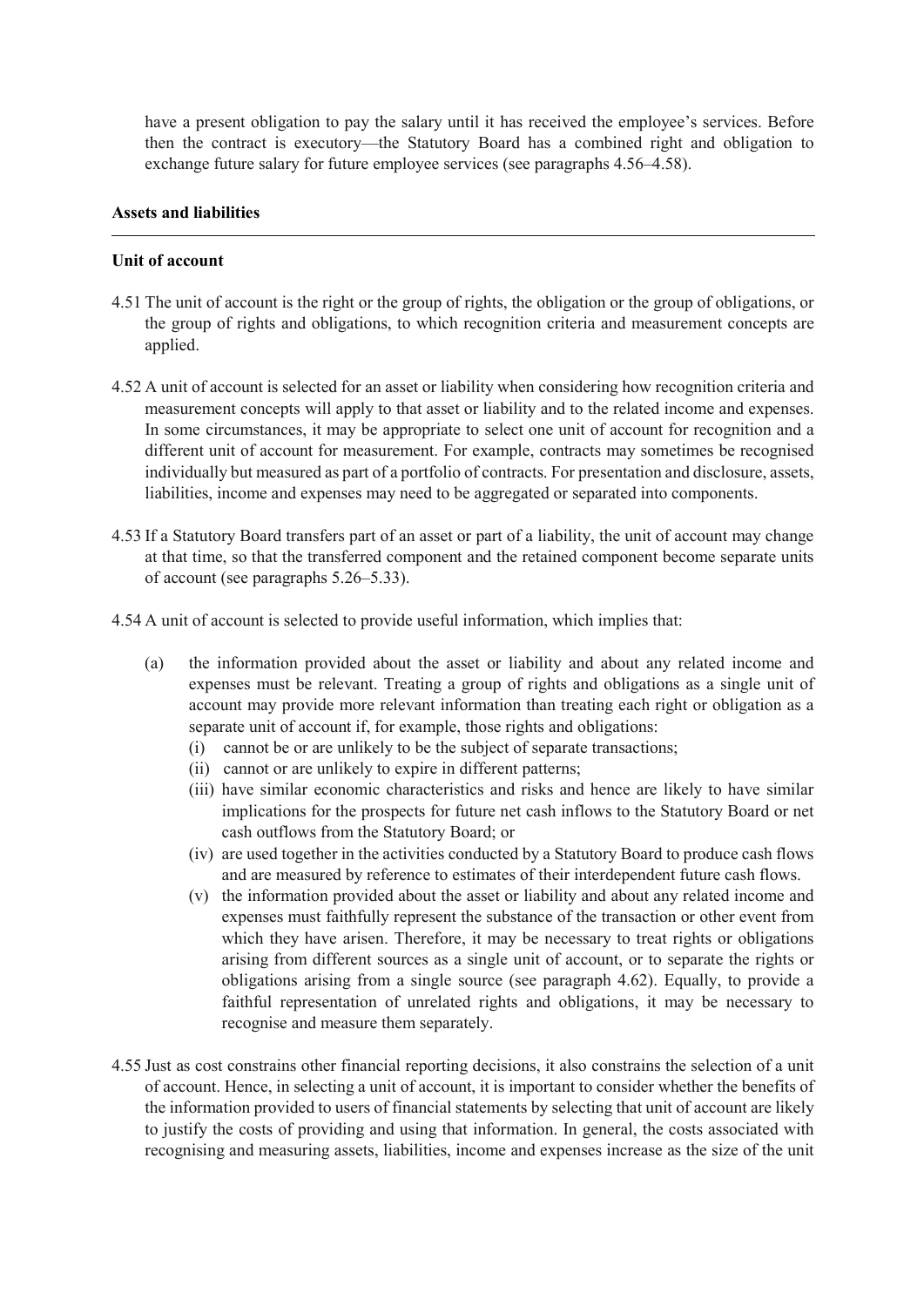of account decreases. Hence, in general, rights or obligations arising from the same source are separated only if the resulting information is more useful and the benefits outweigh the costs.

- 4.56 Sometimes, both rights and obligations arise from the same source. For example, some contracts establish both rights and obligations for each of the parties. If those rights and obligations are interdependent and cannot be separated, they constitute a single inseparable asset or liability and hence form a single unit of account. For example, this is the case with executory contracts (see paragraph 4.57). Conversely, if rights are separable from obligations, it may sometimes be appropriate to group the rights separately from the obligations, resulting in the identification of one or more separate assets and liabilities. In other cases, it may be more appropriate to group separable rights and obligations in a single unit of account treating them as a single asset or a single liability.
- 4.57 Treating a set of rights and obligations as a single unit of account differs from offsetting assets and liabilities (see paragraph 7.10).
- 4.58 Possible units of account include:
	- (a) an individual right or individual obligation;
	- (b) all rights, all obligations, or all rights and all obligations, arising from a single source, for example, a contract;
	- (c) a subgroup of those rights and/or obligations—for example, a subgroup of rights over an item of property, plant and equipment for which the useful life and pattern of consumption differ from those of the other rights over that item;
	- (d) a group of rights and/or obligations arising from a portfolio of similar items;
	- (e) a group of rights and/or obligations arising from a portfolio of dissimilar items—for example, a portfolio of assets and liabilities to be disposed of in a single transaction; and
	- (f) a risk exposure within a portfolio of items—if a portfolio of items is subject to a common risk, some aspects of the accounting for that portfolio could focus on the aggregate exposure to that risk within the portfolio.

# Executory contracts

- 4.59 An executory contract is a contract, or a portion of a contract, that is equally unperformed—neither party has fulfilled any of its obligations, or both parties have partially fulfilled their obligations to an equal extent.
- 4.60 An executory contract establishes a combined right and obligation to exchange economic resources. The right and obligation are interdependent and cannot be separated. Hence, the combined right and obligation constitute a single asset or liability. The Statutory Board has an asset if the terms of the exchange are currently favourable; it has a liability if the terms of the exchange are currently unfavourable. Whether such an asset or liability is included in the financial statements depends on both the recognition criteria (see Chapter 5) and the measurement basis (see Chapter 6) selected for the asset or liability, including, if applicable, any test for whether the contract is onerous.
- 4.61 To the extent that either party fulfils its obligations under the contract, the contract is no longer executory. If the reporting Statutory Board performs first under the contract, that performance is the event that changes the reporting Statutory Board's right and obligation to exchange resources into a right to receive a resource. That right is an asset. If the other party performs first, that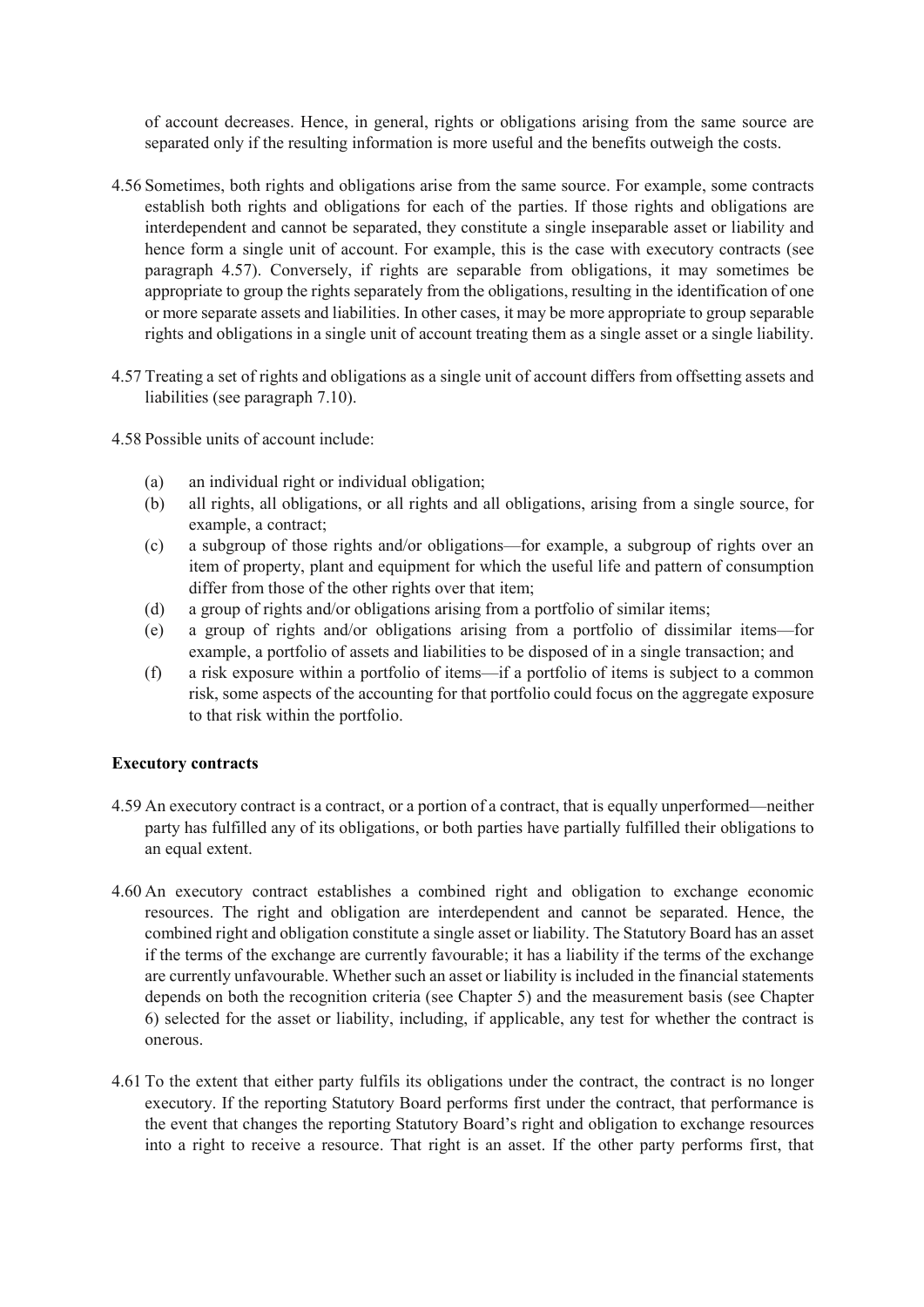performance is the event that changes the reporting Statutory Board's right and obligation to exchange resources into an obligation to transfer a resource. That obligation is a liability.

## Substance of contractual rights and contractual obligations

- 4.62 The terms of a contract create rights and obligations for a Statutory Board that is a party to that contract. To represent those rights and obligations faithfully, financial statements report their substance (see paragraph 2.12). In some cases, the substance of the rights and obligations is clear from the legal form of the contract. In other cases, the terms of the contract or a group or series of contracts require analysis to identify the substance of the rights and obligations.
- 4.63 All terms in a contract—whether explicit or implicit—are considered unless they have no substance.
- 4.64 Terms that have no substance are disregarded. A term has no substance if it has no discernible effect on the economics of the contract. Terms that have no substance could include, for example:
	- (a) terms that bind neither party; or
	- (b) rights, including options, that the holder will not have the practical ability to exercise in any circumstances.
- 4.65 A group or series of contracts may achieve or be designed to achieve an overall commercial effect. To report the substance of such contracts, it may be necessary to treat rights and obligations arising from that group or series of contracts as a single unit of account. For example, if the rights or obligations in one contract merely nullify all the rights or obligations in another contract entered into at the same time with the same counterparty, the combined effect is that the two contracts create no rights or obligations. Conversely, if a single contract creates two or more sets of rights or obligations that could have been created through two or more separate contracts, a Statutory Board may need to account for each set as if it arose from separate contracts in order to faithfully represent the rights and obligations (see paragraphs 4.51–4.58).

# Definition of equity

4.66 Equity is the residual interest in the assets of the Statutory Board after deducting all its liabilities.

- 4.67 Equity claims are claims on the residual interest in the assets of the Statutory Board after deducting all its liabilities. In other words, they are claims against the Statutory Board that do not meet the definition of a liability. Such claims may be established by contract, legislation or similar means, and include the shares issued by the Statutory Board to the Government.
- 4.68 Sometimes, legal, regulatory or other requirements affect particular components of equity, such as share capital or retained earnings. For example, a Statutory Board is required to make dividend distributions to the Government in return for equity injections.
- 4.69 The legal and regulatory frameworks for Statutory Boards are often different from frameworks that apply to corporate entities. For example, the restrictions on the distribution to equity providers of Statutory Boards (the Government) may be different. Nevertheless, the definition of equity in paragraph 4.66 of the SB-FRS Conceptual Framework applies to all reporting Statutory Boards.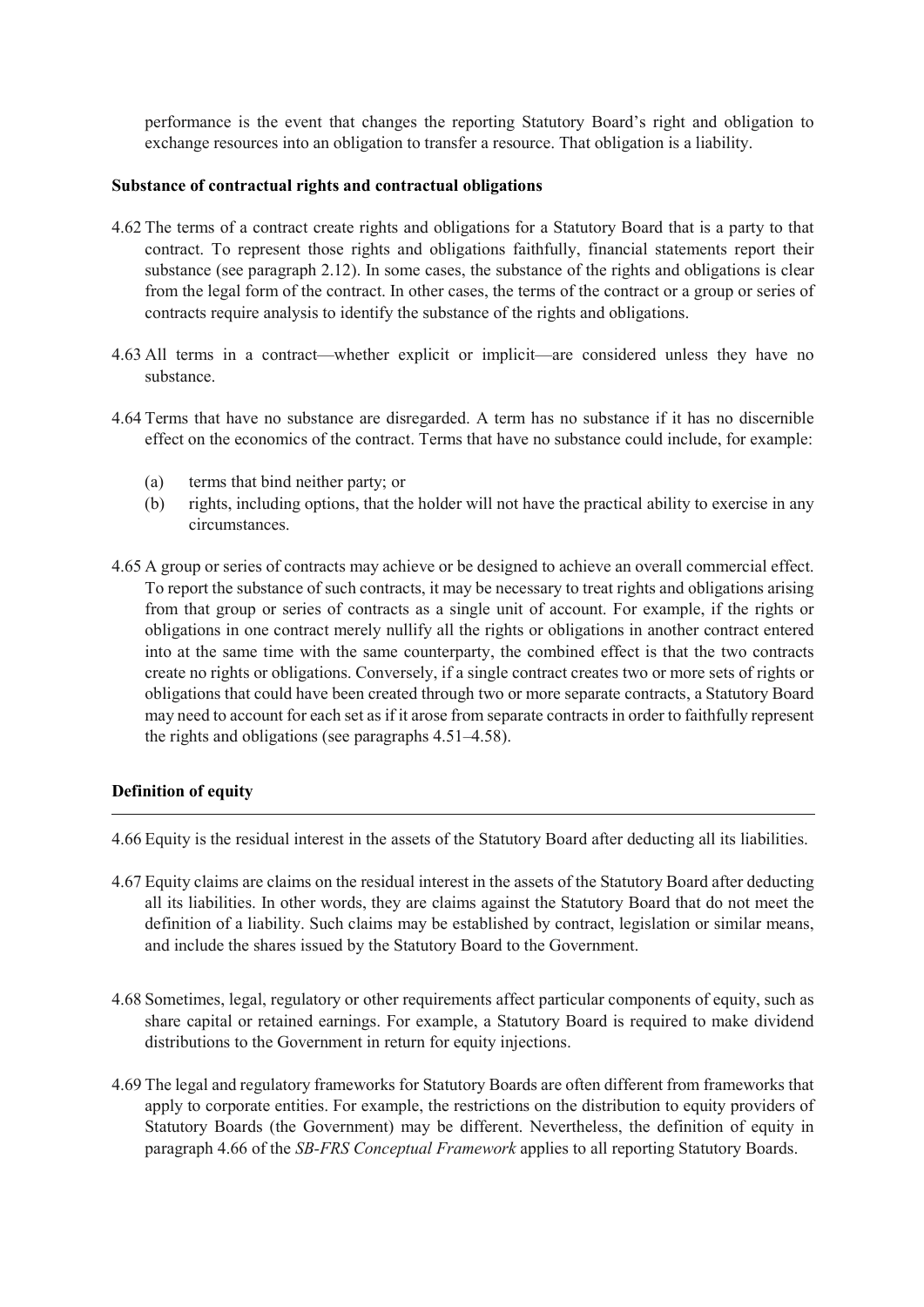#### Definition of income and expenses

- 4.70 Income is increases in assets, or decreases in liabilities, that result in increases in equity, other than those relating to contributions from equity providers.
- 4.71 Expenses are decreases in assets, or increases in liabilities, that result in decreases in equity, other than those relating to distributions to equity providers.
- 4.72 It follows from these definitions of income and expenses that contributions from equity providers are not income, and distributions to equity providers are not expenses.
- 4.73 Income and expenses are the elements of financial statements that relate to a Statutory Board's financial performance. Users of financial statements need information about both a Statutory Board's financial position and its financial performance. Hence, although income and expenses are defined in terms of changes in assets and liabilities, information about income and expenses is just as important as information about assets and liabilities.
- 4.74 Different transactions and other events generate income and expenses with different characteristics. Providing information separately about income and expenses with different characteristics can help users of financial statements to understand the Statutory Board's financial performance (see paragraphs 7.14–7.19).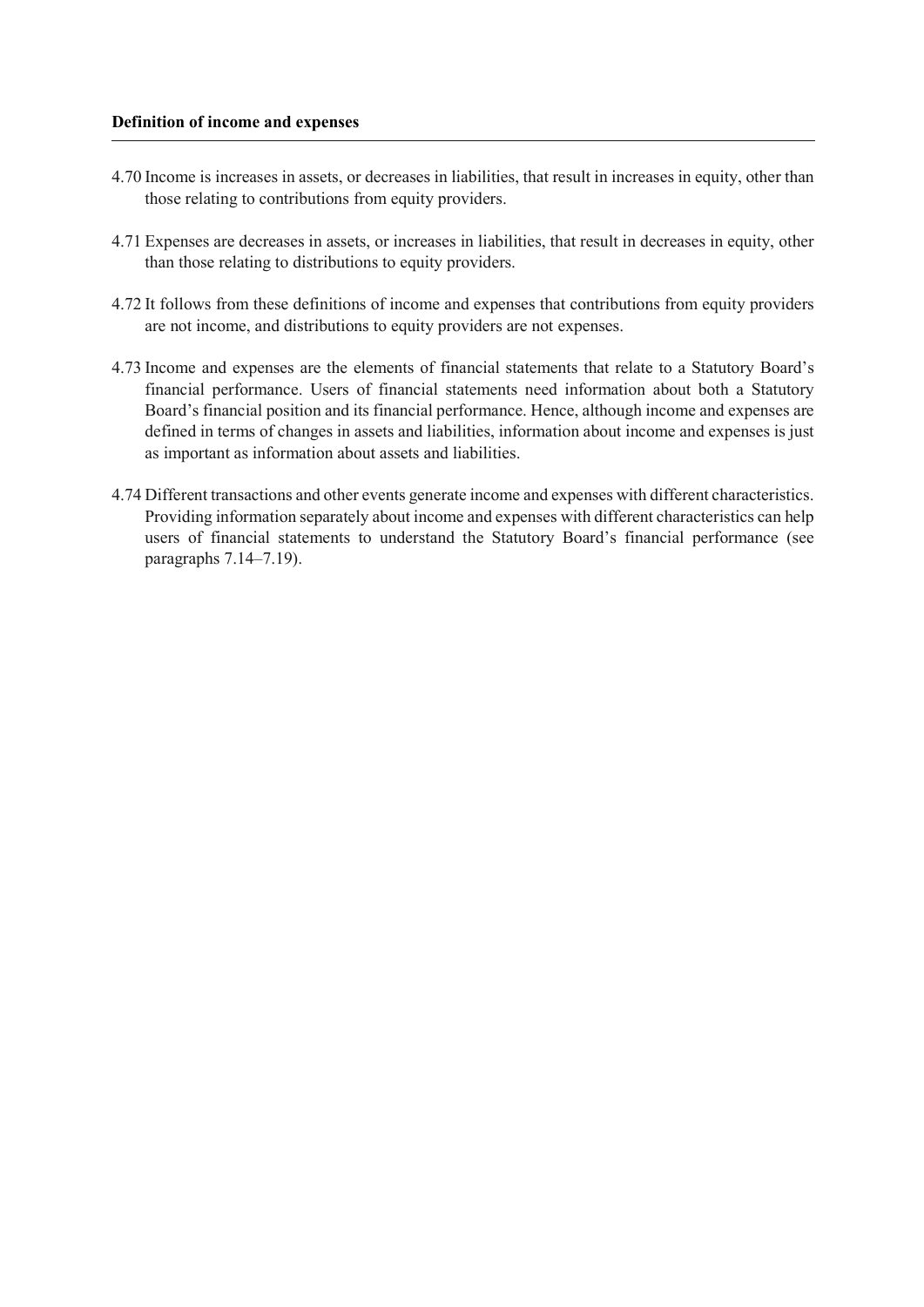# CHAPTER 5— RECOGNITION AND DERECOGNITION

| 5.1  |
|------|
| 5.6  |
| 5.12 |
| 5.14 |
| 5.15 |
| 5.18 |
| 5.19 |
| 5.24 |
| 5.26 |
|      |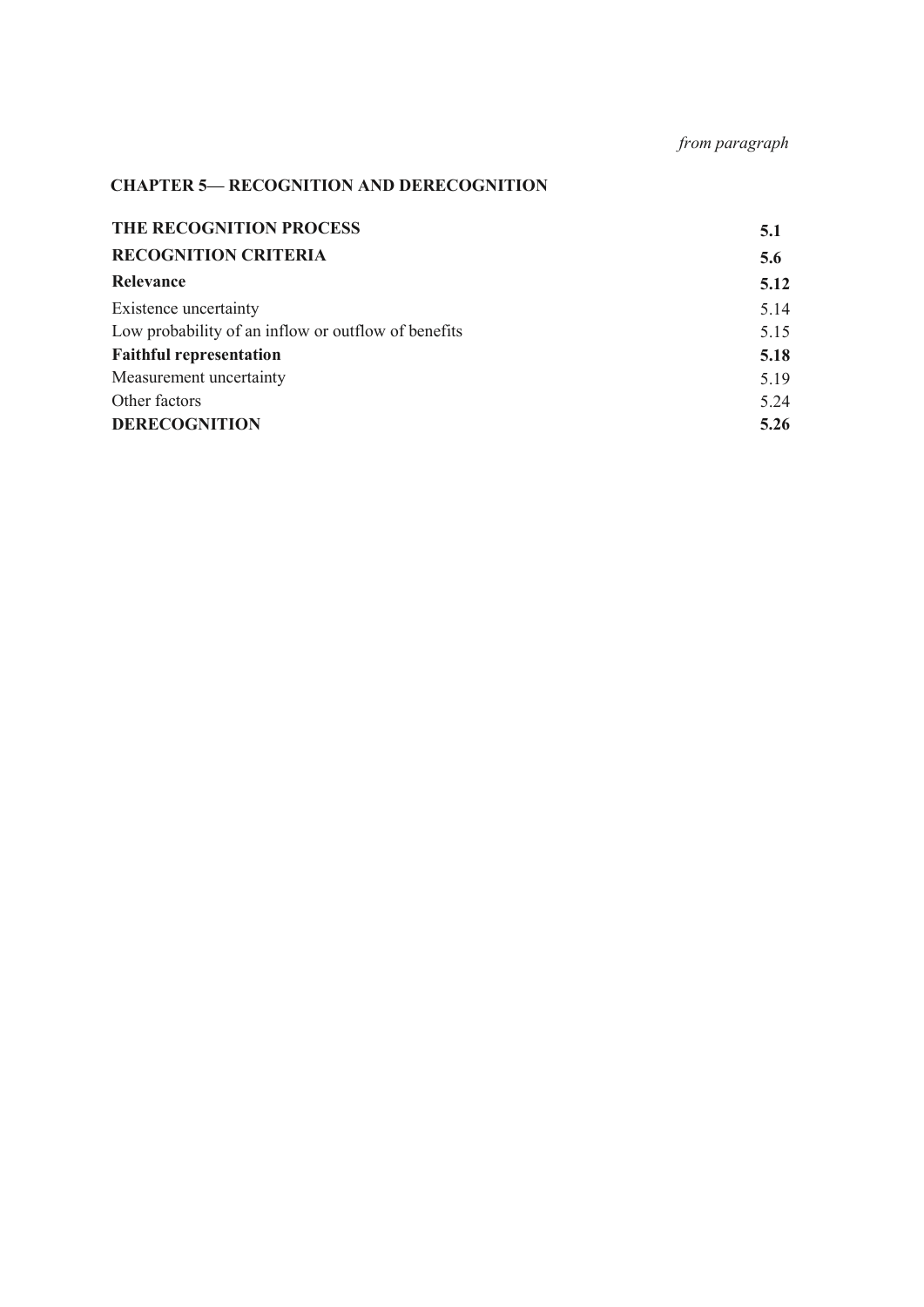## The recognition process

- 5.1 Recognition is the process of capturing for inclusion in the statement of financial position or the statement(s) of financial performance an item that meets the definition of one of the elements of financial statements—an asset, a liability, equity, income or expenses. Recognition involves depicting the item in one of those statements—either alone or in aggregation with other items—in words and by a monetary amount, and including that amount in one or more totals in that statement. The amount at which an asset, a liability or equity is recognised in the statement of financial position is referred to as its 'carrying amount'.
- 5.2 The statement of financial position and statement(s) of financial performance depict a Statutory Board's recognised assets, liabilities, equity, income and expenses in structured summaries that are designed to make financial information comparable and understandable. An important feature of the structures of those summaries is that the amounts recognised in a statement are included in the totals and, if applicable, subtotals that link the items recognised in the statement.
- 5.3 Recognition links the elements, the statement of financial position and the statement(s) of financial performance as follows (see Diagram 5.1):
	- (a) in the statement of financial position at the beginning and end of the reporting period, total assets minus total liabilities equal total equity; and
	- (b) recognised changes in equity during the reporting period comprise:
	- (c) income minus expenses recognised in the statement(s) of financial performance; plus contributions from equity providers, minus distributions to equity providers.
- 5.4 The statements are linked because the recognition of one item (or a change in its carrying amount) requires the recognition or derecognition of one or more other items (or changes in the carrying amount of one or more other items). For example:
	- (a) the recognition of income occurs at the same time as:
		- (i) the initial recognition of an asset, or an increase in the carrying amount of an asset; or
		- (ii) the derecognition of a liability, or a decrease in the carrying amount of a liability.
	- (b) the recognition of expenses occurs at the same time as:
		- (i) the initial recognition of a liability, or an increase in the carrying amount of a liability; or
		- (ii) the derecognition of an asset, or a decrease in the carrying amount of an asset.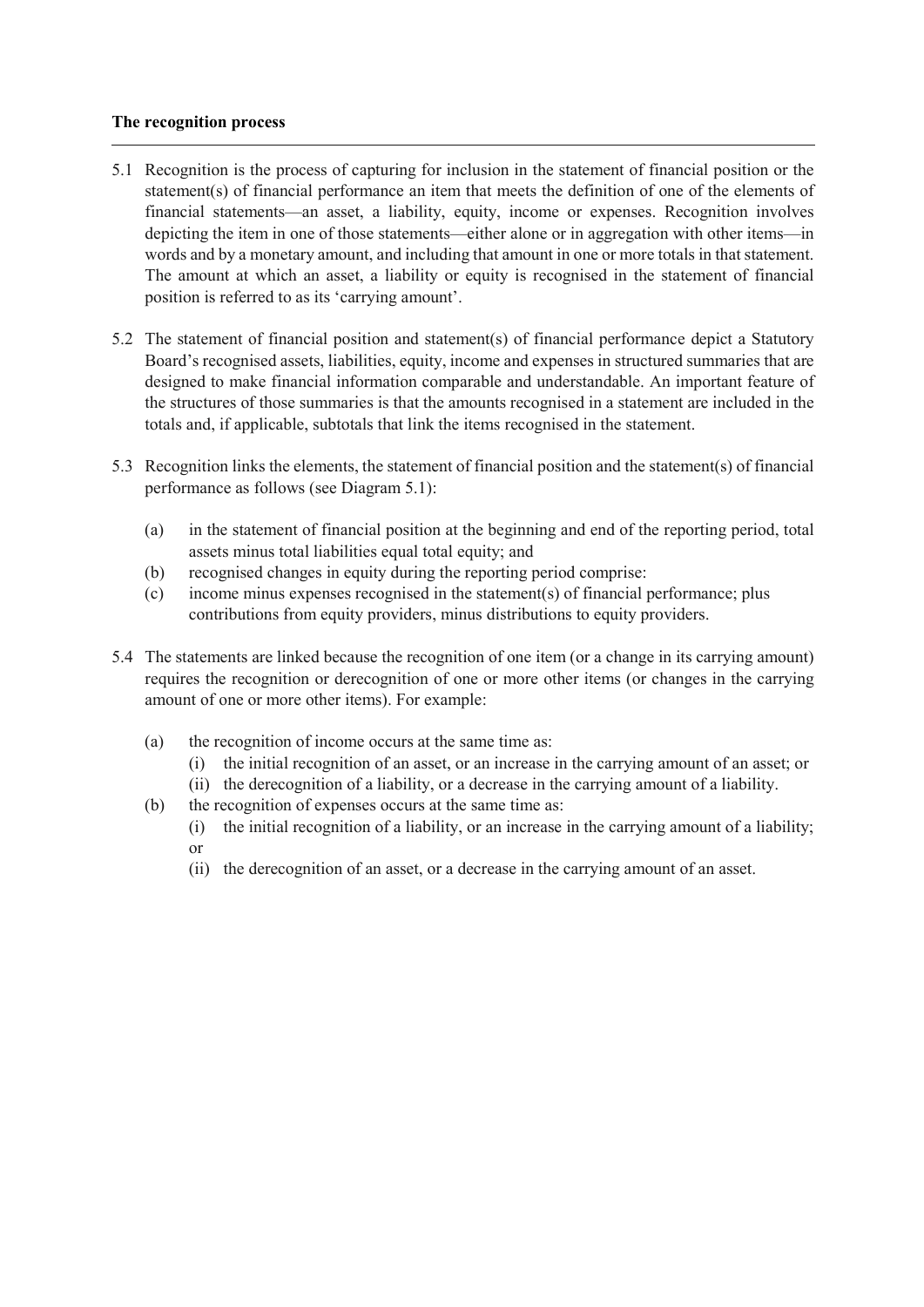

5.5 The initial recognition of assets or liabilities arising from transactions or other events may result in the simultaneous recognition of both income and related expenses. For example, the provision or transfer of goods or services for cash results in the recognition of both income (from the recognition of one asset—the cash) and an expense (from the derecognition of another asset—using up an asset from providing the goods or services). The simultaneous recognition of income and related expenses is sometimes referred to as the matching of costs with income. Application of the concepts in the SB-FRS Conceptual Framework leads to such matching when it arises from the recognition of changes in assets and liabilities. However, matching of costs with income is not an objective of the SB-FRS Conceptual Framework. The SB-FRS Conceptual Framework does not allow the recognition in the statement of financial position of items that do not meet the definition of an asset, a liability or equity.

# Recognition criteria

- 5.6 Only items that meet the definition of an asset, a liability or equity are recognised in the statement of financial position. Similarly, only items that meet the definition of income or expenses are recognised in the statement(s) of financial performance. However, not all items that meet the definition of one of those elements are recognised.
- 5.7 Not recognising an item that meets the definition of one of the elements makes the statement of financial position and the statement(s) of financial performance less complete and can exclude useful information from financial statements. On the other hand, in some circumstances, recognising some items that meet the definition of one of the elements would not provide useful information. An asset or liability is recognised only if recognition of that asset or liability and of any resulting income, expenses or changes in equity provides users of financial statements with information that is useful, i.e. with:
	- (a) relevant information about the asset or liability and about any resulting income, expenses or changes in equity (see paragraphs 5.12–5.17); and
	- (b) a faithful representation of the asset or liability and of any resulting income, expenses or changes in equity (see paragraphs 5.18–5.25).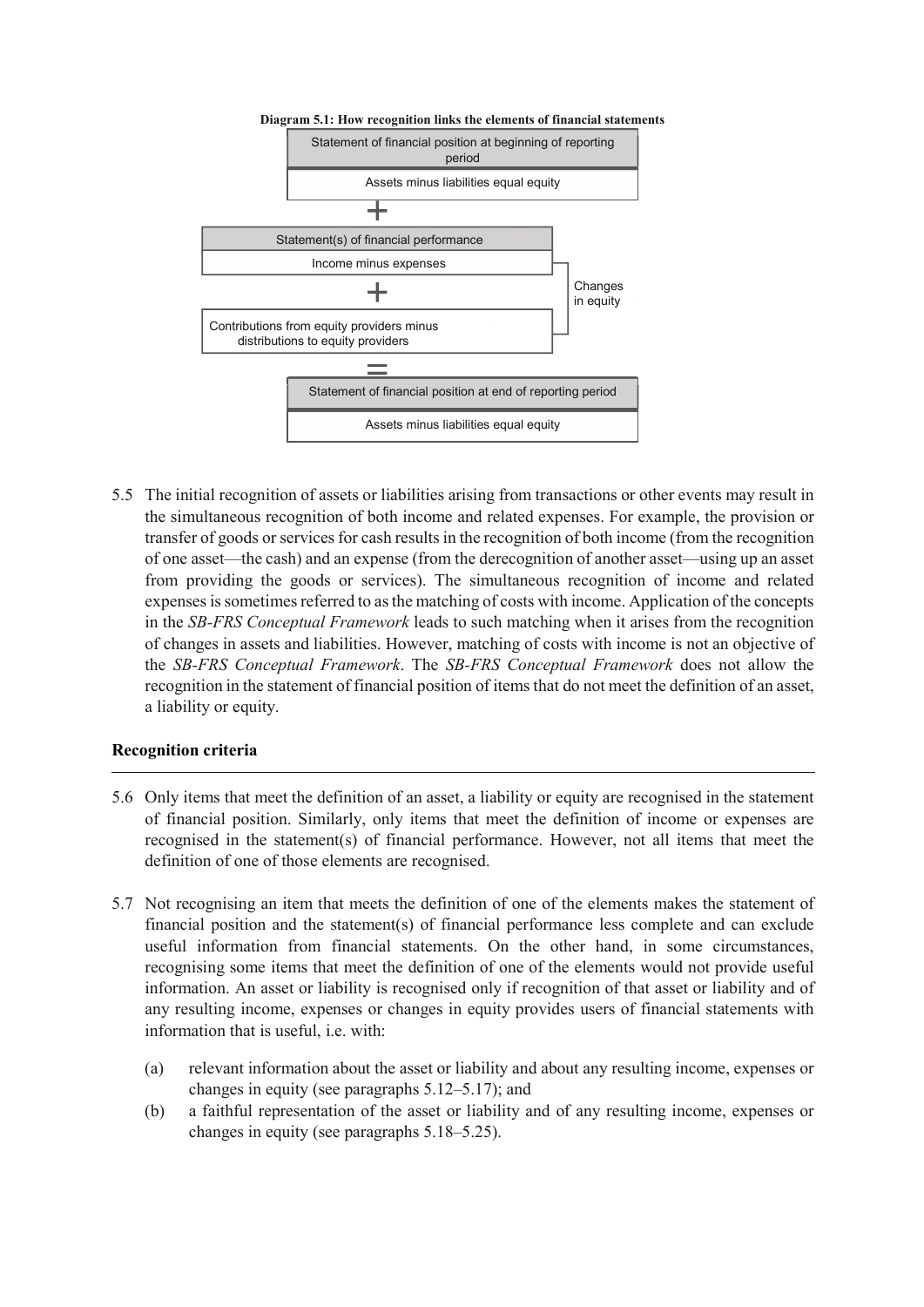- 5.8 Just as cost constrains other financial reporting decisions, it also constrains recognition decisions. There is a cost to recognising an asset or liability. Preparers of financial statements incur costs in obtaining a relevant measure of an asset or liability. Users of financial statements also incur costs in analysing and interpreting the information provided. An asset or liability is recognised if the benefits of the information provided to users of financial statements by recognition are likely to justify the costs of providing and using that information. In some cases, the costs of recognition may outweigh its benefits.
- 5.9 It is not possible to define precisely when recognition of an asset or liability will provide useful information to users of financial statements, at a cost that does not outweigh its benefits. What is useful to users depends on the item and the facts and circumstances. Consequently, judgement is required when deciding whether to recognise an item, and thus recognition requirements may need to vary between and within Standards.
- 5.10 It is important when making decisions about recognition to consider the information that would be given if an asset or liability were not recognised. For example, if no asset is recognised when expenditure is incurred, an expense is recognised. Over time, recognising the expense may, in some cases, provide useful information, for example, information that enables users of financial statements to identify trends.
- 5.11 Even if an item meeting the definition of an asset or liability is not recognised, a Statutory Board may need to provide information about that item in the notes. It is important to consider how to make such information sufficiently visible to compensate for the item's absence from the structured summary provided by the statement of financial position and, if applicable, the statement(s) of financial performance.

# Relevance

- 5.12 Information about assets, liabilities, equity, income and expenses is relevant to users of financial statements. However, recognition of a particular asset or liability and any resulting income, expenses or changes in equity may not always provide relevant information. That may be the case if, for example:
	- (a) it is uncertain whether an asset or liability exists (see paragraph 5.14); or
	- (b) an asset or liability exists, but the probability of an inflow or outflow of benefits is low (see paragraphs 5.15–5.17).
- 5.13 The presence of one or both of the factors described in paragraph 5.12 does not lead automatically to a conclusion that the information provided by recognition lacks relevance. Moreover, factors other than those described in paragraph 5.12 may also affect the conclusion. It may be a combination of factors and not any single factor that determines whether recognition provides relevant information.

## Existence uncertainty

5.14 Paragraphs 4.15 and 4.38 discuss cases in which it is uncertain whether an asset or liability exists. In some cases, that uncertainty, possibly combined with a low probability of inflows or outflows of economic benefits and an exceptionally wide range of possible outcomes, may mean that the recognition of an asset or liability, necessarily measured at a single amount, would not provide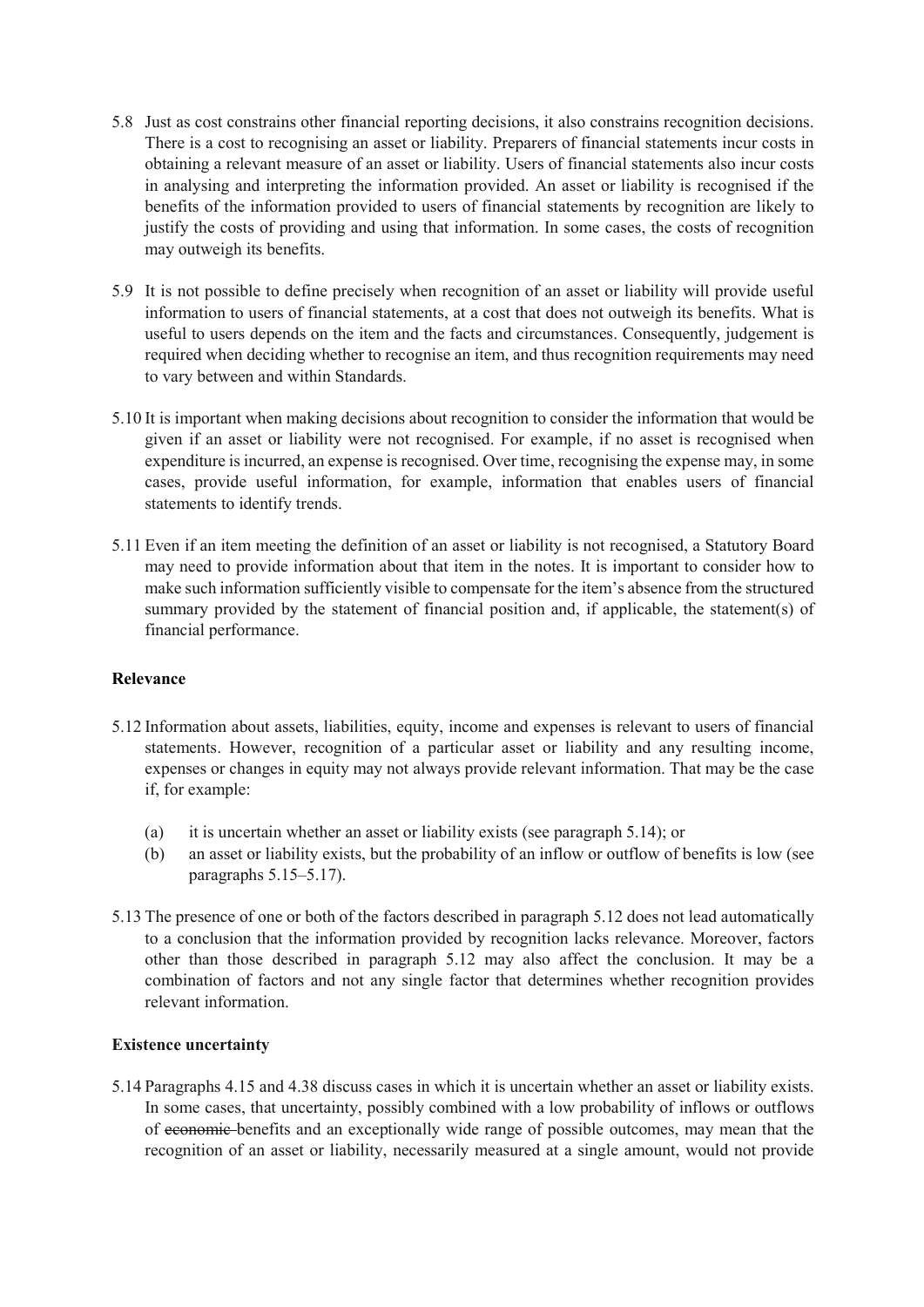relevant information. Whether or not the asset or liability is recognised, explanatory information about the uncertainties associated with it may need to be provided in the financial statements.

## Low probability of an inflow or outflow of benefits

- 5.15 An asset or liability can exist even if the probability of an inflow or outflow of benefits is low (see paragraphs 4.17 and 4.41).
- 5.16 If the probability of an inflow or outflow of benefits is low, the most relevant information about the asset or liability may be information about the magnitude of the possible inflows or outflows, their possible timing and the factors affecting the probability of their occurrence. The typical location for such information is in the notes.
- 5.17 Even if the probability of an inflow or outflow of benefits is low, recognition of the asset or liability may provide relevant information beyond the information described in paragraph 5.16. Whether that is the case may depend on a variety of factors. For example:
	- (a) if an asset is acquired or a liability is incurred in an exchange transaction on market terms, its cost generally reflects the probability of an inflow or outflow of benefits. Thus, that cost may be relevant information, and is generally readily available. Furthermore, not recognising the asset or liability would result in the recognition of expenses or income at the time of the exchange, which might not be a faithful representation of the transaction (see paragraph 5.25(a)).
	- (b) if an asset or liability arises from an event that is not an exchange transaction, recognition of the asset or liability typically results in recognition of income or expenses. If there is only a low probability that the asset or liability will result in an inflow or outflow of benefits, users of financial statements might not regard the recognition of the asset and income, or the liability and expenses, as providing relevant information.

## Faithful representation

5.18 Recognition of a particular asset or liability is appropriate if it provides not only relevant information, but also a faithful representation of that asset or liability and of any resulting income, expenses or changes in equity. Whether a faithful representation can be provided may be affected by the level of measurement uncertainty associated with the asset or liability or by other factors.

## Measurement uncertainty

- 5.19 For an asset or liability to be recognised, it must be measured. In many cases, such measures must be estimated and are therefore subject to measurement uncertainty. As noted in paragraph 2.19, the use of reasonable estimates is an essential part of the preparation of financial information and does not undermine the usefulness of the information if the estimates are clearly and accurately described and explained. Even a high level of measurement uncertainty does not necessarily prevent such an estimate from providing useful information.
- 5.20 In some cases, the level of uncertainty involved in estimating a measure of an asset or liability may be so high that it may be questionable whether the estimate would provide a sufficiently faithful representation of that asset or liability and of any resulting income, expenses or changes in equity. The level of measurement uncertainty may be so high if, for example, the only way of estimating that measure of the asset or liability is by using cash-flow-based measurement techniques and, in addition, one or more of the following circumstances exists: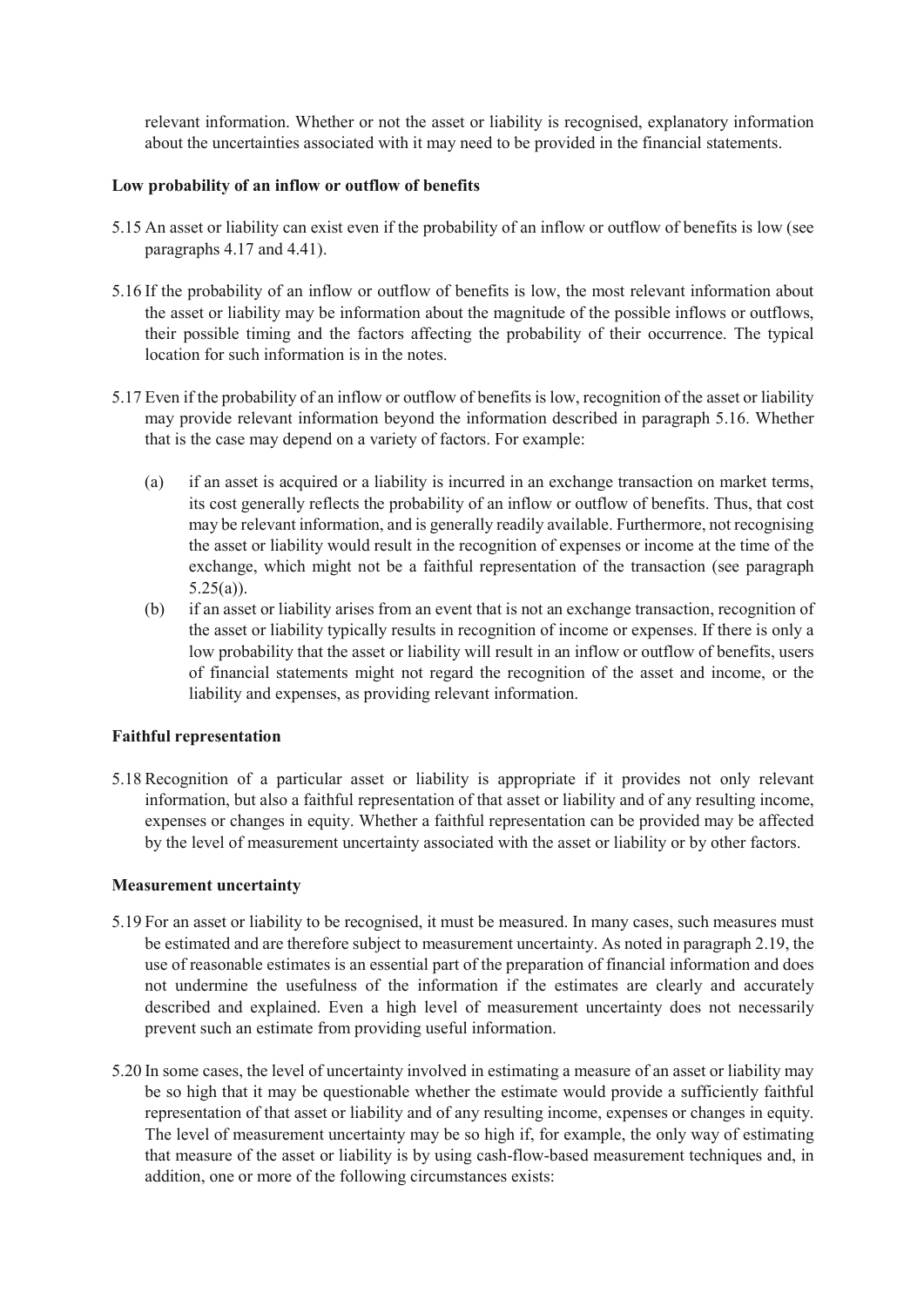- (a) the range of possible outcomes is exceptionally wide and the probability of each outcome is exceptionally difficult to estimate.
- (b) the measure is exceptionally sensitive to small changes in estimates of the probability of different outcomes—for example, if the probability of future cash inflows or outflows occurring is exceptionally low, but the magnitude of those cash inflows or outflows will be exceptionally high if they occur.
- (c) measuring the asset or liability requires exceptionally difficult or exceptionally subjective allocations of cash flows that do not relate solely to the asset or liability being measured.
- 5.21 In some of the cases described in paragraph 5.20, the most useful information may be the measure that relies on the highly uncertain estimate, accompanied by a description of the estimate and an explanation of the uncertainties that affect it. This is especially likely to be the case if that measure is the most relevant measure of the asset or liability. In other cases, if that information would not provide a sufficiently faithful representation of the asset or liability and of any resulting income, expenses or changes in equity, the most useful information may be a different measure (accompanied by any necessary descriptions and explanations) that is slightly less relevant but is subject to lower measurement uncertainty.
- 5.22 In limited circumstances, all relevant measures of an asset or liability that are available (or can be obtained) may be subject to such high measurement uncertainty that none would provide useful information about the asset or liability (and any resulting income, expenses or changes in equity), even if the measure were accompanied by a description of the estimates made in producing it and an explanation of the uncertainties that affect those estimates. In those limited circumstances, the asset or liability would not be recognised.
- 5.23 Whether or not an asset or liability is recognised, a faithful representation of the asset or liability may need to include explanatory information about the uncertainties associated with the asset or liability's existence or measurement, or with its outcome—the amount or timing of any inflow or outflow of benefits that will ultimately result from it (see paragraphs 6.60–6.62).

# Other factors

- 5.24 Faithful representation of a recognised asset, liability, equity, income or expenses involves not only recognition of that item, but also its measurement as well as presentation and disclosure of information about it (see Chapters 6–7).
- 5.25 Hence, when assessing whether the recognition of an asset or liability can provide a faithful representation of the asset or liability, it is necessary to consider not merely its description and measurement in the statement of financial position, but also:
	- (a) the depiction of resulting income, expenses and changes in equity. For example, if a Statutory Board acquires an asset in exchange for consideration, not recognising the asset would result in recognising expenses and would reduce the Statutory Board's surplus and equity. In some cases, for example, if the Statutory Board does not consume the asset immediately, that result could provide a misleading representation that the Statutory Board's financial position has deteriorated.
	- (b) whether related assets and liabilities are recognised. If they are not recognised, recognition may create a recognition inconsistency (accounting mismatch). That may not provide an understandable or faithful representation of the overall effect of the transaction or other event giving rise to the asset or liability, even if explanatory information is provided in the notes.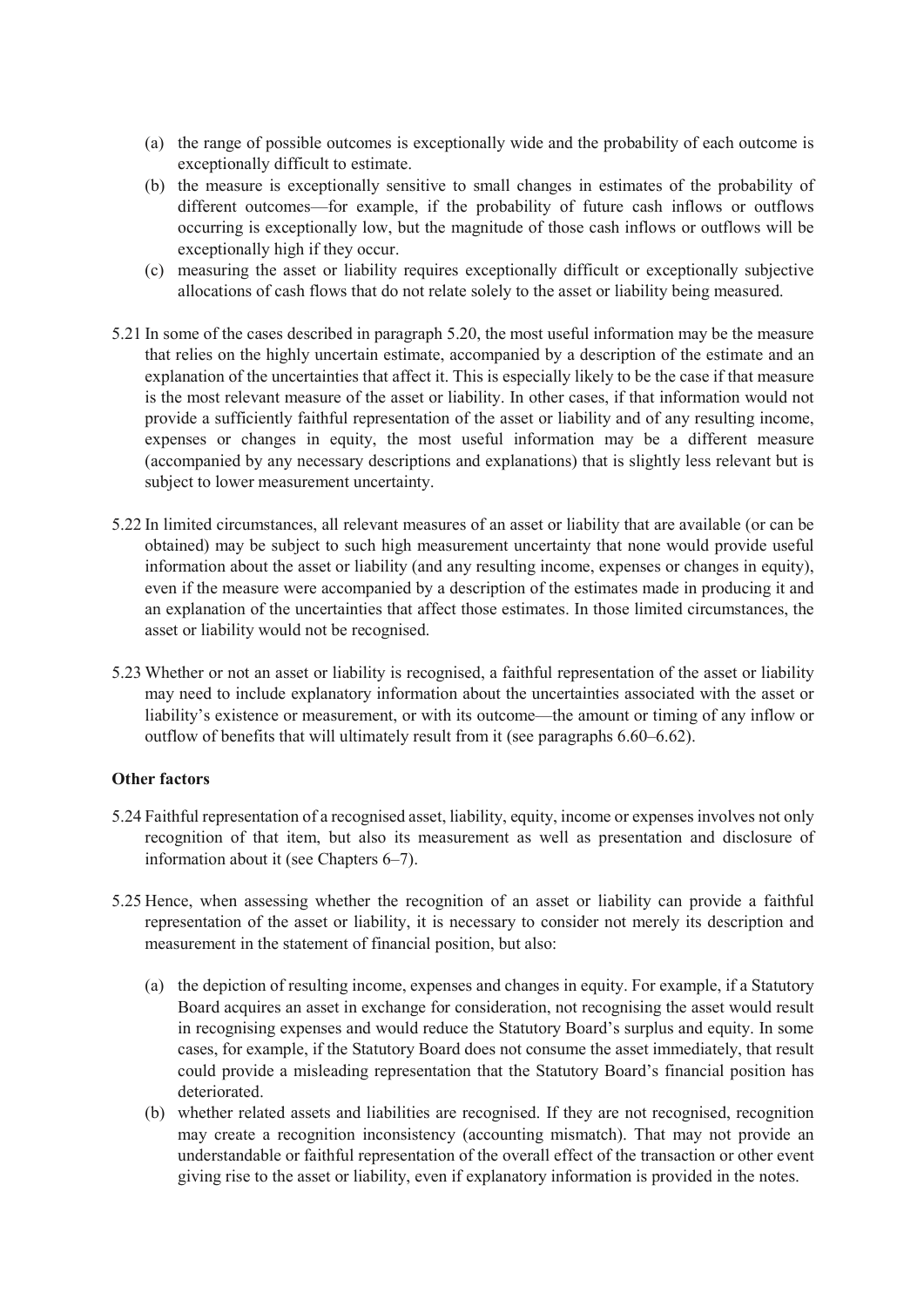(c) presentation and disclosure of information about the asset or liability, and resulting income, expenses or changes in equity. A complete depiction includes all information necessary for a user of financial statements to understand the economic phenomenon depicted, including all necessary descriptions and explanations. Hence, presentation and disclosure of related information can enable a recognised amount to form part of a faithful representation of an asset, a liability, equity, income or expenses.

# Derecognition

- 5.26 Derecognition is the removal of all or part of a recognised asset or liability from a Statutory Board's statement of financial position. Derecognition normally occurs when that item no longer meets the definition of an asset or of a liability:
	- (a) for an asset, derecognition normally occurs when the Statutory Board loses control of all or part of the recognised asset; and
	- (b) for a liability, derecognition normally occurs when the Statutory Board no longer has a present obligation for all or part of the recognised liability.
- 5.27 Accounting requirements for derecognition aim to faithfully represent both:
	- (a) any assets and liabilities retained after the transaction or other event that led to the derecognition (including any asset or liability acquired, incurred or created as part of the transaction or other event); and
	- (b) the change in the Statutory Board's assets and liabilities as a result of that transaction or other event.
- 5.28 The aims described in paragraph 5.27 are normally achieved by:
	- (a) derecognising any assets or liabilities that have expired or have been consumed, collected, fulfilled or transferred, and recognising any resulting income and expenses. In the rest of this chapter, the term 'transferred component' refers to all those assets and liabilities;
	- (b) continuing to recognise the assets or liabilities retained, referred to as the 'retained component', if any. That retained component becomes a unit of account separate from the transferred component. Accordingly, no income or expenses are recognised on the retained component as a result of the derecognition of the transferred component, unless the derecognition results in a change in the measurement requirements applicable to the retained component; and
	- (c) applying one or more of the following procedures, if that is necessary to achieve one or both of the aims described in paragraph 5.27:
		- (i) presenting any retained component separately in the statement of financial position;
		- (ii) presenting separately in the statement(s) of financial performance any income and expenses recognised as a result of the derecognition of the transferred component; or
		- (iii) providing explanatory information.
- 5.29 In some cases, a Statutory Board might appear to transfer an asset or liability, but that asset or liability might nevertheless remain an asset or liability of the Statutory Board. For example:
	- (a) if a Statutory Board has apparently transferred an asset but retains exposure to significant positive or negative variations in the amount of benefits that may be produced by the asset,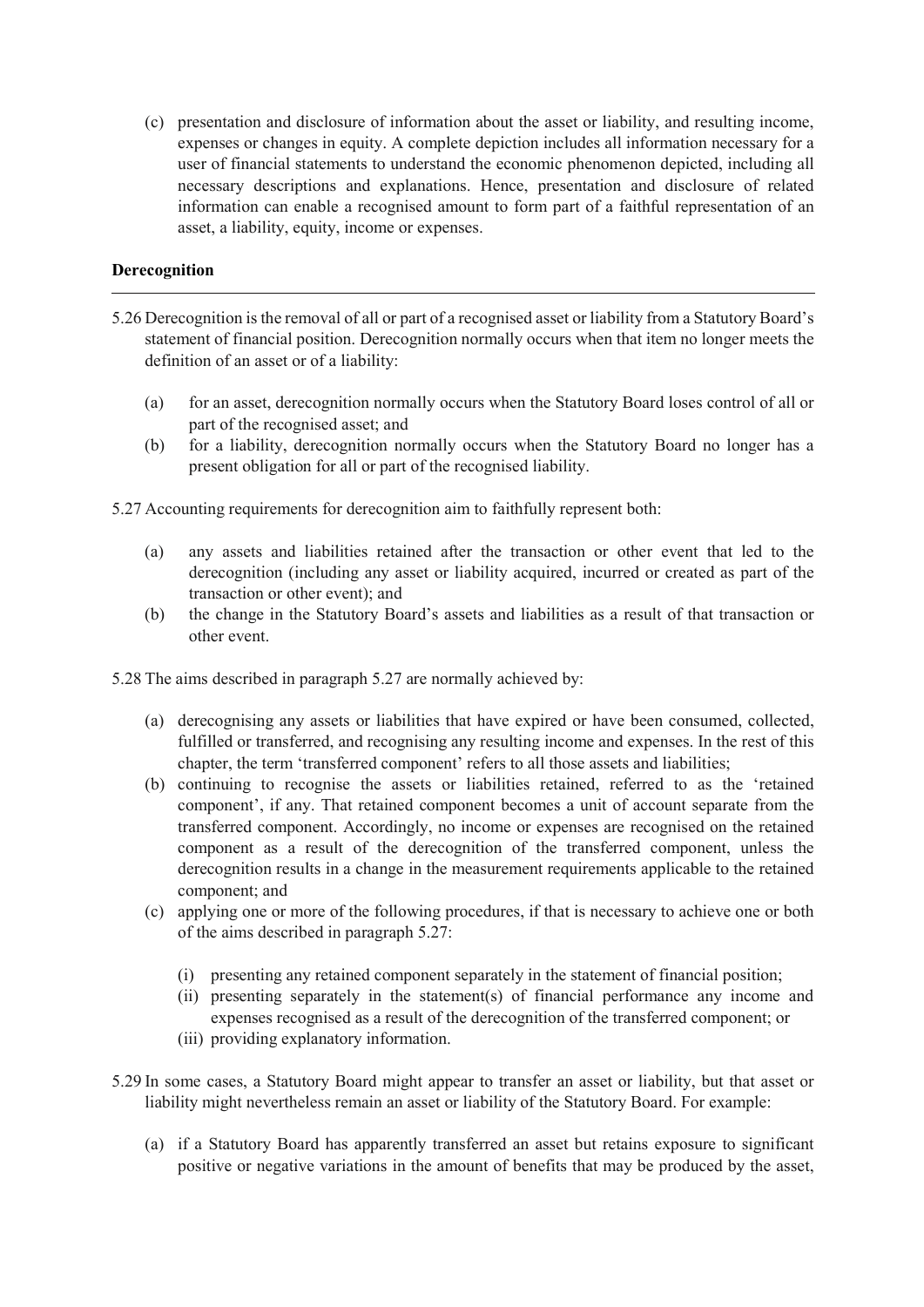this sometimes indicates that the Statutory Board might continue to control that asset (see paragraph 4.27); or

- (b) if a Statutory Board has transferred an asset to another party that holds the asset as an agent for the Statutory Board, the transferor still controls the asset (see paragraph 4.28).
- 5.30 In the cases described in paragraph 5.29, derecognition of that asset or liability is not appropriate because it would not achieve either of the two aims described in paragraph 5.27.
- 5.31 When a Statutory Board no longer has a transferred component, derecognition of the transferred component faithfully represents that fact. However, in some of those cases, derecognition may not faithfully represent how much a transaction or other event changed the Statutory Board's assets or liabilities, even when supported by one or more of the procedures described in paragraph 5.28(c). In those cases, derecognition of the transferred component might imply that the Statutory Board's financial position has changed more significantly than it has. This might occur, for example:
	- (a) if a Statutory Board has transferred an asset and, at the same time, entered into another transaction that results in a present right or present obligation to reacquire the asset. Such present rights or present obligations may arise from, for example, a forward contract, a written put option, or a purchased call option.
	- (b) if a Statutory Board has retained exposure to significant positive or negative variations in the amount of benefits that may be produced by a transferred component that the Statutory Board no longer controls.
- 5.32 If derecognition is not sufficient to achieve both aims described in paragraph 5.27, even when supported by one or more of the procedures described in paragraph 5.28(c), those two aims might sometimes be achieved by continuing to recognise the transferred component. This has the following consequences:
	- (a) no income or expenses are recognised on either the retained component or the transferred component as a result of the transaction or other event;
	- (b) the proceeds received (or paid) upon transfer of the asset (or liability) are treated as a loan received (or given); and
	- (c) separate presentation of the transferred component in the statement of financial position, or provision of explanatory information, is needed to depict the fact that the Statutory Board no longer has any rights or obligations arising from the transferred component. Similarly, it may be necessary to provide information about income or expenses arising from the transferred component after the transfer.
- 5.33 One case in which questions about derecognition arise is when a contract is modified in a way that reduces or eliminates existing rights or obligations. In deciding how to account for contract modifications, it is necessary to consider which unit of account provides users of financial statements with the most useful information about the assets and liabilities retained after the modification, and about how the modification changed the Statutory Board's assets and liabilities:
	- (a) if a contract modification only eliminates existing rights or obligations, the discussion in paragraphs 5.26–5.32 is considered in deciding whether to derecognise those rights or obligations;
	- (b) if a contract modification only adds new rights or obligations, it is necessary to decide whether to treat the added rights or obligations as a separate asset or liability, or as part of the same unit of account as the existing rights and obligations (see paragraphs 4.51–4.58); and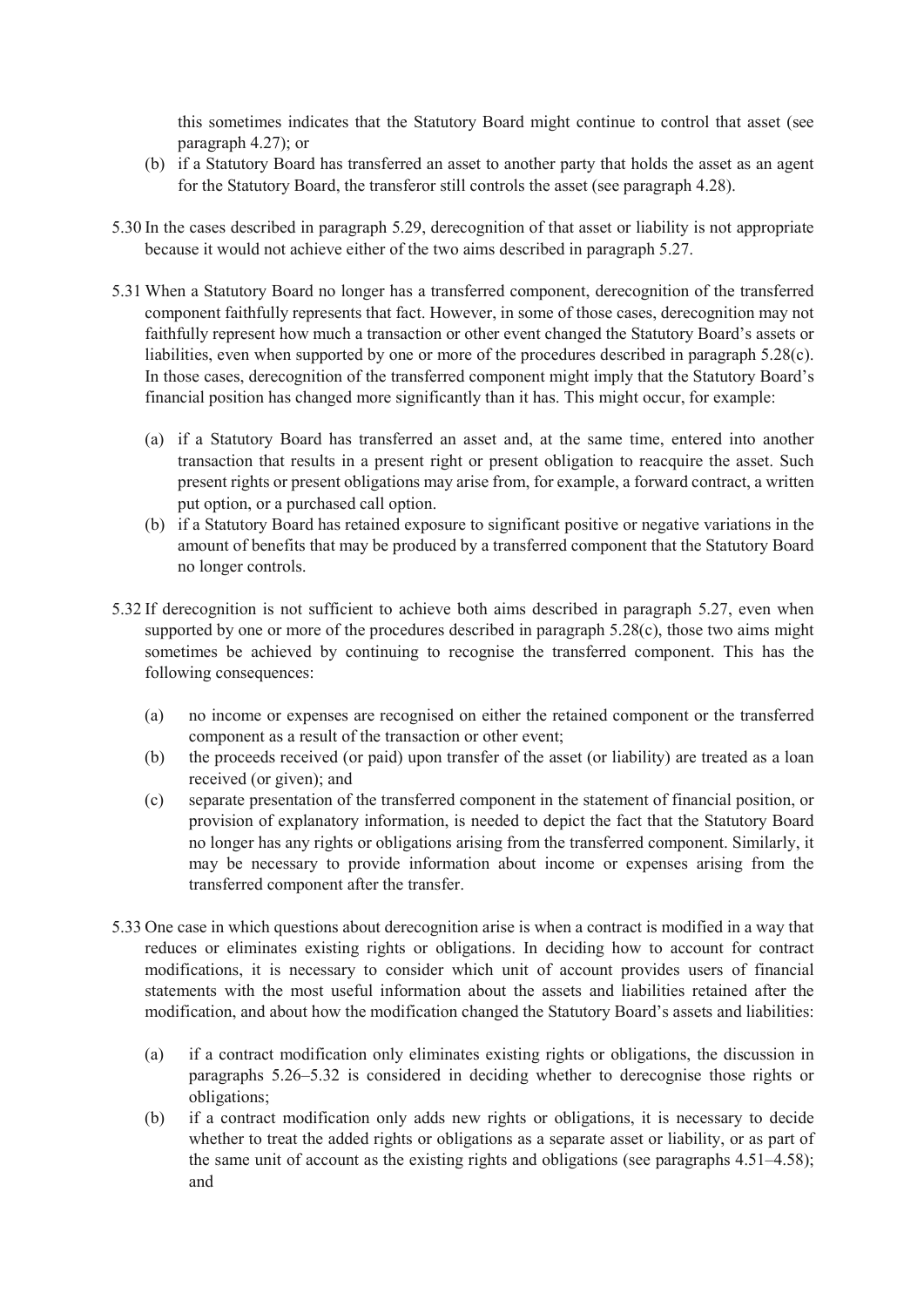(c) if a contract modification both eliminates existing rights or obligations and adds new rights or obligations, it is necessary to consider both the separate and the combined effect of those modifications. In some such cases, the contract has been modified to such an extent that, in substance, the modification replaces the old asset or liability with a new asset or liability. In cases of such extensive modification, the Statutory Board may need to derecognise the original asset or liability, and recognise the new asset or liability.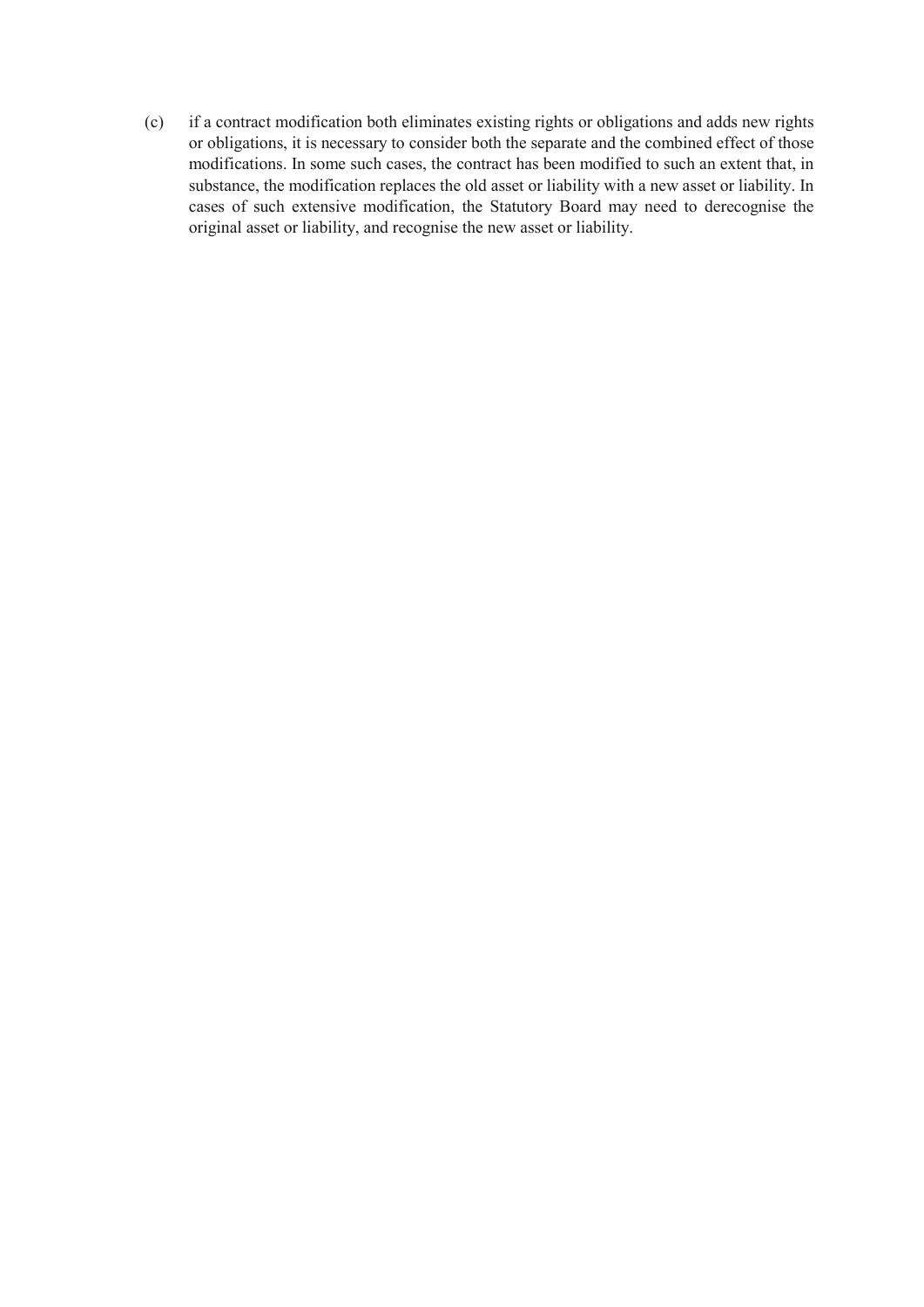# CHAPTER 6— MEASUREMENT

| <b>INTRODUCTION</b>                                           | 6.1  |
|---------------------------------------------------------------|------|
| <b>MEASUREMENT BASES</b>                                      | 6.4  |
| <b>Historical cost</b>                                        | 6.4  |
| <b>Current value</b>                                          | 6.10 |
| Fair value                                                    | 6.12 |
| Value in use and fulfilment value                             | 6.17 |
| Current cost                                                  | 6.21 |
| <b>INFORMATION PROVIDED BY PARTICULAR MEASUREMENT BASES</b>   | 6.23 |
| <b>Historical cost</b>                                        | 6.24 |
| <b>Current value</b>                                          | 6.32 |
| Fair value                                                    | 6.32 |
| Value in use and fulfilment value                             | 6.37 |
| Current cost                                                  | 6.40 |
| <b>FACTORS TO CONSIDER WHEN SELECTING A MEASUREMENT BASIS</b> | 6.43 |
| Relevance                                                     | 6.49 |
| Characteristics of the asset or liability                     | 6.50 |
| Contribution to future cash flows                             | 6.54 |
| <b>Faithful representation</b>                                | 6.58 |
| Enhancing qualitative characteristics and the cost constraint | 6.63 |
| Historical cost                                               | 6.69 |
| Current value                                                 | 6.72 |
| Factors specific to initial measurement                       | 6.77 |
| More than one measurement basis                               | 6.83 |
| <b>MEASUREMENT OF EQUITY</b>                                  | 6.87 |
| <b>CASH-FLOW-BASED MEASUREMENT TECHNIQUES</b>                 | 6.91 |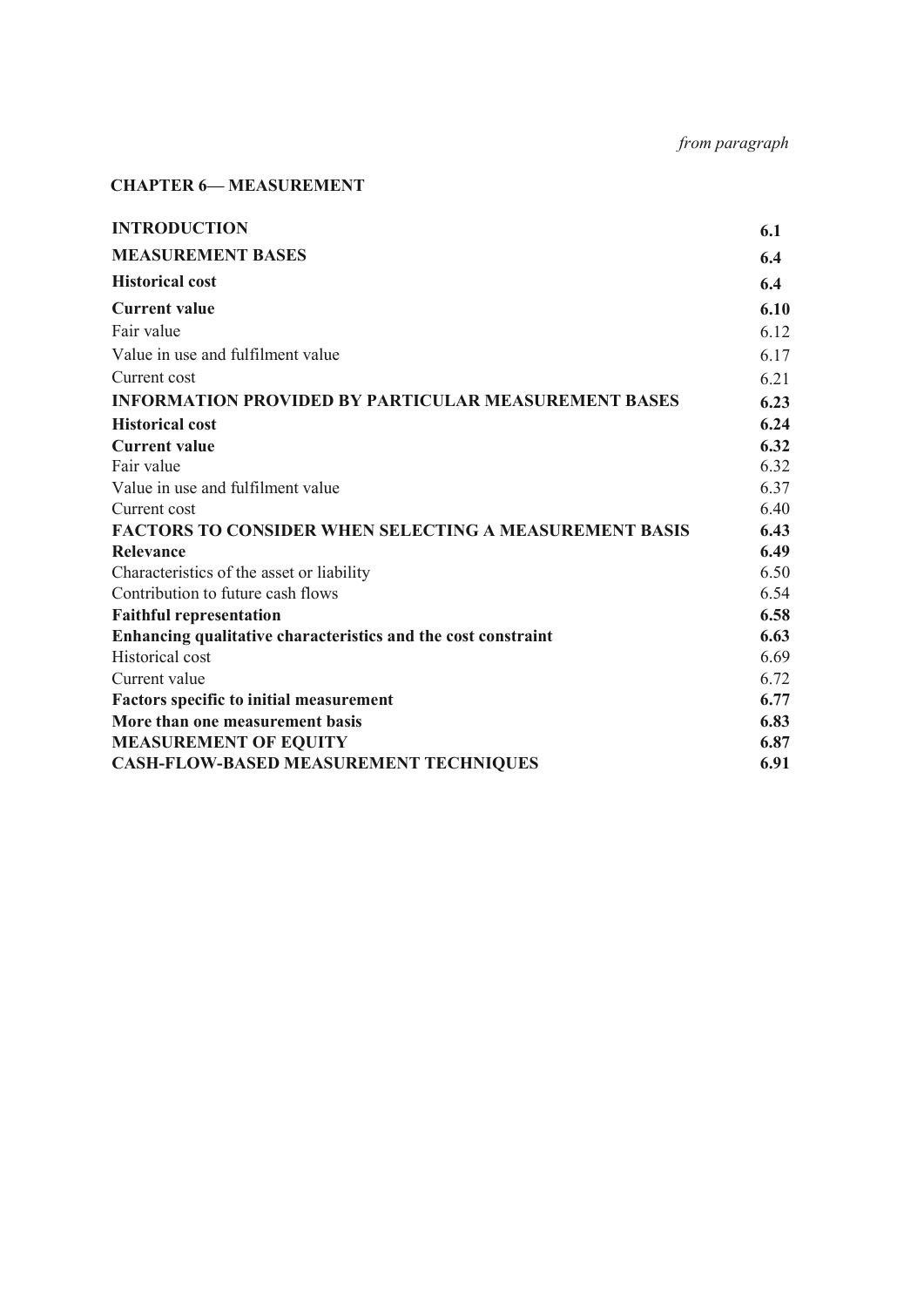## Introduction

- 6.1 Elements recognised in financial statements are quantified in monetary terms. This requires the selection of a measurement basis. A measurement basis is an identified feature—for example, historical cost, fair value or fulfilment value—of an item being measured. Applying a measurement basis to an asset or liability creates a measure for that asset or liability and for related income and expenses.
- 6.2 Consideration of the qualitative characteristics of useful financial information and of the cost constraint is likely to result in the selection of different measurement bases for different assets, liabilities, income and expenses.
- 6.3 A Standard may need to describe how to implement the measurement basis selected in that Standard. That description could include:
	- (a) specifying techniques that may or must be used to estimate a measure applying a particular measurement basis;
	- (b) specifying a simplified measurement approach that is likely to provide information similar to that provided by a preferred measurement basis; or
	- (c) explaining how to modify a measurement basis, for example, by excluding from the fulfilment value of a liability the effect of the possibility that the Statutory Board may fail to fulfil that liability (own credit risk).

## Measurement bases

## Historical cost

- 6.4 Historical cost measures provide monetary information about assets, liabilities and related income and expenses, using information derived, at least in part, from the price of the transaction or other event that gave rise to them. Unlike current value, historical cost does not reflect changes in values, except to the extent that those changes relate to impairment of an asset or a liability becoming onerous (see paragraphs 6.7(c) and 6.8(b)).
- 6.5 The historical cost of an asset when it is acquired or created is the value of the costs incurred in acquiring or creating the asset, comprising the consideration paid to acquire or create the asset plus transaction costs. The historical cost of a liability when it is incurred or taken on is the value of the consideration received to incur or take on the liability minus transaction costs.
- 6.6 When an asset is acquired or created, or a liability is incurred or taken on, as a result of an event that is not a transaction on market terms (see paragraph 6.80), it may not be possible to identify a cost, or the cost may not provide relevant information about the asset or liability. In some such cases, a current value of the asset or liability is used as a deemed cost on initial recognition and that deemed cost is then used as a starting point for subsequent measurement at historical cost.
- 6.7 The historical cost of an asset is updated over time to depict, if applicable:
	- (a) the consumption of part or all of the economic resource that constitutes the asset (depreciation or amortisation);
	- (b) payments received that extinguish part or all of the asset;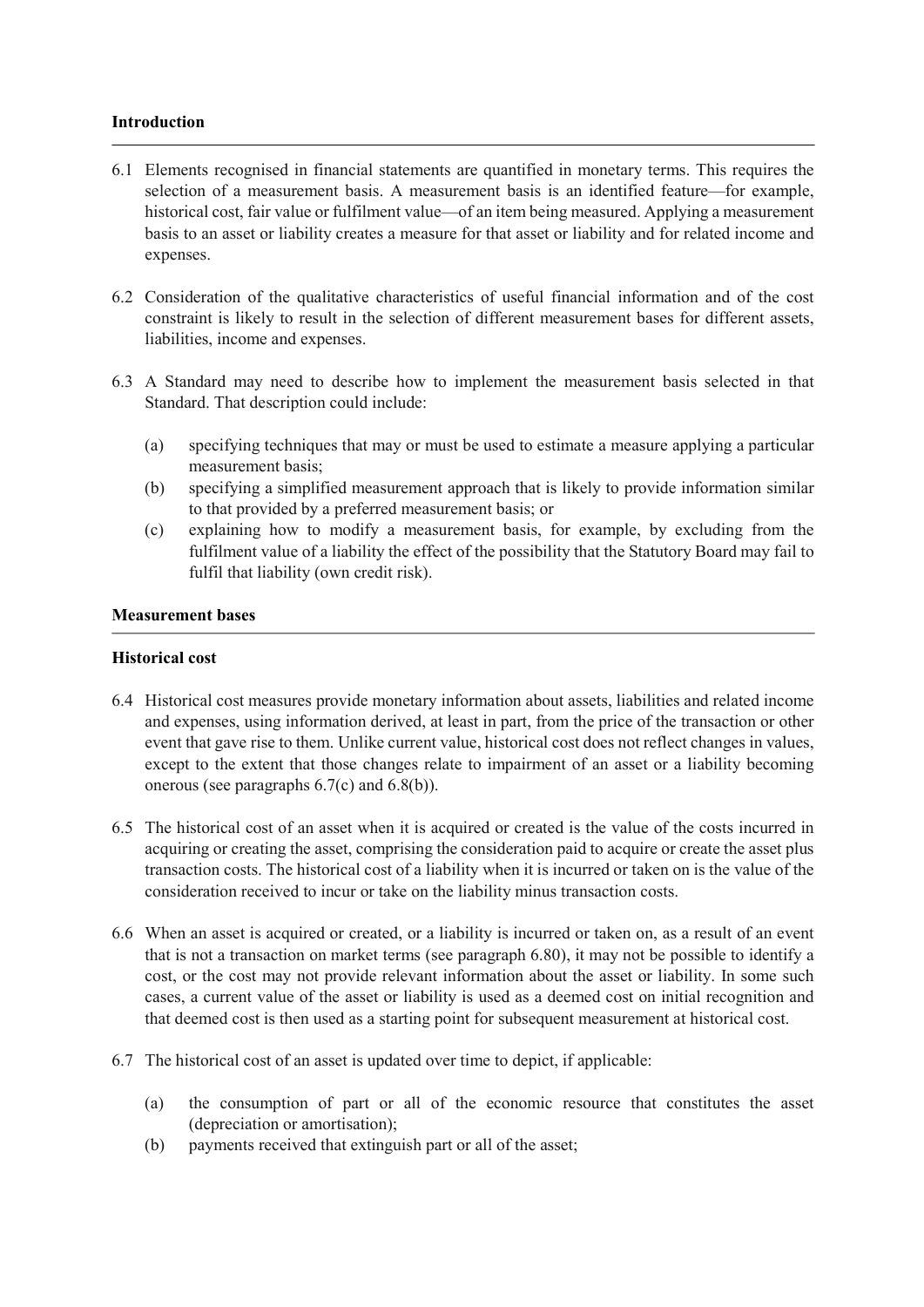- (c) the effect of events that cause part or all of the historical cost of the asset to be no longer recoverable (impairment); and
- (d) accrual of interest to reflect any financing component of the asset.
- 6.8 The historical cost of a liability is updated over time to depict, if applicable:
	- (a) fulfilment of part or all of the liability, for example, by making payments that extinguish part or all of the liability or by satisfying an obligation to deliver goods or services;
	- (b) the effect of events that increase the value of the obligation to transfer the economic resources needed to fulfil the liability to such an extent that the liability becomes onerous. A liability is onerous if the historical cost is no longer sufficient to depict the obligation to fulfil the liability; and
	- (c) accrual of interest to reflect any financing component of the liability.
- 6.9 One way to apply a historical cost measurement basis to financial assets and financial liabilities is to measure them at amortised cost. The amortised cost of a financial asset or financial liability reflects estimates of future cash flows, discounted at a rate determined at initial recognition. For variable rate instruments, the discount rate is updated to reflect changes in the variable rate. The amortised cost of a financial asset or financial liability is updated over time to depict subsequent changes, such as the accrual of interest, the impairment of a financial asset and receipts or payments.

# Current value

- 6.10 Current value measures provide monetary information about assets, liabilities and related income and expenses, using information updated to reflect conditions at the measurement date. Because of the updating, current values of assets and liabilities reflect changes, since the previous measurement date, in estimates of cash flows and other factors reflected in those current values (see paragraphs 6.14–6.15 and 6.20). Unlike historical cost, the current value of an asset or liability is not derived, even in part, from the price of the transaction or other event that gave rise to the asset or liability.
- 6.11 Current value measurement bases include:
	- (a) fair value (see paragraphs  $6.12-6.16$ );
	- (b) value in use for assets and fulfilment value for liabilities (see paragraphs 6.17–6.20); and
	- (c) current cost (see paragraphs 6.21–6.22).

## Fair value

- 6.12 Fair value is the price that would be received to sell an asset, or paid to transfer a liability, in an orderly transaction between market participants at the measurement date.
- 6.13 Fair value reflects the perspective of market participants—participants in a market to which the Statutory Board has access. The asset or liability is measured using the same assumptions that market participants would use when pricing the asset or liability if those market participants act in their economic best interest.
- 6.14 In some cases, fair value can be determined directly by observing prices in an active market. In other cases, it is determined indirectly using measurement techniques, for example, cash-flowbased measurement techniques (see paragraphs 6.91–6.95), reflecting all the following factors: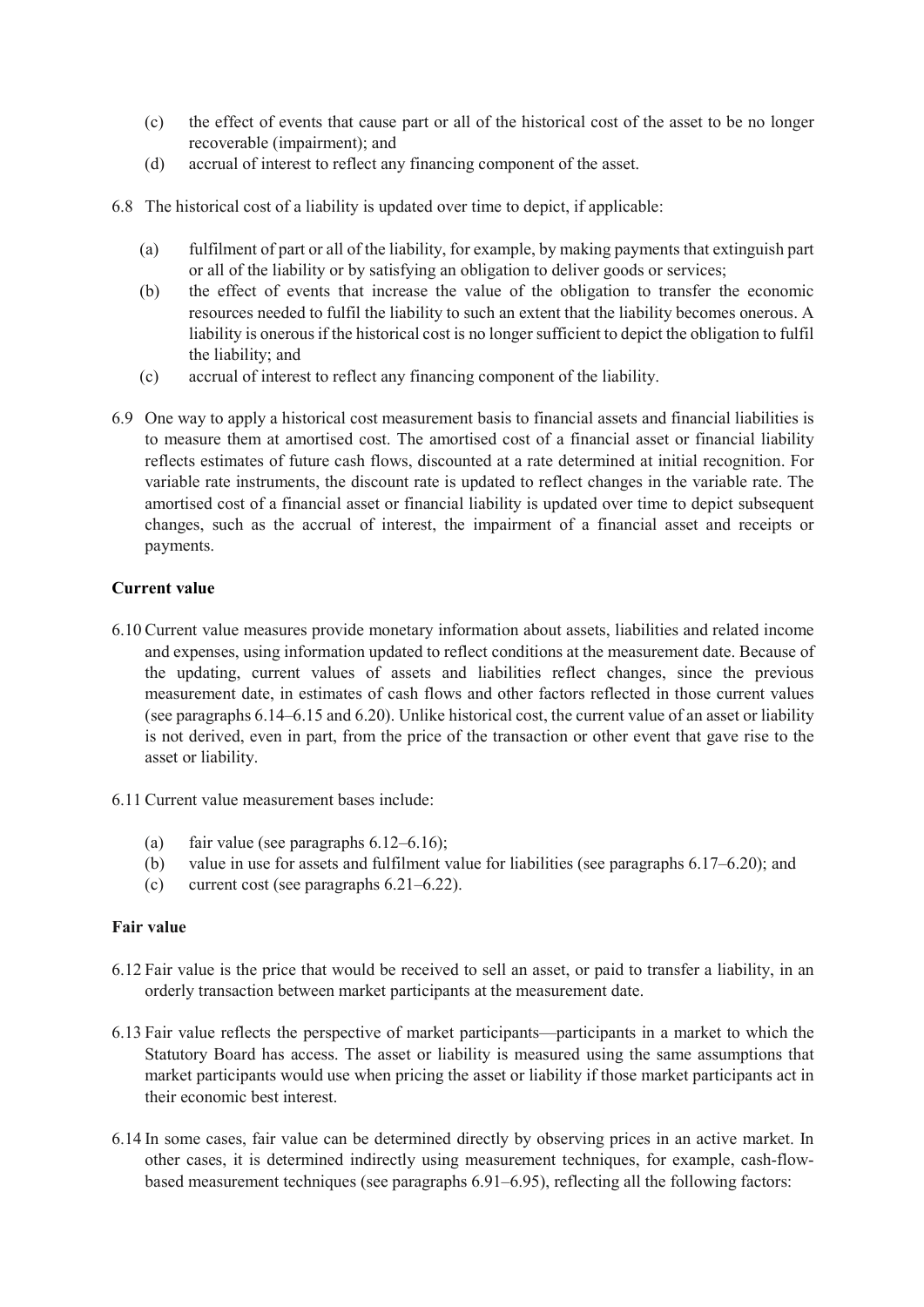- (a) estimates of future cash flows.
- (b) possible variations in the estimated amount or timing of future cash flows for the asset or liability being measured, caused by the uncertainty inherent in the cash flows.
- (c) the time value of money.
- (d) the price for bearing the uncertainty inherent in the cash flows (a risk premium or risk discount). The price for bearing that uncertainty depends on the extent of that uncertainty. It also reflects the fact that investors would generally pay less for an asset (and generally require more for taking on a liability) that has uncertain cash flows than for an asset (or liability) whose cash flows are certain.
- (e) other factors, for example, liquidity, if market participants would take those factors into account in the circumstances.
- 6.15 The factors mentioned in paragraphs 6.14(b) and 6.14(d) include the possibility that a counterparty may fail to fulfil its liability to the Statutory Board (credit risk), or that the Statutory Board may fail to fulfil its liability (own credit risk).
- 6.16 Because fair value is not derived, even in part, from the price of the transaction or other event that gave rise to the asset or liability, fair value is not increased by the transaction costs incurred when acquiring the asset and is not decreased by the transaction costs incurred when the liability is incurred or taken on. In addition, fair value does not reflect the transaction costs that would be incurred on the ultimate disposal of the asset or on transferring or settling the liability.

## Value in use and fulfilment value

- 6.17 Value in use is the present value of the cash flows, or the remaining service potential, that a Statutory Board expects to derive from the use of an asset and from its ultimate disposal. Fulfilment value is the present value of the cash, or other resources, that a Statutory Board expects to be obliged to transfer as it fulfils a liability. Those amounts of cash or other resources include not only the amounts to be transferred to the liability counterparty, but also the amounts that the Statutory Board expects to be obliged to transfer to other parties to enable it to fulfil the liability.
- 6.18 Value in use and fulfilment value do not include transaction costs incurred on acquiring an asset or taking on a liability. However, value in use and fulfilment value include the present value of any transaction costs a Statutory Board expects to incur on the ultimate disposal of the asset or on fulfilling the liability.
- 6.19 Value in use and fulfilment value reflect Statutory Board-specific assumptions rather than assumptions by market participants. In practice, there may sometimes be little difference between the assumptions that market participants would use and those that a Statutory Board itself uses.
- 6.20 Value in use and fulfilment value cannot be observed directly. Value in use and fulfilment value reflect the same factors described for fair value in paragraph 6.14, but from a Statutory Boardspecific perspective rather than from a market-participant perspective.

## Current cost

6.21 The current cost of an asset is the cost of an equivalent asset at the measurement date, comprising the consideration that would be paid at the measurement date plus the transaction costs that would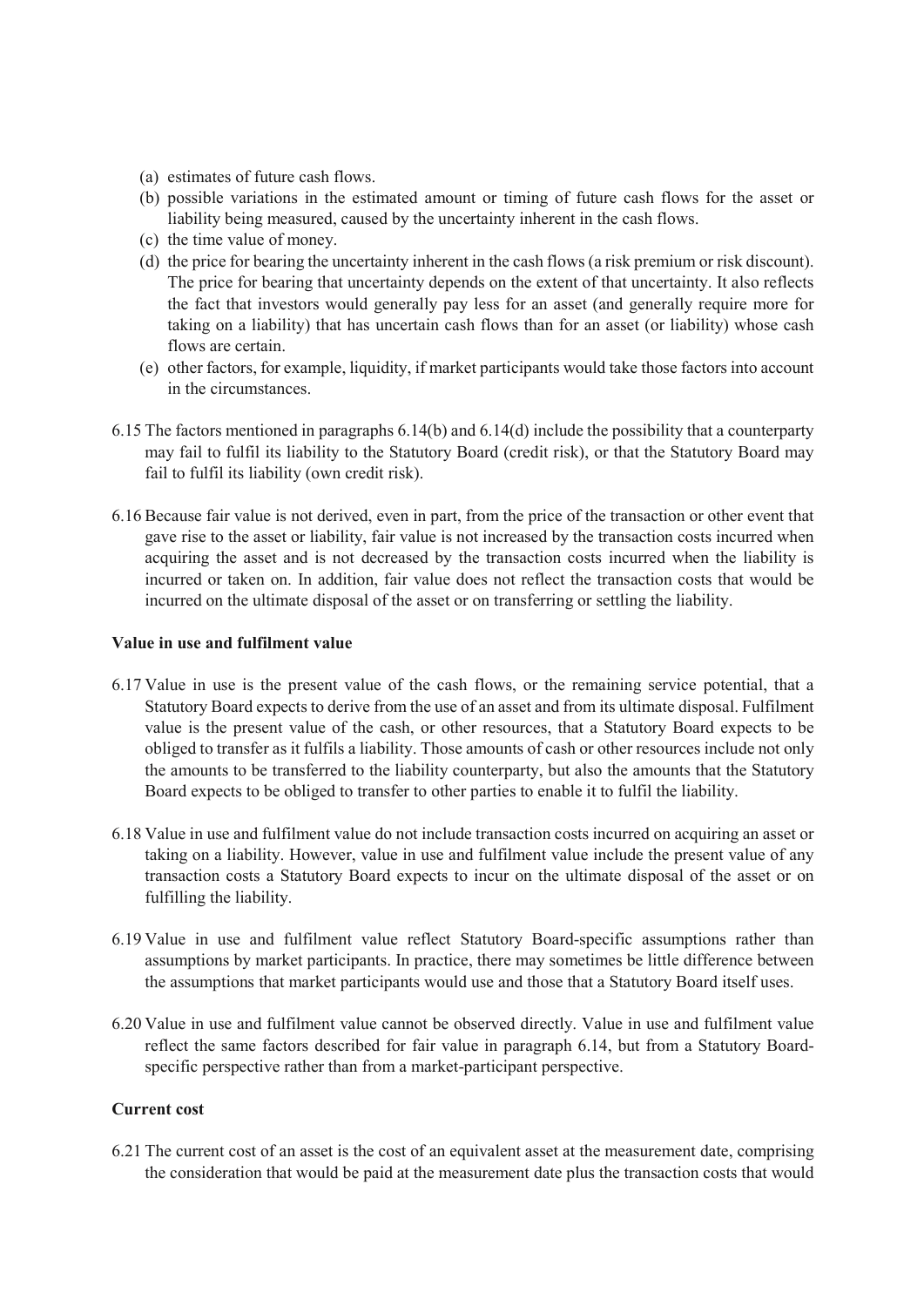be incurred at that date. The current cost of a liability is the consideration that would be received for an equivalent liability at the measurement date minus the transaction costs that would be incurred at that date. Current cost, like historical cost, is an entry value: it reflects prices in the market in which the Statutory Board would acquire the asset or would incur the liability. Hence, it is different from fair value, value in use and fulfilment value, which are exit values. However, unlike historical cost, current cost reflects conditions at the measurement date.

6.22 In some cases, current cost cannot be determined directly by observing prices in an active market and must be determined indirectly by other means. For example, if prices are available only for new assets, the current cost of a used asset might need to be estimated by adjusting the current price of a new asset to reflect the current age and condition of the asset held by the Statutory Board.

## Information provided by particular measurement bases

6.23 When selecting a measurement basis, it is important to consider the nature of the information that the measurement basis will produce in both the statement of financial position and the statement(s) of financial performance. Table 6.1 summarises that information and paragraphs 6.24–6.42 provide additional discussion.

## Historical cost

- 6.24 Information provided by measuring an asset or liability at historical cost may be relevant to users of financial statements, because historical cost uses information derived, at least in part, from the price of the transaction or other event that gave rise to the asset or liability.
- 6.25 Normally, if a Statutory Board acquired an asset in a recent transaction on market terms, the Statutory Board expects that the asset will provide sufficient benefits that the Statutory Board will at least recover the cost of the asset. Similarly, if a liability was incurred or taken on as a result of a recent transaction on market terms, the Statutory Board expects that the value of the obligation to transfer resources to fulfil the liability will normally be no more than the value of the consideration received minus transaction costs. Hence, measuring an asset or liability at historical cost in such cases provides relevant information about both the asset or liability and the price of the transaction that gave rise to that asset or liability.
- 6.26 Because historical cost is reduced to reflect consumption of an asset and its impairment, the amount expected to be recovered from an asset measured at historical cost is at least as great as its carrying amount. Similarly, because the historical cost of a liability is increased when it becomes onerous, the value of the obligation to transfer the resources needed to fulfil the liability is no more than the carrying amount of the liability.
- 6.27 If an asset other than a financial asset is measured at historical cost, consumption or sale of the asset, or of part of the asset, gives rise to an expense measured at the historical cost of the asset, or of part of the asset, consumed or sold.
- 6.28 The expense arising from the sale of an asset is recognised at the same time as the consideration for that sale is recognised as income. The difference between the income and the expense is the net surplus or deficit resulting from the sale.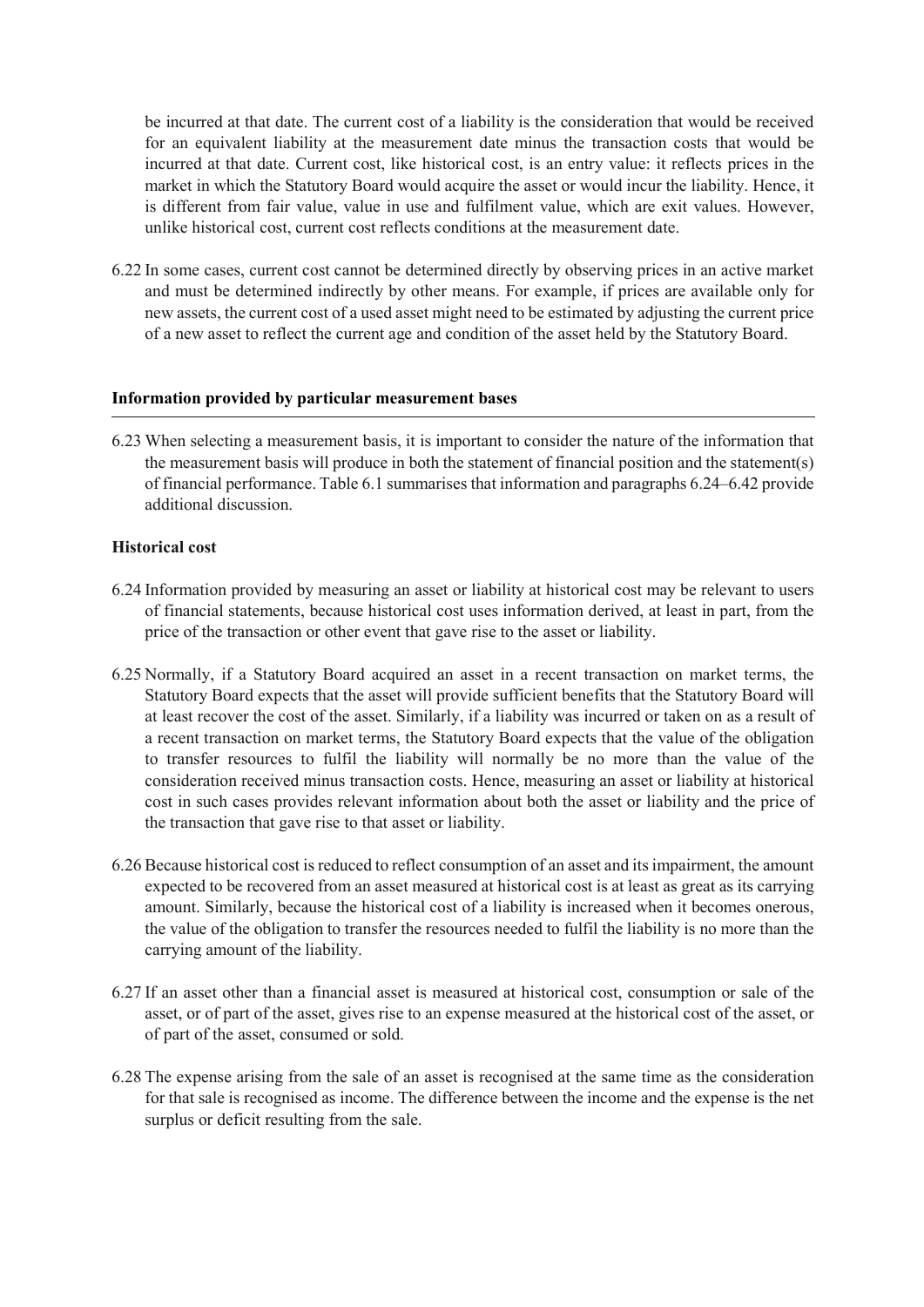- 6.29 Similarly, if a liability other than a financial liability was incurred or taken on in exchange for consideration and is measured at historical cost, the fulfilment of all or part of the liability gives rise to income measured at the value of the consideration received for the part fulfilled. The difference between that income and the expenses incurred in fulfilling the liability is the net surplus or deficit resulting from the fulfilment.
- 6.30 Information about the cost of assets sold or consumed, including goods and services consumed immediately (see paragraph 4.10), and about the consideration received, may have predictive value. That information can be used to assess the Statutory Board's prospects for future net cash inflows. Income and expenses measured at historical cost may also have confirmatory value because they may provide feedback to users of financial statements about their previous predictions of cash flows. Information about the cost of assets sold or consumed may also help in an assessment of how efficiently and effectively the Statutory Board's management has discharged its responsibilities to use the Statutory Board's resources.
- 6.31 For similar reasons, information about interest earned on assets, and interest incurred on liabilities, measured at amortised cost may have predictive and confirmatory value.

# Current value

## Fair value

- 6.32 Information provided by measuring assets and liabilities at fair value may have predictive value because fair value reflects market participants' current expectations about the amount, timing and uncertainty of future cash flows. These expectations are priced in a manner that reflects the current risk preferences of market participants. That information may also have confirmatory value by providing feedback about previous expectations.
- 6.33 Income and expenses reflecting market participants' current expectations may have some predictive value, because such income and expenses can be used as an input in predicting future income and expenses. Such income and expenses may also help in an assessment of how efficiently and effectively the Statutory Board's management has discharged its responsibilities to use the Statutory Board's resources.
- 6.34 A change in the fair value of an asset or liability can result from various factors identified in paragraph 6.14. When those factors have different characteristics, identifying separately income and expenses that result from those factors can provide useful information to users of financial statements (see paragraph 7.14(b)).
- 6.35 If a Statutory Board acquired an asset in one market and determines fair value using prices in a different market (the market in which the Statutory Board would sell the asset), any difference between the prices in those two markets is recognised as income when that fair value is first determined.
- 6.36 Sale of an asset or transfer of a liability would normally be for consideration of an amount similar to its fair value, if the transaction were to occur in the market that was the source for the prices used when measuring that fair value. In those cases, if the asset or liability is measured at fair value, the net income or net expenses arising at the time of the sale or transfer would usually be small, unless the effect of transaction costs is significant.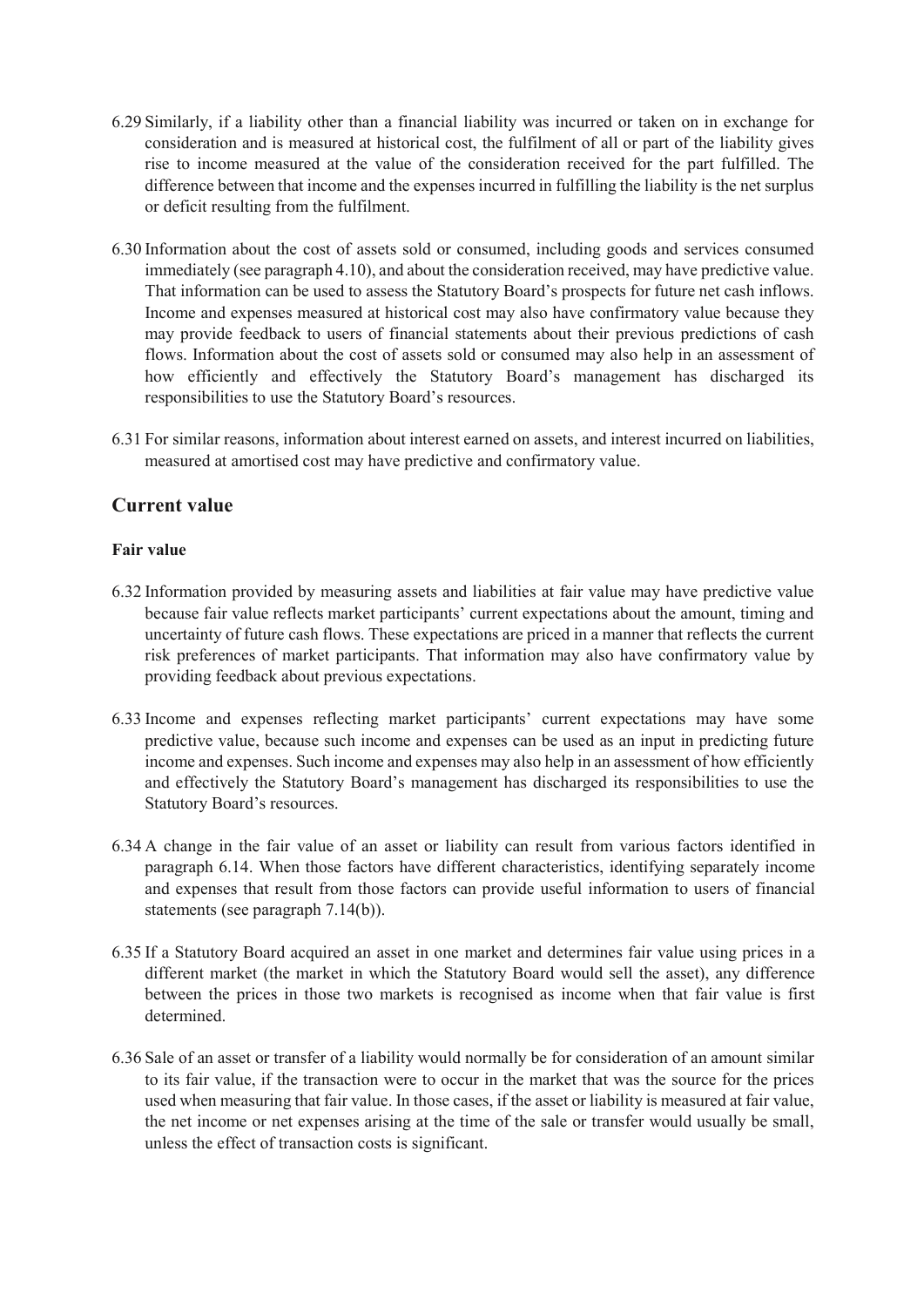# Value in use and fulfilment value

- 6.37 Value in use provides information about the present value of the estimated cash flows, or the service potential, from the use of an asset and from its ultimate disposal. This information may have predictive value because it can be used in assessing the prospects for future net cash inflows.
- 6.38 Fulfilment value provides information about the present value of the estimated cash flows needed to fulfil a liability. Hence, fulfilment value may have predictive value, particularly if the liability will be fulfilled, rather than transferred or settled by negotiation.
- 6.39 Updated estimates of value in use or fulfilment value, combined with information about estimates of the amount, timing and uncertainty of future cash flows, may also have confirmatory value because they provide feedback about previous estimates of value in use or fulfilment value.

## Current cost

- 6.40 Information about assets and liabilities measured at current cost may be relevant because current cost reflects the cost at which an equivalent asset could be acquired or created at the measurement date or the consideration that would be received for incurring or taking on an equivalent liability.
- 6.41 Like historical cost, current cost provides information about the cost of an asset consumed or about income from the fulfilment of liabilities. That information can be used to predict future cash flows. Unlike historical cost, current cost reflects prices prevailing at the time of consumption or fulfilment. When price changes are significant, current cost may be more useful for predicting future cash flows than historical cost.
- 6.42 To report the current cost of consumption (or current income from fulfilment), it is necessary to split the change in the carrying amount in the reporting period into the current cost of consumption (or current income from fulfilment), and the effect of changes in prices. The effect of a change in prices is sometimes referred to as a 'holding gain' or a 'holding loss'.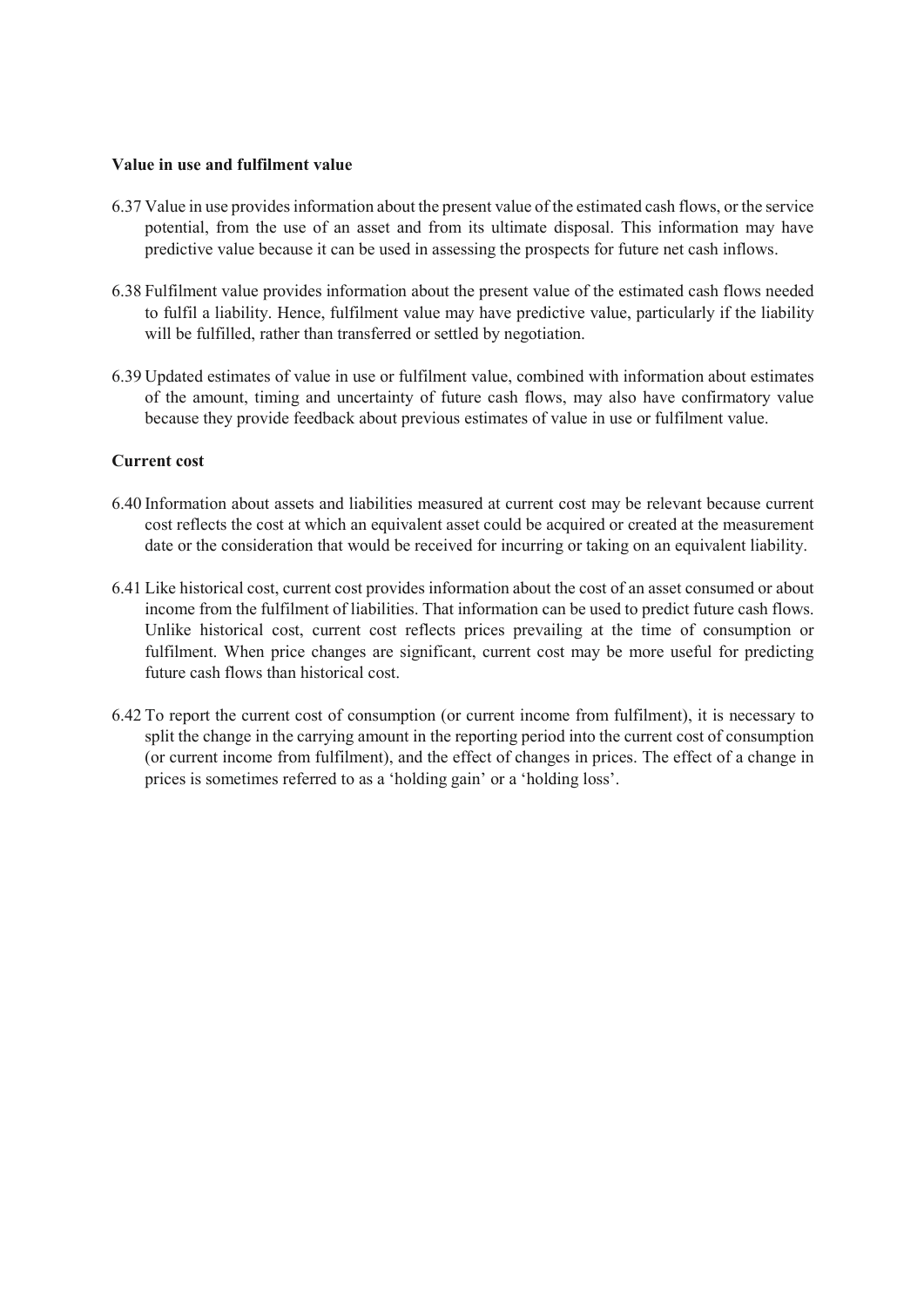# Table 6.1—Summary of information provided by particular measurement bases

# Assets

| <b>Statement of financial position</b>                      |                                                                                                                                                                                                     |                                                                                                                |                                                                                                                                                                                                                         |                                                                                                                |
|-------------------------------------------------------------|-----------------------------------------------------------------------------------------------------------------------------------------------------------------------------------------------------|----------------------------------------------------------------------------------------------------------------|-------------------------------------------------------------------------------------------------------------------------------------------------------------------------------------------------------------------------|----------------------------------------------------------------------------------------------------------------|
|                                                             | <b>Historical cost</b>                                                                                                                                                                              | Fair value<br>(market-participant<br>assumptions)                                                              | Value in use<br>(Statutory Board-specific<br>$assumptions)^{(\bar{a})}$                                                                                                                                                 | <b>Current cost</b>                                                                                            |
| Carrying<br>amount                                          | Historical cost<br>(including)<br>transaction<br>costs), to the<br>extent<br>unconsumed or<br>uncollected, and<br>recoverable.<br>(Includes interest)<br>accrued on any<br>financing<br>component.) | Price that would be<br>received to sell the asset<br>(without deducting)<br>transaction costs on<br>disposal). | Present value of future cash<br>flows, or the remaining<br>service potential, from the<br>use of the asset and from its<br>ultimate disposal (after<br>deducting present value of<br>transaction costs on<br>disposal). | Current cost<br>(including transaction costs), to<br>the extent unconsumed or<br>uncollected, and recoverable. |
|                                                             |                                                                                                                                                                                                     | Statement(s) of financial performance                                                                          |                                                                                                                                                                                                                         |                                                                                                                |
| Event                                                       | <b>Historical cost</b>                                                                                                                                                                              | <b>Fair value</b><br>(market-participant<br>assumptions)                                                       | Value in use<br>(Statutory Board-specific<br>assumptions)                                                                                                                                                               | <b>Current cost</b>                                                                                            |
| <b>Initial</b><br>recognition <sup>(b)</sup>                |                                                                                                                                                                                                     | Difference between<br>consideration paid and fair<br>value of the asset<br>acquired <sup>(c)</sup>             | Difference between<br>consideration paid and value<br>in use of the asset acquired.                                                                                                                                     |                                                                                                                |
|                                                             |                                                                                                                                                                                                     | Transaction costs on<br>acquiring the asset.                                                                   | Transaction costs on<br>acquiring the asset.                                                                                                                                                                            |                                                                                                                |
| Sale or<br>consumption<br>of the<br>$\text{asset}(d)$ , (e) | Expenses equal<br>to historical cost<br>of the asset sold<br>or consumed.                                                                                                                           | Expenses equal to fair value<br>of the asset sold or<br>consumed.                                              | Expenses equal to value in<br>use of the asset sold or<br>consumed.                                                                                                                                                     | Expenses equal to current cost of<br>the asset sold or consumed.                                               |
|                                                             | Income received.                                                                                                                                                                                    | Income received.                                                                                               | Income received.                                                                                                                                                                                                        | Income received.                                                                                               |
|                                                             | (Could be<br>presented gross<br>or net.)                                                                                                                                                            | (Could be presented gross)<br>or net.)                                                                         | (Could be presented gross or<br>net.)                                                                                                                                                                                   | (Could be presented gross or<br>net.)                                                                          |
|                                                             | Expenses for<br>transaction costs<br>on selling the<br>asset.                                                                                                                                       | Expenses for transaction<br>costs on selling the asset.                                                        |                                                                                                                                                                                                                         | Expenses for transaction costs on<br>selling the asset.                                                        |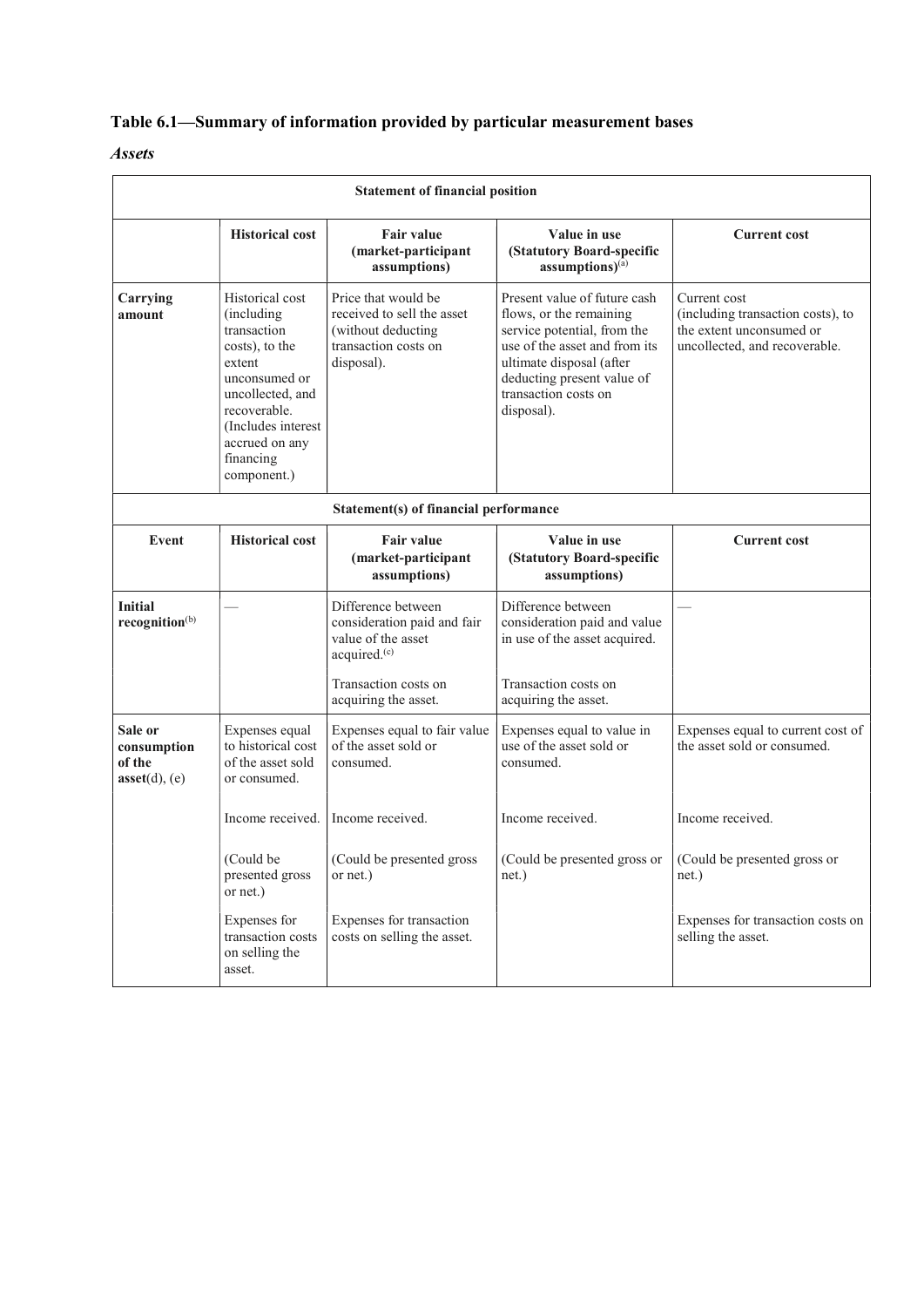| Statement(s) of financial performance |                                                                                                 |                                                                                                |                                                                      |                                                                                                             |
|---------------------------------------|-------------------------------------------------------------------------------------------------|------------------------------------------------------------------------------------------------|----------------------------------------------------------------------|-------------------------------------------------------------------------------------------------------------|
| Event                                 | <b>Historical cost</b>                                                                          | <b>Fair value</b><br>(market-participant<br>assumptions)                                       | Value in use<br>(Statutory Board-specific<br>assumptions)            | <b>Current cost</b>                                                                                         |
| <b>Interest income</b>                | Interest income,<br>at historical<br>rates, updated if<br>the asset bears<br>variable interest. | Reflected in income and<br>expenses from changes in<br>fair value.                             | Reflected in income and<br>expenses from changes in<br>value in use. | Interest income, at current rates.                                                                          |
|                                       |                                                                                                 | (Could be identified<br>separately.)                                                           | (Could be identified<br>separately.)                                 |                                                                                                             |
| Impairment                            | Expenses arising<br>because<br>historical cost is<br>no longer<br>recoverable.                  | Reflected in income and<br>expenses from changes in<br>fair value.                             | Reflected in income and<br>expenses from changes in<br>value in use. | Expenses arising because current<br>cost is no longer recoverable.                                          |
|                                       |                                                                                                 | (Could be identified<br>separately.)                                                           | (Could be identified<br>separately.)                                 |                                                                                                             |
| Value changes                         | Not recognised,<br>except to reflect<br>an impairment.                                          | Reflected in income and<br>expenses from changes in<br>fair value.<br>For financial assets $-$ | Reflected in income and<br>expenses from changes in<br>value in use. | Income and expenses<br>reflecting the effect of changes<br>in prices (holding gains and<br>holding losses). |
|                                       |                                                                                                 | income and expenses from<br>changes in estimated<br>cashflows.                                 |                                                                      |                                                                                                             |

(a) This column summarises the information provided if value in use is used as a measurement basis. However, as noted in paragraph 6.75, value in use may not be a practical measurement basis for regular remeasurements.

(b) Income or expenses may arise on the initial recognition of an asset not acquired on market terms.

(c) Income or expenses may arise if the market in which an asset is acquired is different from the market that is the source of the prices used when measuring the fair value of the asset.

(d) Consumption of the asset is typically reported through cost of sales, depreciation or amortisation.

(e) Income received is often equal to the consideration received but will depend on the measurement basis used for any related liability.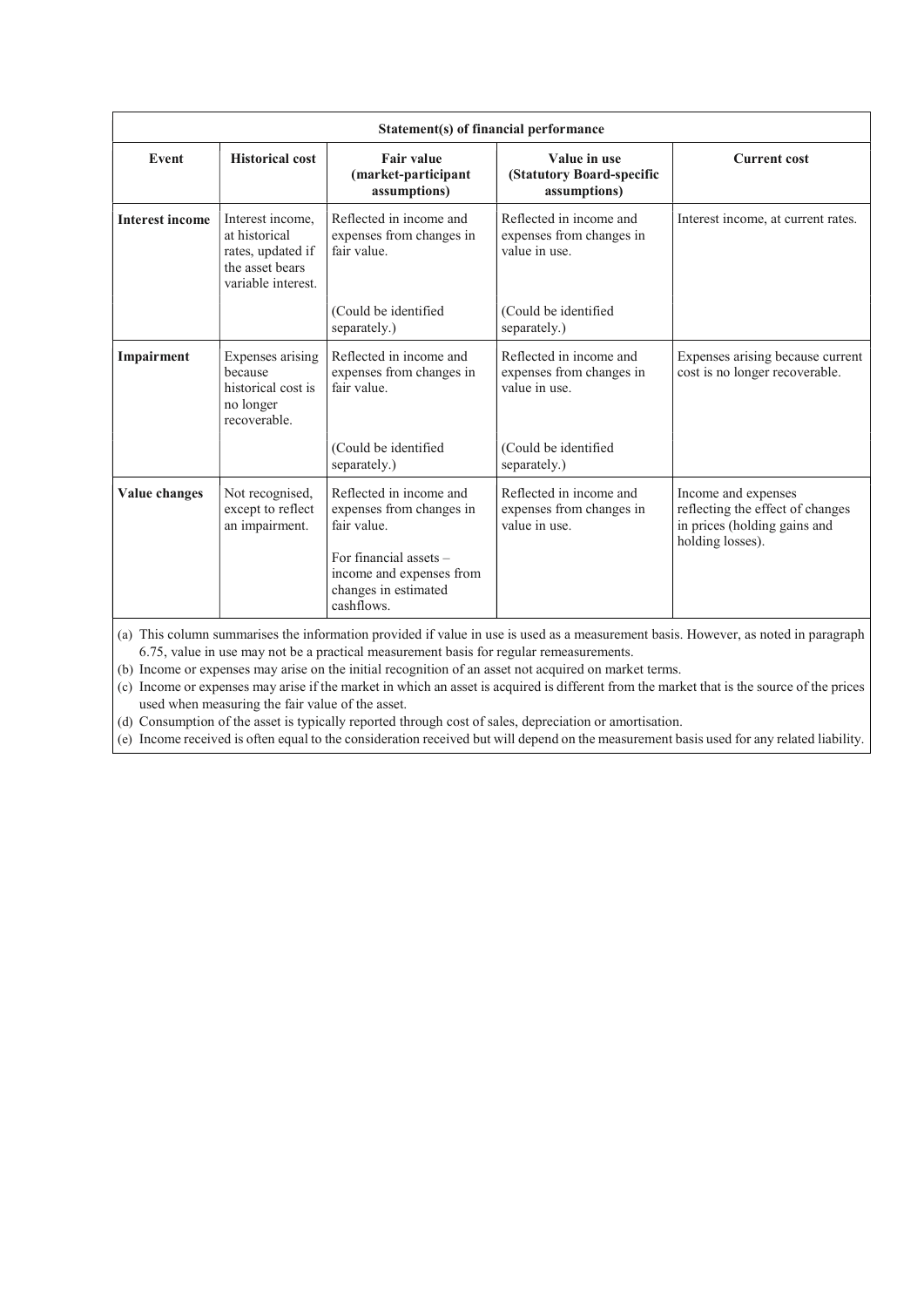## **Liabilities**

| <b>Statement of financial position</b>       |                                                                                                                                                                                                                  |                                                                                                                                                                    |                                                                                                                                                                                                                   |                                                                                                                                                                                                                          |  |  |
|----------------------------------------------|------------------------------------------------------------------------------------------------------------------------------------------------------------------------------------------------------------------|--------------------------------------------------------------------------------------------------------------------------------------------------------------------|-------------------------------------------------------------------------------------------------------------------------------------------------------------------------------------------------------------------|--------------------------------------------------------------------------------------------------------------------------------------------------------------------------------------------------------------------------|--|--|
|                                              | <b>Historical cost</b>                                                                                                                                                                                           | <b>Fair value</b><br>(market-participant<br>assumptions)                                                                                                           | <b>Fulfilment value</b><br>(Statutory Board-specific<br>assumptions)                                                                                                                                              | <b>Current cost</b>                                                                                                                                                                                                      |  |  |
| Carrying<br>amount                           | Consideration<br>received (net of<br>transaction costs)<br>for taking on the<br>unfulfilled part of<br>the liability,<br>increased by excess<br>of estimated cash<br>outflows over<br>consideration<br>received. | Price that would be<br>paid to transfer the<br>unfulfilled part of the<br>liability (not<br>including transaction<br>costs that would be<br>incurred on transfer). | Present value of future cash<br>flows that will arise in<br>fulfilling the unfulfilled part<br>of the liability (including<br>present value of transaction<br>costs to be incurred in<br>fulfilment or transfer). | Consideration (net of transaction<br>costs) that would be currently<br>received for taking on the<br>unfulfilled part of the liability,<br>increased by excess of estimated<br>cash outflows over that<br>consideration. |  |  |
|                                              | (Includes interest<br>accrued on any<br>financing<br>component.)                                                                                                                                                 |                                                                                                                                                                    |                                                                                                                                                                                                                   |                                                                                                                                                                                                                          |  |  |
|                                              | Statement(s) of financial performance                                                                                                                                                                            |                                                                                                                                                                    |                                                                                                                                                                                                                   |                                                                                                                                                                                                                          |  |  |
| Event                                        | <b>Historical cost</b>                                                                                                                                                                                           | <b>Fair value</b><br>(market-participant<br>assumptions)                                                                                                           | <b>Fulfilment value</b><br>(Statutory Board-specific<br>assumptions)                                                                                                                                              | <b>Current cost</b>                                                                                                                                                                                                      |  |  |
| <b>Initial</b><br>recognition <sup>(a)</sup> |                                                                                                                                                                                                                  | Difference between<br>consideration<br>received and the fair<br>value of<br>the liability. <sup>(b)</sup>                                                          | Difference between<br>consideration received and<br>the fulfilment value of the<br>liability.                                                                                                                     |                                                                                                                                                                                                                          |  |  |
|                                              |                                                                                                                                                                                                                  | Transaction costs on<br>incurring or taking<br>on the liability.                                                                                                   | Transaction costs on<br>incurring or taking on the<br>liability.                                                                                                                                                  |                                                                                                                                                                                                                          |  |  |
| <b>Fulfilment of</b><br>the liability        | Income equal to<br>historical cost of<br>the liability fulfilled<br>(reflects historical<br>consideration).                                                                                                      | Income equal to fair<br>value of the liability<br>fulfilled.                                                                                                       | Income equal to fulfilment<br>value of the liability fulfilled.                                                                                                                                                   | Income equal to current cost of<br>the liability fulfilled (reflects<br>current consideration).                                                                                                                          |  |  |
|                                              | Expenses for costs<br>incurred in<br>fulfilling the<br>liability.                                                                                                                                                | Expenses for costs<br>incurred in fulfilling<br>the liability.                                                                                                     | Expenses for costs incurred<br>in fulfilling the liability.                                                                                                                                                       | Expenses for costs incurred in<br>fulfilling the liability.                                                                                                                                                              |  |  |
|                                              | (Could be presented<br>net or gross.)                                                                                                                                                                            | (Could be presented<br>net or gross. If gross,<br>historical<br>consideration could<br>be presented<br>separately.)                                                | (Could be presented net or<br>gross. If gross,<br>historical consideration could<br>be presented separately.)                                                                                                     | (Could be presented net or gross.<br>If gross,<br>historical consideration could be<br>presented separately.)                                                                                                            |  |  |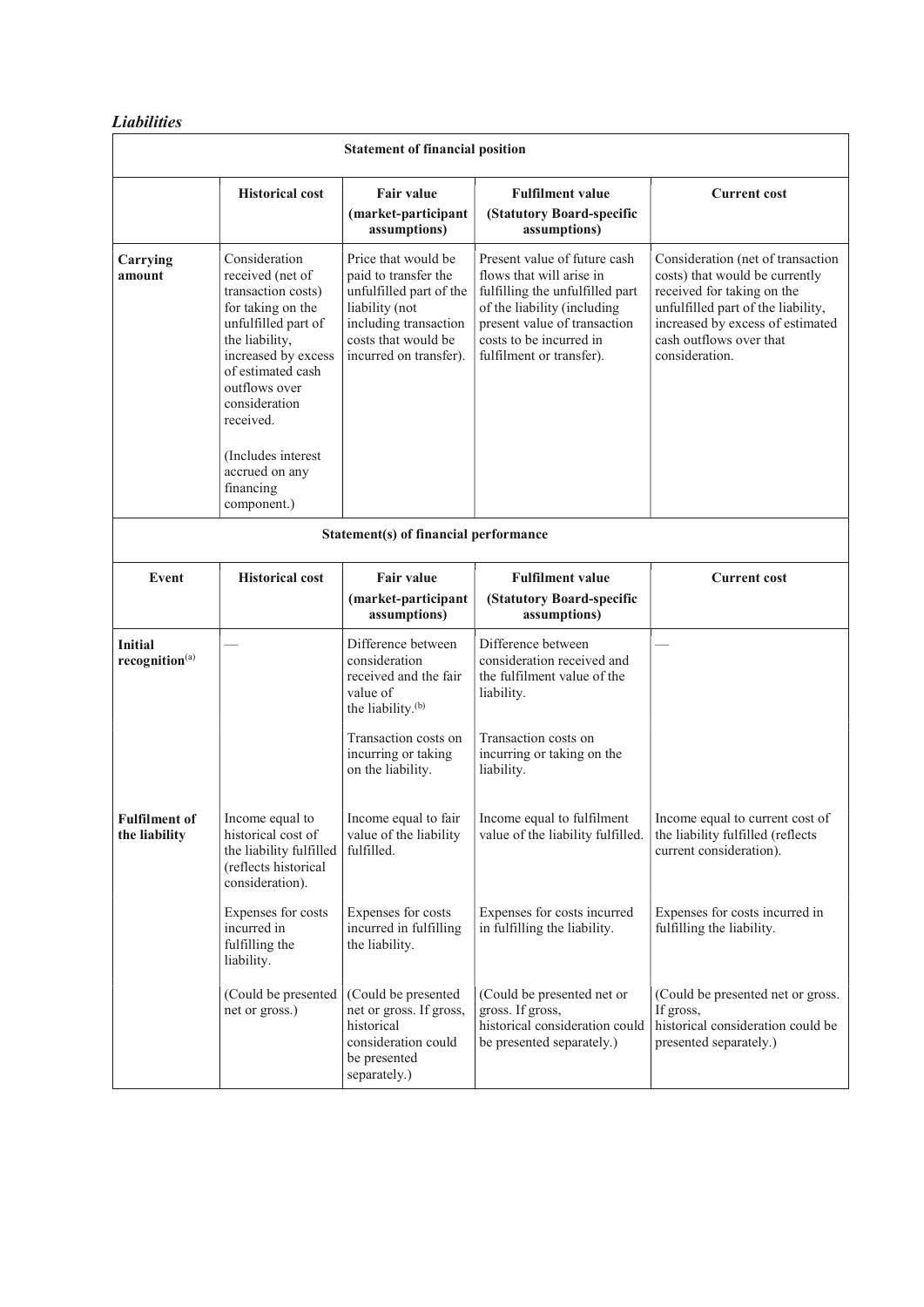| Statement(s) of financial performance                                     |                                                                                                                                                                                   |                                                                                          |                                                                                        |                                                                                                                                                       |
|---------------------------------------------------------------------------|-----------------------------------------------------------------------------------------------------------------------------------------------------------------------------------|------------------------------------------------------------------------------------------|----------------------------------------------------------------------------------------|-------------------------------------------------------------------------------------------------------------------------------------------------------|
| Event                                                                     | <b>Historical cost</b>                                                                                                                                                            | Fair value (market-<br>participant<br>assumptions)                                       | <b>Fulfilment value (Statutory</b><br><b>Board-specific</b><br>assumptions)            | <b>Current cost</b>                                                                                                                                   |
| <b>Transfer of the</b><br>liability                                       | Income equal to<br>historical cost of<br>the liability<br>transferred (reflects<br>historical<br>consideration).                                                                  | Income equal to fair<br>value of the liability<br>transferred.                           | Income equal to fulfilment<br>value of the liability<br>transferred.                   | Income equal to current cost of<br>the liability transferred (reflects<br>current consideration).                                                     |
|                                                                           | Expenses for costs<br>paid (including<br>transaction costs) to<br>transfer the<br>liability.                                                                                      | Expenses for costs<br>paid (including<br>transaction costs) to<br>transfer the liability | Expenses for costs paid<br>(including transaction costs)<br>to transfer the liability. | Expenses for costs paid<br>(including transaction costs) to<br>transfer the liability.                                                                |
|                                                                           | (Could be<br>presented net or<br>gross.)                                                                                                                                          | (Could be presented<br>net or gross.)                                                    | (Could be presented net or<br>gross.)                                                  | (Could be presented net or<br>gross.)                                                                                                                 |
| <b>Interest</b><br>expenses                                               | Interest expenses,<br>at historical rates,<br>updated if the<br>liability bears<br>variable interest.                                                                             | Reflected in income<br>and expenses from<br>changes in fair<br>value.                    | Reflected in income and<br>expenses from changes in<br>fulfilment value.               | Interest expenses, at current<br>rates.                                                                                                               |
|                                                                           |                                                                                                                                                                                   | (Could be identified<br>separately.)                                                     | (Could be identified<br>separately.)                                                   |                                                                                                                                                       |
| <b>Effect of events</b><br>that cause a<br>liability to<br>become onerous | Expenses equal to<br>the excess of the<br>estimated cash<br>outflows over the<br>historical cost of<br>the liability, or a<br>subsequent change<br>in that excess.                | Reflected in income<br>and expenses from<br>changes in fair<br>value.                    | Reflected in income and<br>expenses from changes in<br>fulfilment value.               | Expenses equal to the excess of<br>the estimated cash outflows over<br>the current cost of the liability,<br>or a subsequent change in that<br>excess |
|                                                                           |                                                                                                                                                                                   | (Could be identified<br>separately.)                                                     | (Could be identified<br>separately.)                                                   |                                                                                                                                                       |
| Value changes                                                             | Not recognised<br>except to the extent<br>that the liability is<br>onerous.<br>For financial<br>liabilities—income<br>and expenses from<br>changes in<br>estimated cash<br>flows. | Reflected in income<br>and expenses from<br>changes in fair<br>value.                    | Reflected in income and<br>expenses from changes in<br>fulfilment value.               | Income and expenses<br>reflecting the effect of changes in<br>prices (holding gains and holding<br>losses).                                           |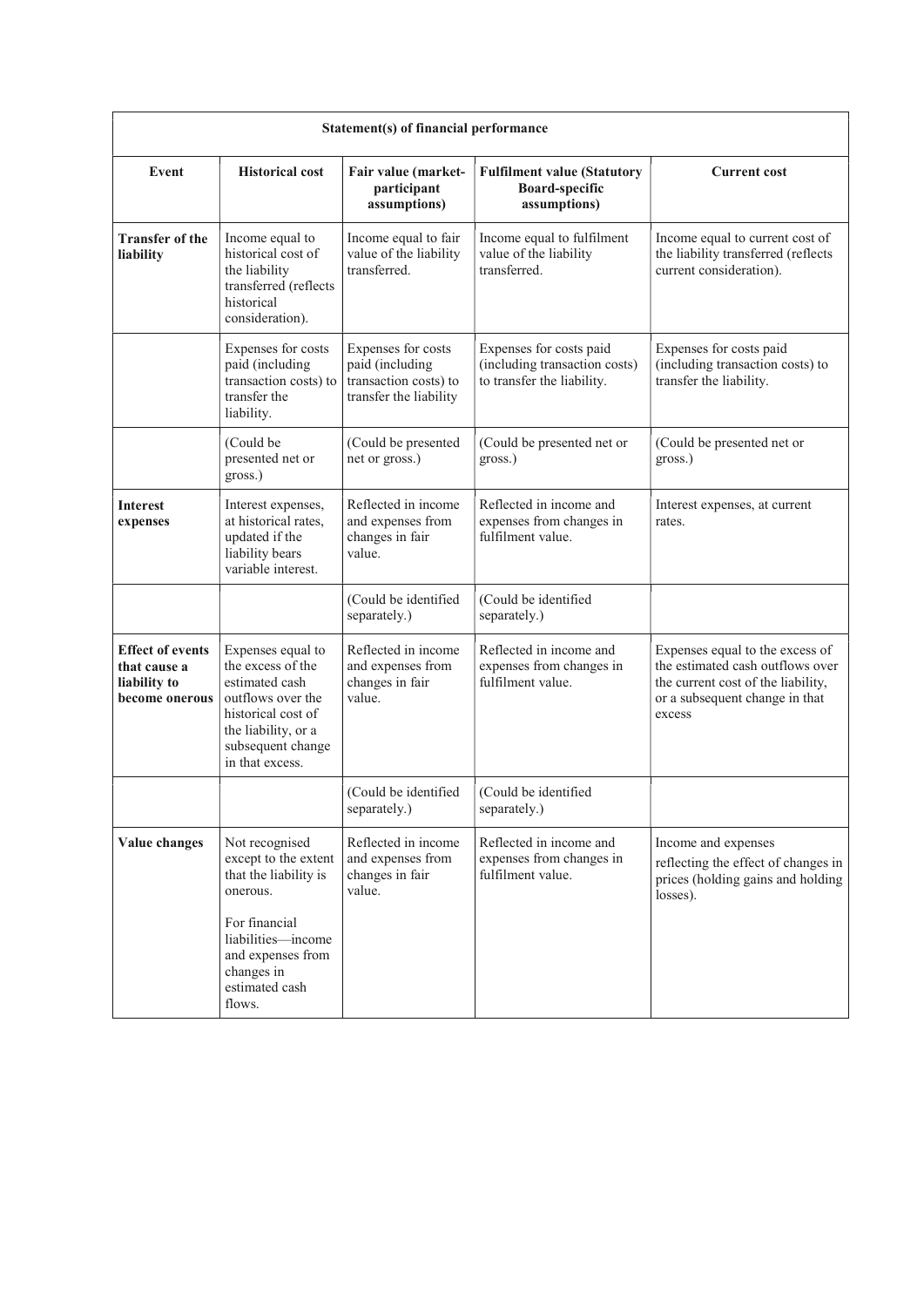#### Factors to consider when selecting a measurement basis

- 6.43 In selecting a measurement basis for an asset or liability and for the related income and expenses, it is necessary to consider the nature of the information that the measurement basis will produce in both the statement of financial position and the statement(s) of financial performance (see paragraphs 6.23–6.42 and Table 6.1), as well as other factors (see paragraphs 6.44–6.86).
- 6.44 In most cases, no single factor will determine which measurement basis should be selected. The relative importance of each factor will depend on facts and circumstances.
- 6.45 The information provided by a measurement basis must be useful to users of financial statements. To achieve this, the information must be relevant and it must faithfully represent what it purports to represent. In addition, the information provided should be, as far as possible, comparable, verifiable, timely and understandable.
- 6.46 As explained in paragraph 2.21, the most efficient and effective process for applying the fundamental qualitative characteristics would usually be to identify the most relevant information about an economic phenomenon. If that information is not available or cannot be provided in a way that faithfully represents the economic phenomenon, the next most relevant type of information is considered. Paragraphs 6.49–6.76 provide further discussion of the role played by the qualitative characteristics in the selection of a measurement basis.
- 6.47 The discussion in paragraphs 6.49–6.76 focuses on the factors to be considered in selecting a measurement basis for recognised assets and recognised liabilities. Some of that discussion may also apply in selecting a measurement basis for information provided in the notes, for recognised or unrecognised items.
- 6.48 Paragraphs 6.77–6.82 discuss additional factors to consider in selecting a measurement basis on initial recognition. If the initial measurement basis is inconsistent with the subsequent measurement basis, income and expenses might be recognised at the time of the first subsequent measurement solely because of the change in measurement basis. Recognising such income and expenses might appear to depict a transaction or other event when, in fact, no such transaction or event has occurred. Hence, the choice of measurement basis for an asset or liability, and for the related income and expenses, is determined by considering both initial measurement and subsequent measurement.

## Relevance

- 6.49 The relevance of information provided by a measurement basis for an asset or liability and for the related income and expenses is affected by:
	- (a) the characteristics of the asset or liability (see paragraphs 6.50–6.53); and
	- (b) how that asset or liability contributes to future cash flows (see paragraphs 6.54–6.57).

## Characteristics of the asset or liability

6.50 The relevance of information provided by a measurement basis depends partly on the characteristics of the asset or liability, in particular, on the variability of cash flows and on whether the value of the asset or liability is sensitive to market factors or other risks.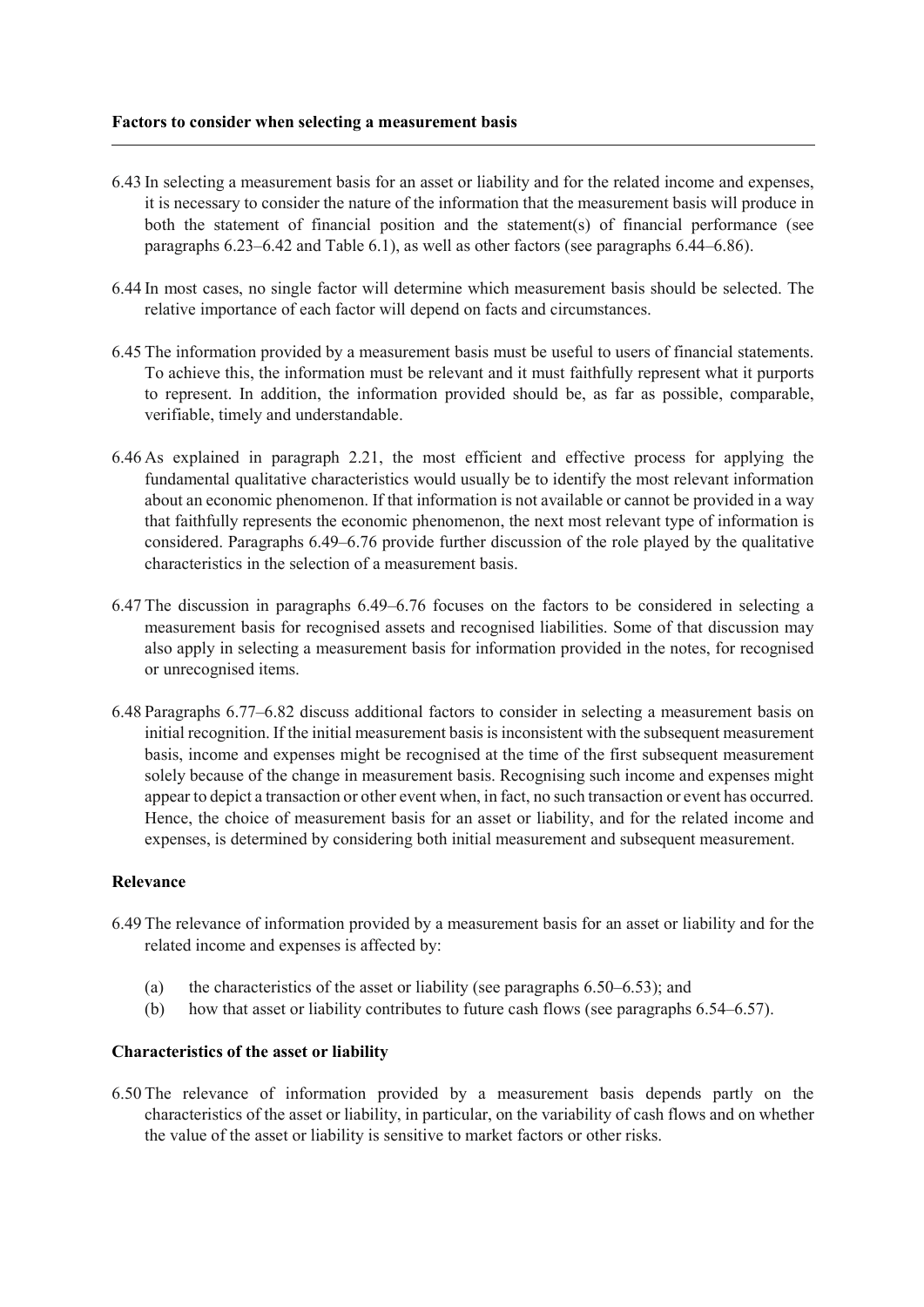- 6.51 If the value of an asset or liability is sensitive to market factors or other risks, its historical cost might differ significantly from its current value. Consequently, historical cost may not provide relevant information if information about changes in value is important to users of financial statements. For example, amortised cost cannot provide relevant information about a financial asset or financial liability that is a derivative.
- 6.52 Furthermore, if historical cost is used, changes in value are reported not when that value changes, but when an event such as disposal, impairment or fulfilment occurs. This could be incorrectly interpreted as implying that all the income and expenses recognised at the time of that event arose then, rather than over the periods during which the asset or liability was held. Moreover, because measurement at historical cost does not provide timely information about changes in value, income and expenses reported on that basis may lack predictive value and confirmatory value by not depicting the full effect of the Statutory Board's exposure to risk arising from holding the asset or liability during the reporting period.
- 6.53 Changes in the fair value of an asset or liability reflect changes in expectations of market participants and changes in their risk preferences. Depending on the characteristics of the asset or liability being measured and on the nature of the Statutory Board's activities, information reflecting those changes may not always provide predictive value or confirmatory value to users of financial statements. This may be the case when the Statutory Board's activities do not involve selling the asset or transferring the liability, for example, if the Statutory Board holds assets solely for use or solely for collecting contractual cash flows or if the Statutory Board is to fulfil liabilities itself.

## Contribution to future cash flows or service delivery

- 6.54 As noted in paragraph 1.20, some resources produce cash flows directly; in other cases, resources are used in combination to produce cash flows indirectly, or are used to deliver services so that the Statutory Board can fulfil its objectives. How resources are used, and hence how assets and liabilities produce cash flows or contribute to service delivery, depends in part on the nature of the activities of the Statutory Board.
- 6.55 When an activity of a Statutory Board involves the use of several resources that produce cash flows indirectly, by being used in combination to produce goods or services to customers, historical cost or current cost is likely to provide relevant information about that activity. For example, property, plant and equipment is typically used in combination with a Statutory Board's other resources. Similarly, inventory typically cannot be sold to a customer, except by making extensive use of the Statutory Board's other resources. Paragraphs 6.24–6.31 and 6.40–6.42 explain how measuring such assets at historical cost or current cost can provide relevant information.
- 6.56 For assets and liabilities that produce cash flows directly, such as assets that can be sold independently and without a significant economic penalty (for example, without significant operational disruption), the measurement basis that provides the most relevant information is likely to be a current value that incorporates current estimates of the amount, timing and uncertainty of the future cash flows.
- 6.57 When an activity of a Statutory Board involves managing financial assets and financial liabilities with the objective of collecting contractual cash flows, amortised cost may provide relevant information. However, in assessing whether amortised cost will provide useful information, it is also necessary to consider the characteristics of the financial asset or financial liability. Amortised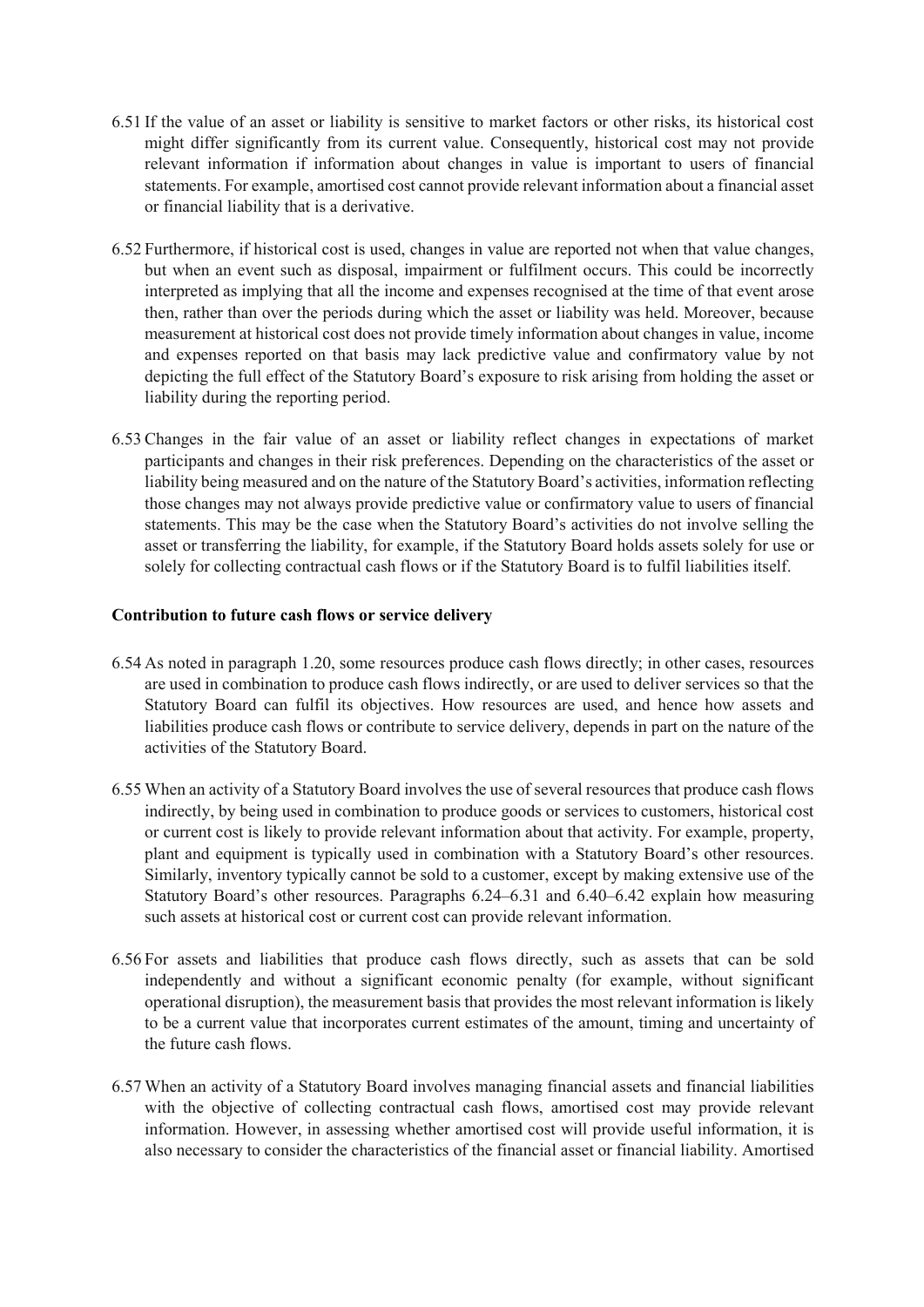cost is unlikely to provide relevant information about cash flows that depend on factors other than principal and interest.

## Faithful representation

- 6.58 When assets and liabilities are related in some way, using different measurement bases for those assets and liabilities can create a measurement inconsistency (accounting mismatch). If financial statements contain measurement inconsistencies, those financial statements may not faithfully represent some aspects of the Statutory Board's financial position and financial performance. Consequently, in some circumstances, using the same measurement basis for related assets and liabilities may provide users of financial statements with information that is more useful than the information that would result from using different measurement bases. This may be particularly likely when the cash flows from one asset or liability are directly linked to the cash flows from another asset or liability.
- 6.59 As noted in paragraphs 2.13 and 2.18, although a perfectly faithful representation is free from error, this does not mean that measures must be perfectly accurate in all respects.
- 6.60 When a measure cannot be determined directly by observing prices in an active market and must instead be estimated, measurement uncertainty arises. The level of measurement uncertainty associated with a particular measurement basis may affect whether information provided by that measurement basis provides a faithful representation of a Statutory Board's financial position and financial performance. A high level of measurement uncertainty does not necessarily prevent the use of a measurement basis that provides relevant information. However, in some cases the level of measurement uncertainty is so high that information provided by a measurement basis might not provide a sufficiently faithful representation (see paragraph 2.22). In such cases, it is appropriate to consider selecting a different measurement basis that would also result in relevant information.
- 6.61 Measurement uncertainty is different from both outcome uncertainty and existence uncertainty:
	- (a) outcome uncertainty arises when there is uncertainty about the amount or timing of any inflow or outflow of economic benefits that will result from an asset or liability.
	- (b) existence uncertainty arises when it is uncertain whether an asset or a liability exists. Paragraphs 5.12–5.14 discuss how existence uncertainty may affect decisions about whether a Statutory Board recognises an asset or liability when it is uncertain whether that asset or liability exists.
- 6.62 The presence of outcome uncertainty or existence uncertainty may sometimes contribute to measurement uncertainty. However, outcome uncertainty or existence uncertainty does not necessarily result in measurement uncertainty. For example, if the fair value of an asset can be determined directly by observing prices in an active market, no measurement uncertainty is associated with the measurement of that fair value, even if it is uncertain how much cash the asset will ultimately produce and hence there is outcome uncertainty.

## Enhancing qualitative characteristics and the cost constraint

6.63 The enhancing qualitative characteristics of comparability, understandability and verifiability, and the cost constraint, have implications for the selection of a measurement basis. The following paragraphs discuss those implications. Paragraphs 6.69–6.76 discuss further implications specific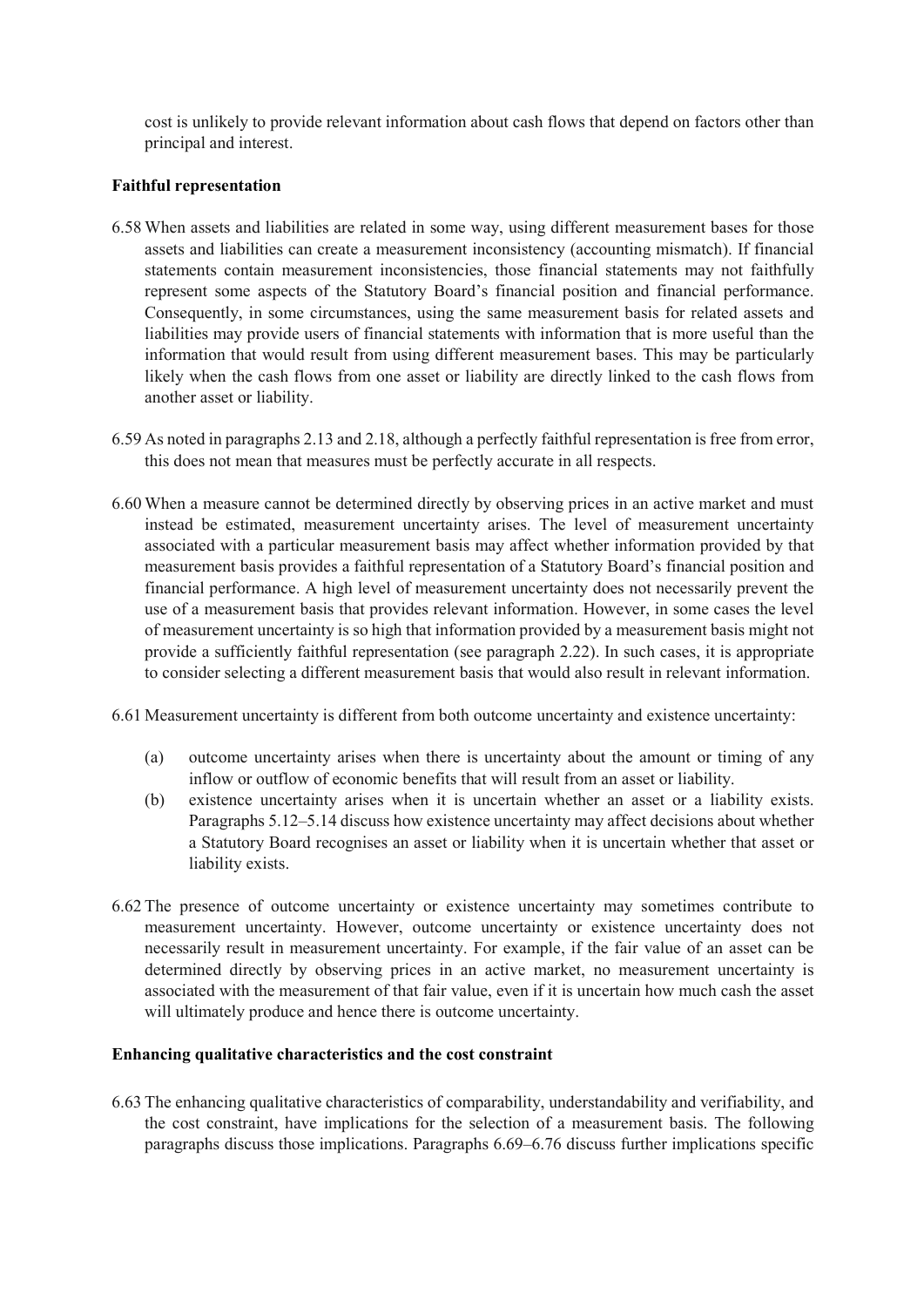to particular measurement bases. The enhancing qualitative characteristic of timeliness has no specific implications for measurement.

- 6.64 Just as cost constrains other financial reporting decisions, it also constrains the selection of a measurement basis. Hence, in selecting a measurement basis, it is important to consider whether the benefits of the information provided to users of financial statements by that measurement basis are likely to justify the costs of providing and using that information.
- 6.65 Consistently using the same measurement bases for the same items, either from period to period within a reporting Statutory Board or in a single period across Statutory Boards, can help make financial statements more comparable.
- 6.66 A change in measurement basis can make financial statements less understandable. However, a change may be justified if other factors outweigh the reduction in understandability, for example, if the change results in more relevant information. If a change is made, users of financial statements may need explanatory information to enable them to understand the effect of that change.
- 6.67 Understandability depends partly on how many different measurement bases are used and on whether they change over time. In general, if more measurement bases are used in a set of financial statements, the resulting information becomes more complex and, hence, less understandable and the totals or subtotals in the statement of financial position and the statement(s) of financial performance become less informative. However, it could be appropriate to use more measurement bases if that is necessary to provide useful information.
- 6.68 Verifiability is enhanced by using measurement bases that result in measures that can be independently corroborated either directly, for example, by observing prices, or indirectly, for example, by checking inputs to a model. If a measure cannot be verified, users of financial statements may need explanatory information to enable them to understand how the measure was determined. In some such cases, it may be necessary to specify the use of a different measurement basis.

# Historical cost

- 6.69 In many situations, it is simpler, and hence less costly, to measure historical cost than it is to measure a current value. In addition, measures determined applying a historical cost measurement basis are generally well understood and, in many cases, verifiable.
- 6.70 However, estimating consumption and identifying and measuring impairment losses or onerous liabilities can be subjective. Hence, the historical cost of an asset or liability can sometimes be as difficult to measure or verify as a current value.
- 6.71 Using a historical cost measurement basis, identical assets acquired, or liabilities incurred, at different times can be reported in the financial statements at different amounts. This can reduce comparability, both from period to period for a reporting Statutory Board and in a single period across Statutory Boards.

## Current value

6.72 Because fair value is determined from the perspective of market participants, not from a Statutory Board-specific perspective, and is independent of when the asset was acquired or the liability was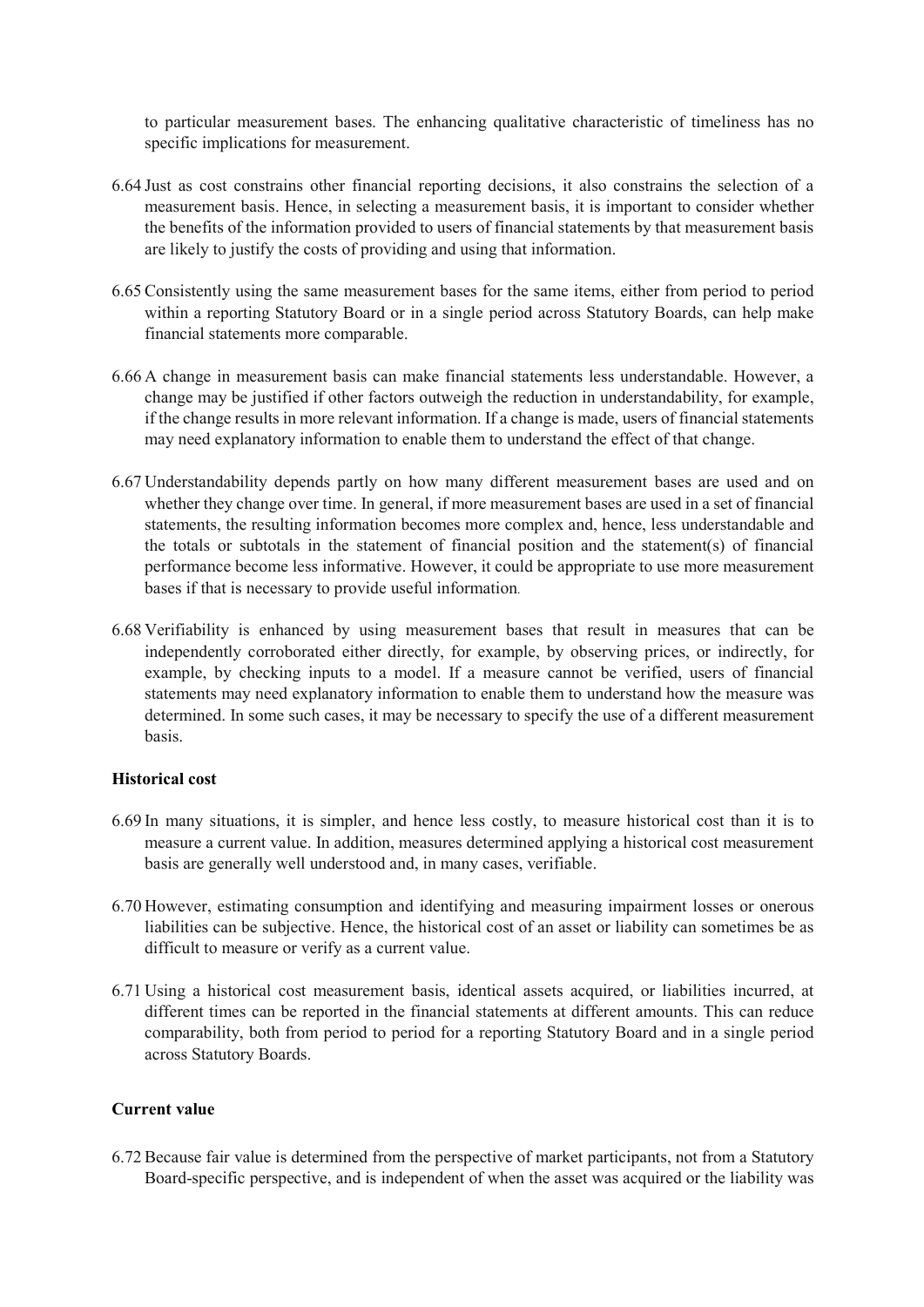incurred, identical assets or liabilities measured at fair value will, in principle, be measured at the same amount by Statutory Boards that have access to the same markets. This can enhance comparability both from period to period for a reporting Statutory Board and in a single period across Statutory Boards. In contrast, because value in use and fulfilment value reflect a Statutory Board-specific perspective, those measures could differ for identical assets or liabilities in different Statutory Boards. Those differences may reduce comparability, particularly if the assets or liabilities contribute to cash flows in a similar manner.

- 6.73 If the fair value of an asset or liability can be determined directly by observing prices in an active market, the process of fair value measurement is low-cost, simple and easy to understand; and the fair value can be verified through direct observation.
- 6.74 Valuation techniques, sometimes including the use of cash-flow-based measurement techniques, may be needed to estimate fair value when it cannot be observed directly in an active market and are generally needed when determining value in use and fulfilment value. Depending on the techniques used:
	- (a) estimating inputs to the valuation and applying the valuation technique may be costly and complex.
	- (b) the inputs into the process may be subjective and it may be difficult to verify both the inputs and the validity of the process itself. Consequently, the measures of identical assets or liabilities may differ. That would reduce comparability.
- 6.75 In many cases, value in use cannot be determined meaningfully for an individual asset used in combination with other assets. Instead, the value in use is determined for a group of assets and the result may then need to be allocated to individual assets. This process can be subjective and arbitrary. In addition, estimates of value in use for an asset may inadvertently reflect the effect of synergies with other assets in the group. Hence, determining the value in use of an asset used in combination with other assets can be a costly process and its complexity and subjectivity reduces verifiability. For these reasons, value in use may not be a practical measurement basis for regular remeasurements of such assets. However, it may be useful for occasional remeasurements of assets, for example, when it is used in an impairment test to determine whether historical cost is fully recoverable.
- 6.76 Using a current cost measurement basis, identical assets acquired or liabilities incurred at different times are reported in the financial statements at the same amount. This can enhance comparability, both from period to period for a reporting Statutory Board and in a single period across Statutory Boards. However, determining current cost can be complex, subjective and costly. For example, as noted in paragraph 6.22, it may be necessary to estimate the current cost of an asset by adjusting the current price of a new asset to reflect the current age and condition of the asset held by the Statutory Board. In addition, because of changes in technology and changes in Statutory Board's activities, many assets would not be replaced with identical assets. Thus, a further subjective adjustment to the current price of a new asset would be required in order to estimate the current cost of an asset equivalent to the existing asset. Also, splitting changes in current cost carrying amounts between the current cost of consumption and the effect of changes in prices (see paragraph 6.42) may be complex and require arbitrary assumptions. Because of these difficulties, current cost measures may lack verifiability and understandability.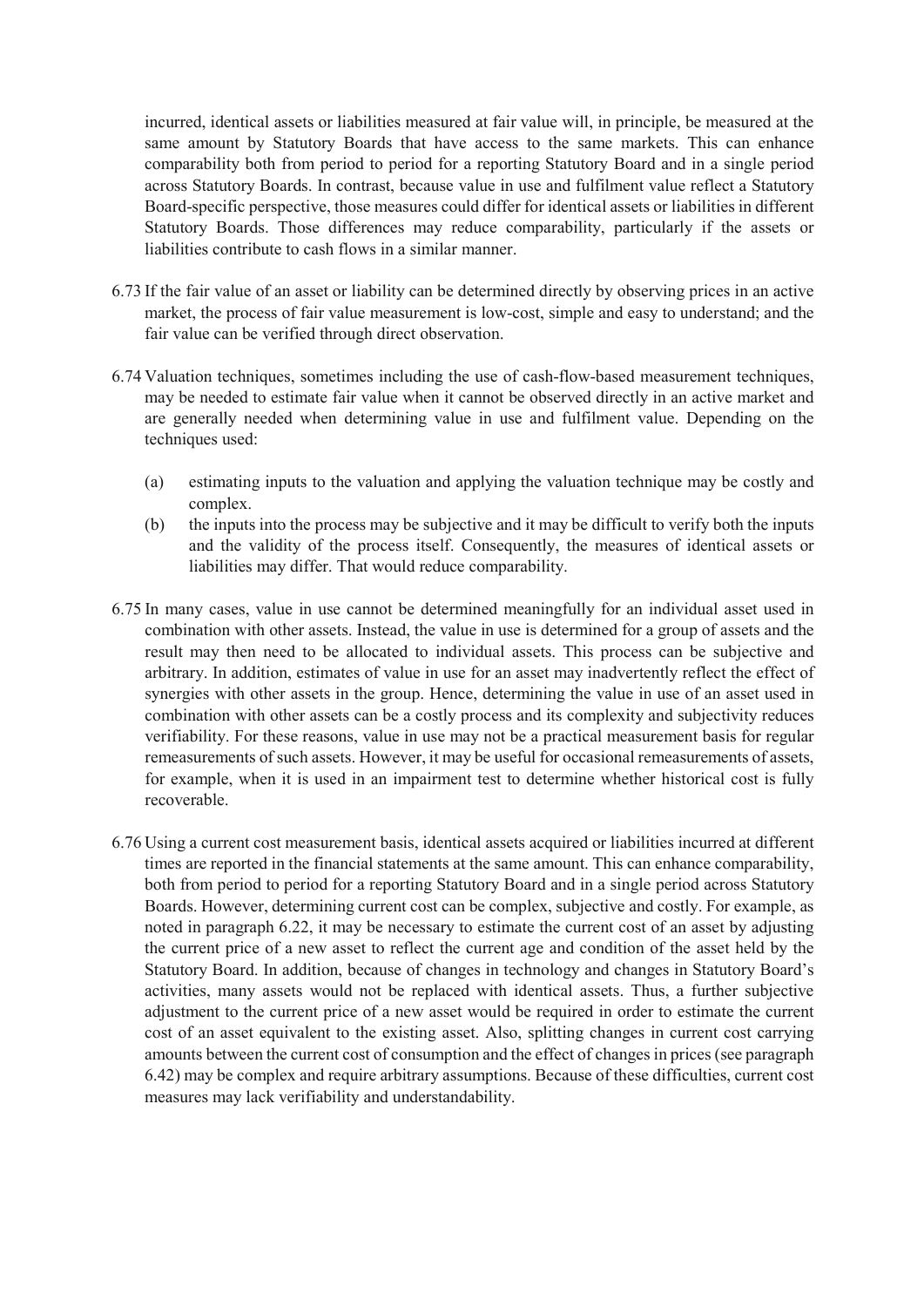## Factors specific to initial measurement

- 6.77 Paragraphs 6.43–6.76 discuss factors to consider when selecting a measurement basis, whether for initial recognition or subsequent measurement. Paragraphs 6.78–6.82 discuss some additional factors to consider at initial recognition.
- 6.78 At initial recognition, the cost of an asset acquired, or of a liability incurred, as a result of an event that is a transaction on market terms is normally similar to its fair value at that date, unless transaction costs are significant. Nevertheless, even if those two amounts are similar, it is necessary to describe what measurement basis is used at initial recognition. If historical cost will be used subsequently, that measurement basis is also normally appropriate at initial recognition. Similarly, if a current value will be used subsequently, it is also normally appropriate at initial recognition. Using the same measurement basis for initial recognition and subsequent measurement avoids recognising income or expenses at the time of the first subsequent measurement solely because of a change in measurement basis (see paragraph 6.48).
- 6.79 When a Statutory Board acquires an asset, or incurs a liability, in exchange for transferring another asset or liability as a result of a transaction on market terms, the initial measure of the asset acquired, or the liability incurred, determines whether any income or expenses arise from the transaction. When an asset or liability is measured at cost, no income or expenses arise at initial recognition, unless income or expenses arise from the derecognition of the transferred asset or liability, or unless the asset is impaired or the liability is onerous.
- 6.80 Assets may be acquired, or liabilities may be incurred, as a result of an event that is not a transaction on market terms. For example:
	- (a) the transaction price may be affected by relationships between the parties, or by financial distress or other duress of one of the parties;
	- (b) an asset may be granted to the Statutory Board free of charge by the Government or donated to the Statutory Board by another party;
	- (c) a liability may be imposed by legislation or regulation; or
	- (d) a liability to pay compensation or a penalty may arise from an act of wrongdoing.
- 6.81 In such cases, measuring the asset acquired, or the liability incurred, at its historical cost may not provide a faithful representation of the Statutory Board's assets and liabilities and of any income or expenses arising from the transaction or other event. Hence, it may be appropriate to measure the asset acquired, or the liability incurred, at deemed cost, as described in paragraph 6.6. Any difference between that deemed cost and any consideration given or received would be recognised as income or expenses at initial recognition.
- 6.82 When assets are acquired, or liabilities incurred, as a result of an event that is not a transaction on market terms, all relevant aspects of the transaction or other event need to be identified and considered. For example, it may be necessary to recognise other assets, other liabilities, contributions from equity providers or distributions to equity providers to faithfully represent the substance of the effect of the transaction or other event on the Statutory Board's financial position (see paragraphs 4.59–4.62) and any related effect on the Statutory Board's financial performance.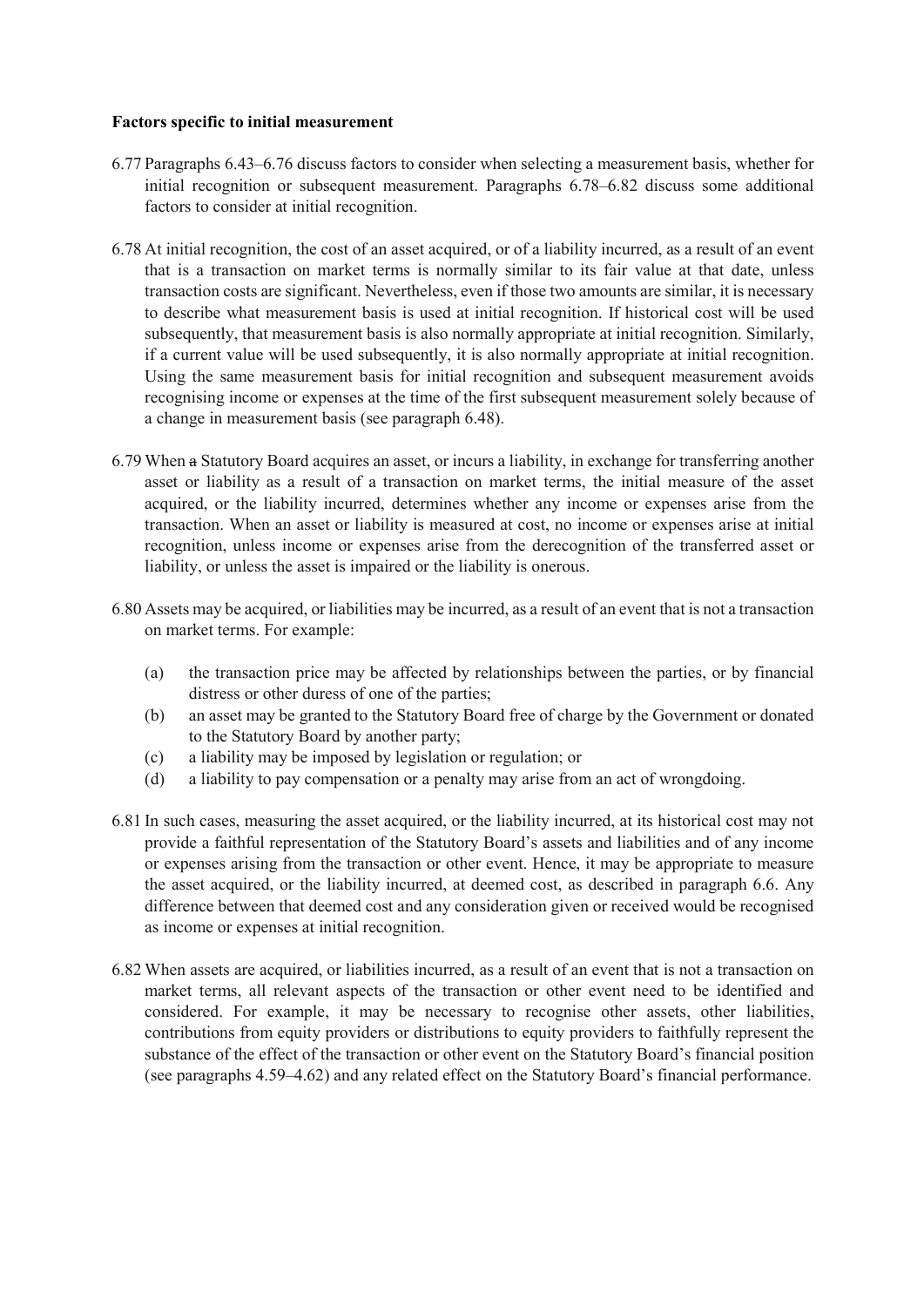#### More than one measurement basis

6.83 Sometimes, consideration of the factors described in paragraphs 6.43–6.76 may lead to the conclusion that more than one measurement basis is needed for an asset or liability and for related income and expenses in order to provide relevant information that faithfully represents both the Statutory Board's financial position and its financial performance.

6.84 In most cases, the most understandable way to provide that information is:

- (a) to use a single measurement basis both for the asset or liability in the statement of financial position and for related income and expenses in the statement(s) of financial performance; and
- (b) to provide in the notes additional information applying a different measurement basis.
- 6.85 However, in some cases, that information is more relevant, or results in a more faithful representation of both the Statutory Board's financial position and its financial performance, through the use of:
	- (a) a current value measurement basis for the asset or liability in the statement of financial position; and
	- (b) a different measurement basis for the related income and expenses in the statement of income and expenditure<sup>4</sup> (see paragraphs  $7.17-7.18$ ).
	- (c) In selecting those measurement bases, it is necessary to consider the factors discussed in paragraphs 6.43–6.76.
- 6.86 In such cases, the total income or total expenses arising in the period from the change in the current value of the asset or liability is separated and classified (see paragraphs 7.14–7.19) so that:
	- (a) the statement of income and expenditure includes the income or expenses measured applying the measurement basis selected for that statement; and
	- (b) other comprehensive income includes all the remaining income or expenses. As a result, the accumulated other comprehensive income related to that asset or liability equals the difference between:
		- (i) the carrying amount of the asset or liability in the statement of financial position; and
		- (ii) the carrying amount that would have been determined applying the measurement basis selected for the statement of income and expenditure.
- 6.87 The total carrying amount of equity (total equity) is not measured directly. It equals the total of the carrying amounts of all recognised assets less the total of the carrying amounts of all recognised liabilities.

## Measurement of equity

-

- 6.88 Because general purpose financial statements are not designed to show a Statutory Board's value, the total carrying amount of equity will not generally equal:
	- (a) the aggregate value of equity claims on the Statutory Board; or

<sup>&</sup>lt;sup>4</sup> The SB-FRS Conceptual Framework does not specify whether the statement(s) of financial performance comprise(s) a single statement or two statements. The SB-FRS Conceptual Framework uses the term 'statement of income and expenditure' to refer both to a separate statement and to a separate section within a single statement of financial performance.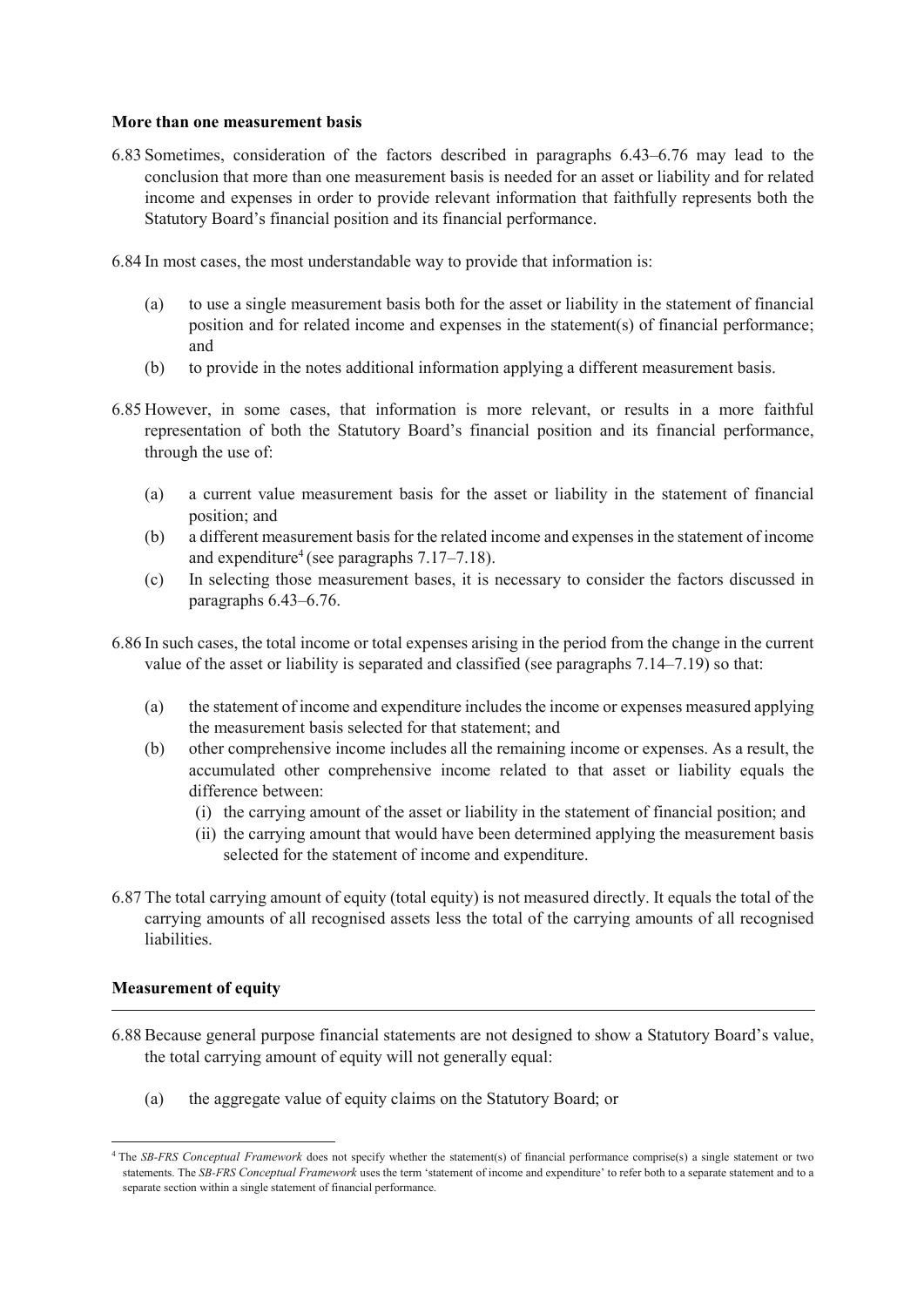- (b) the amount that could be raised by selling all of the Statutory Board's assets and settling all of its liabilities.
- 6.89 Although total equity is not measured directly, it may be appropriate to measure directly some components of equity (see paragraph 4.66). Nevertheless, because total equity is measured as a residual, at least one component of equity cannot be measured directly.
- 6.90 The total carrying amount of an individual component of equity is normally positive, but can be negative in some circumstances. Similarly, total equity is generally positive, but it can be negative, depending on which assets and liabilities are recognised and on how they are measured.

#### Cash-flow-based measurement techniques

- 6.91 Sometimes, a measure cannot be observed directly. In some such cases, one way to estimate the measure is by using cash-flow-based measurement techniques. Such techniques are not measurement bases. They are techniques used in applying a measurement basis. Hence, when using such a technique, it is necessary to identify which measurement basis is used and the extent to which the technique reflects the factors applicable to that measurement basis. For example, if the measurement basis is fair value, the applicable factors are those described in paragraph 6.14.
- 6.92 Cash-flow-based measurement techniques can be used in applying a modified measurement basis, for example, fulfilment value modified to exclude the effect of the possibility that the Statutory Board may fail to fulfil a liability (own credit risk). Modifying measurement bases may sometimes result in information that is more relevant to the users of financial statements or that may be less costly to produce or to understand. However, modified measurement bases may also be more difficult for users of financial statements to understand.
- 6.93 Outcome uncertainty (see paragraph 6.61(a)) arises from uncertainties about the amount or timing of future cash flows. Those uncertainties are important characteristics of assets and liabilities. When measuring an asset or liability by reference to estimates of uncertain future cash flows, one factor to consider is possible variations in the estimated amount or timing of those cash flows (see paragraph 6.14(b)). Those variations are considered in selecting a single amount from within the range of possible cash flows. The amount selected is itself sometimes the amount of a possible outcome, but this is not always the case. The amount that provides the most relevant information is usually one from within the central part of the range (a central estimate). Different central estimates provide different information. For example:
	- (a) the expected value (the probability-weighted average, also known as the statistical mean) reflects the entire range of outcomes and gives more weight to the outcomes that are more likely. The expected value is not intended to predict the ultimate inflow or outflow of cash or other economic benefits arising from that asset or liability.
	- (b) the maximum amount that is more likely than not to occur (similar to the statistical median) indicates that the probability of a subsequent loss is no more than 50% and that the probability of a subsequent gain is no more than 50%.
	- (c) the most likely outcome (the statistical mode) is the single most likely ultimate inflow or outflow arising from an asset or liability.
- 6.94 A central estimate depends on estimates of future cash flows and possible variations in their amounts or timing. It does not capture the price for bearing the uncertainty that the ultimate outcome may differ from that central estimate (that is, the factor described in paragraph 6.14(d)).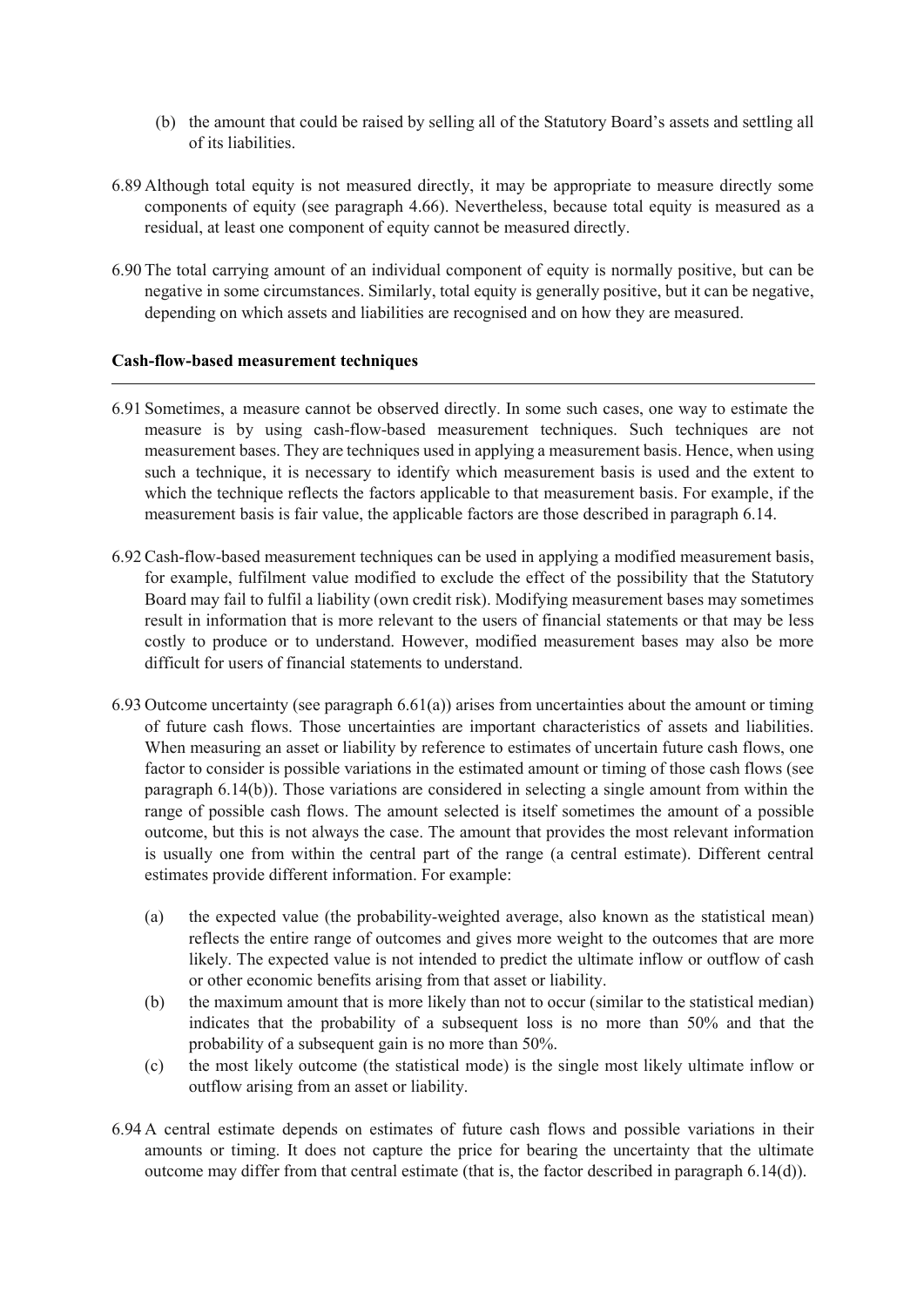6.95 No central estimate gives complete information about the range of possible outcomes. Hence users may need information about the range of possible outcomes.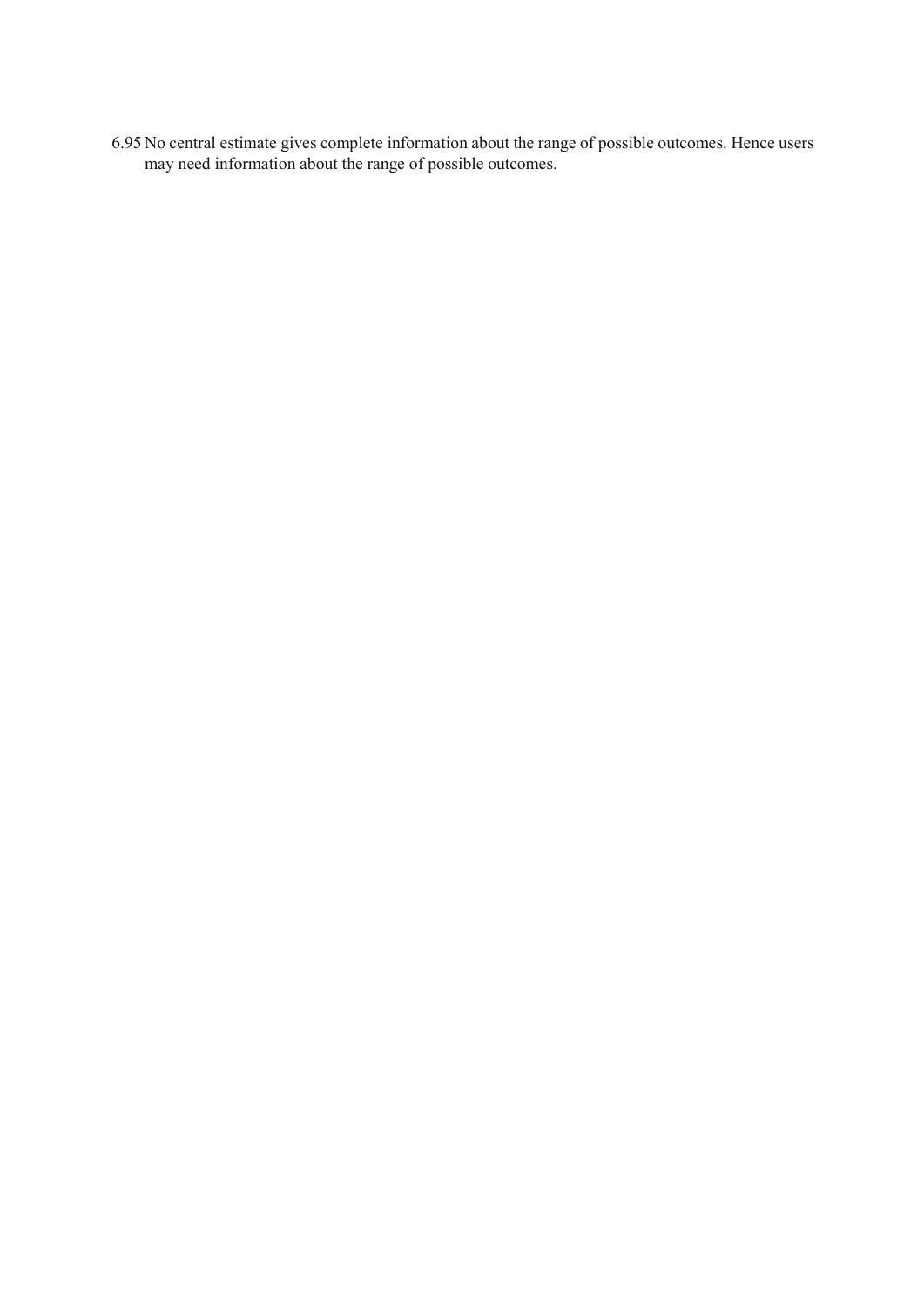# CHAPTER 7— PRESENTATION AND DISCLOSURE

| PRESENTATION AND DISCLOSURE AS COMMUNICATION TOOLS    | 7.1  |
|-------------------------------------------------------|------|
| PRESENTATION AND DISCLOSURE OBJECTIVES AND PRINCIPLES | 7.4  |
| <b>CLASSIFICATION</b>                                 | 7.7  |
| <b>Classification of assets and liabilities</b>       | 7.9  |
| Offsetting                                            | 7.10 |
| <b>Classification of equity</b>                       | 7.12 |
| <b>Classification of income and expenses</b>          | 7.14 |
| Surpluses or deficits and other comprehensive income  | 7.15 |
| Aggregation                                           | 7.20 |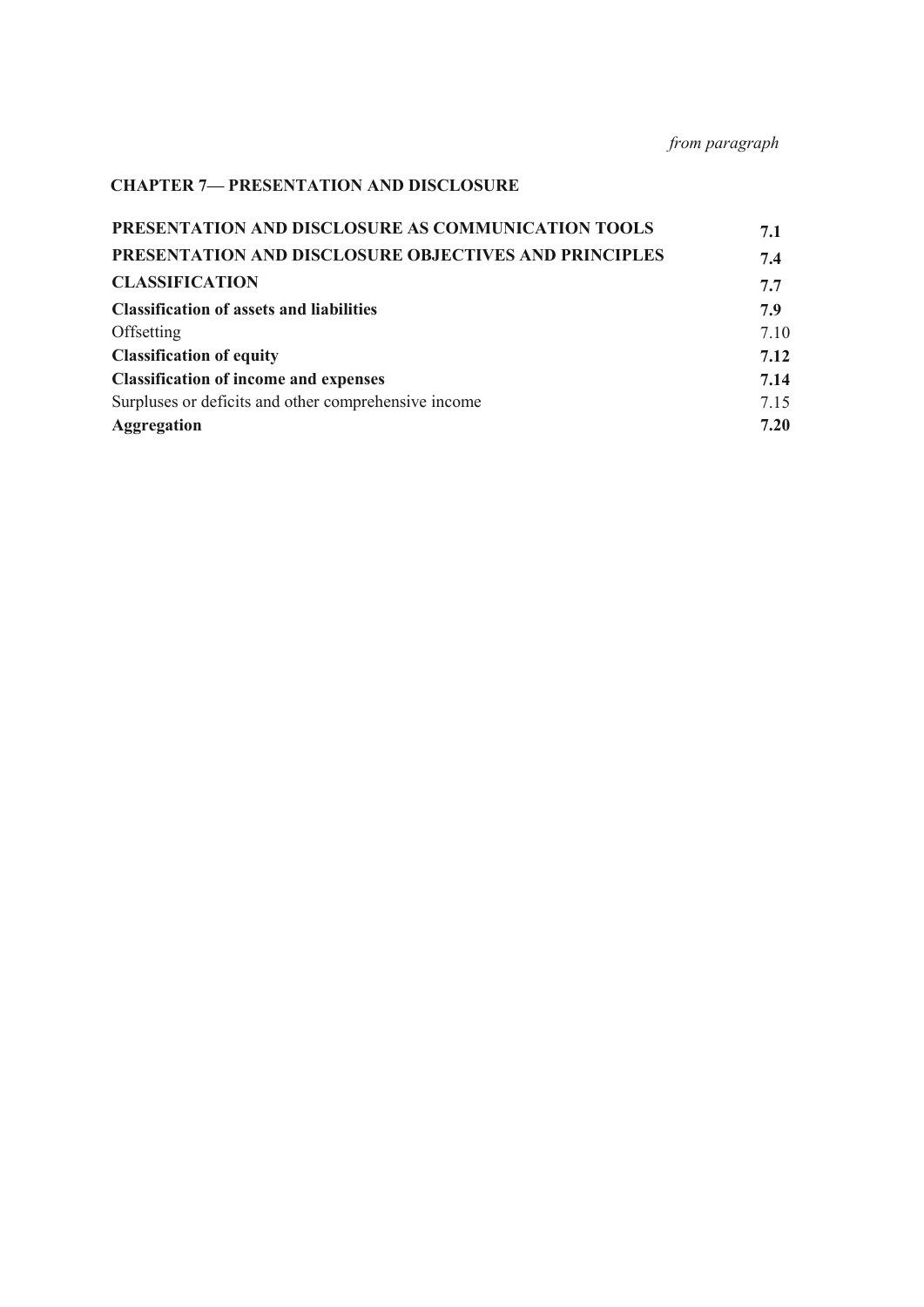- 7.1 A reporting Statutory Board communicates information about its assets, liabilities, equity, income and expenses by presenting and disclosing information in its financial statements.
- 7.2 Effective communication of information in financial statements makes that information more relevant and contributes to a faithful representation of a Statutory Board's assets, liabilities, equity, income and expenses. It also enhances the understandability and comparability of information in financial statements. Effective communication of information in financial statements requires:
	- (a) focusing on presentation and disclosure objectives and principles rather than focusing on rules;
	- (b) classifying information in a manner that groups similar items and separates dissimilar items; and
	- (c) aggregating information in such a way that it is not obscured either by unnecessary detail or by excessive aggregation.
- 7.3 Just as cost constrains other financial reporting decisions, it also constrains decisions about presentation and disclosure. Hence, in making decisions about presentation and disclosure, it is important to consider whether the benefits provided to users of financial statements by presenting or disclosing particular information are likely to justify the costs of providing and using that information.

## Presentation and disclosure objectives and principles

- 7.4 To facilitate effective communication of information in financial statements, when developing presentation and disclosure requirements in Standards a balance is needed between:
	- (a) giving Statutory Boards the flexibility to provide relevant information that faithfully represents the Statutory Board's assets, liabilities, equity, income and expenses; and
	- (b) requiring information that is comparable, both from period to period for a reporting Statutory Board and in a single reporting period across Statutory Boards.
- 7.5 Including presentation and disclosure objectives in Standards supports effective communication in financial statements because such objectives help Statutory Boards to identify useful information and to decide how to communicate that information in the most effective manner.
- 7.6 Effective communication in financial statements is also supported by considering the following principles:
	- (a) Statutory Board-specific information is more useful than standardized descriptions, sometimes referred to as 'boilerplate'; and
	- (b) duplication of information in different parts of the financial statements is usually unnecessary and can make financial statements less understandable.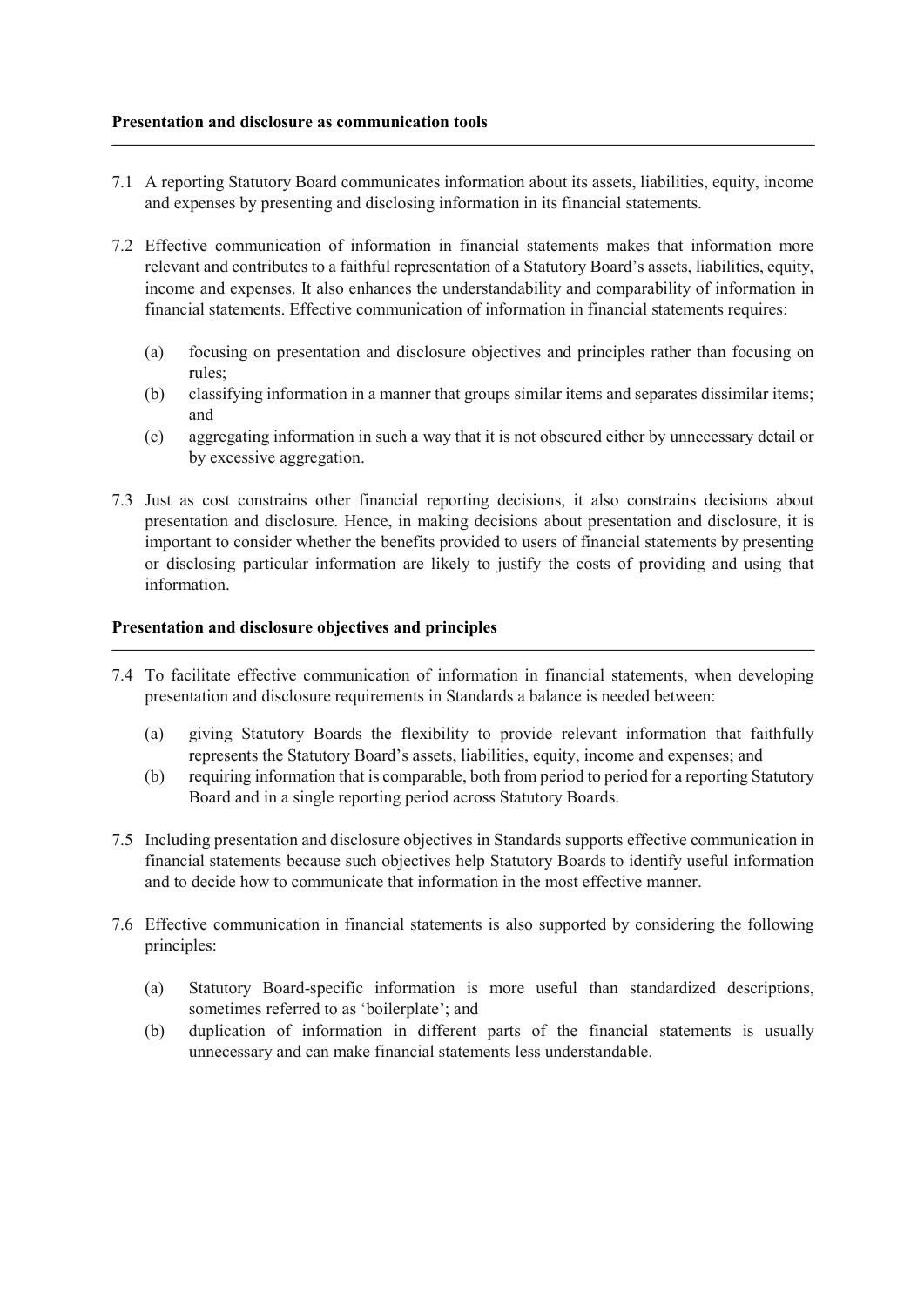# Classification

- 7.7 Classification is the sorting of assets, liabilities, equity, income or expenses on the basis of shared characteristics for presentation and disclosure purposes. Such characteristics include—but are not limited to—the nature of the item, its role (or function) within the Statutory Board's activities, and how it is measured.
- 7.8 Classifying dissimilar assets, liabilities, equity, income or expenses together can obscure relevant information, reduce understandability and comparability and may not provide a faithful representation of what it purports to represent.

## Classification of assets and liabilities

7.9 Classification is applied to the unit of account selected for an asset or liability (see paragraphs 4.51–4.58). However, it may sometimes be appropriate to separate an asset or liability into components that have different characteristics and to classify those components separately. That would be appropriate when classifying those components separately would enhance the usefulness of the resulting financial information. For example, it could be appropriate to separate an asset or liability into current and non-current components and to classify those components separately.

## **Offsetting**

- 7.10 Offsetting occurs when a Statutory Board recognises and measures both an asset and liability as separate units of account, but groups them into a single net amount in the statement of financial position. Offsetting classifies dissimilar items together and therefore is generally not appropriate.
- 7.11 Offsetting assets and liabilities differs from treating a set of rights and obligations as a single unit of account (see paragraphs 4.51–4.58).

## Classification of equity

- 7.12 To provide useful information, it may be necessary to classify equity claims separately if those equity claims have different characteristics.
- 7.13 Similarly, to provide useful information, it may be necessary to classify components of equity separately if some of those components are subject to particular legal, regulatory or other requirements. For example, in Singapore, a Statutory Board is required to make dividend distributions to the Government in return for equity injections (see paragraph 4.68). Separate presentation or disclosure of those reserves may provide useful information.

## Classification of income and expenses

7.14 Classification is applied to:

- (a) income and expenses resulting from the unit of account selected for an asset or liability; or
- (b) components of such income and expenses if those components have different characteristics and are identified separately. For example, a change in the current value of an asset can include the effects of value changes and the accrual of interest (see Table 6.1). It would be appropriate to classify those components separately if doing so would enhance the usefulness of the resulting financial information.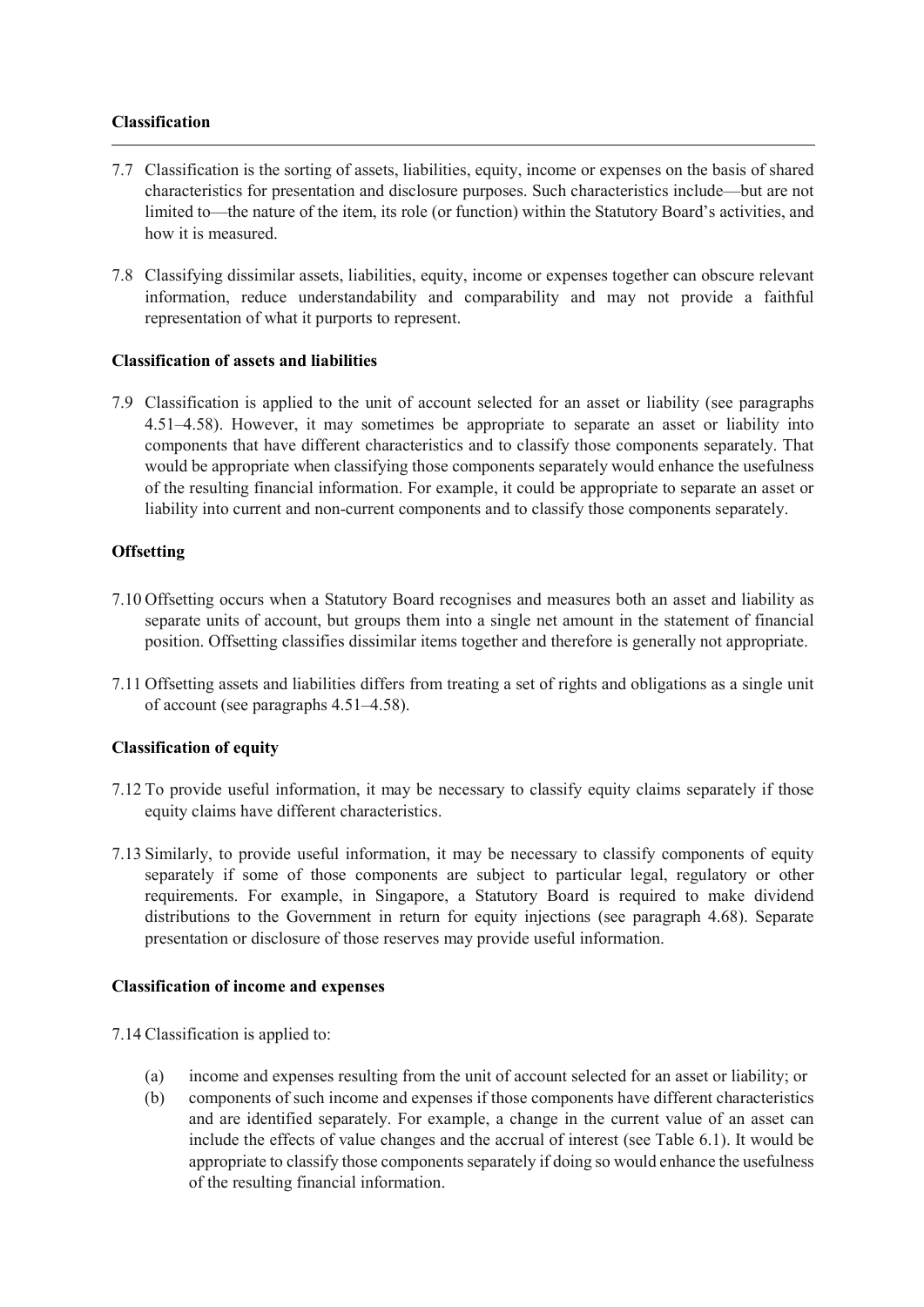#### Surpluses or deficits and other comprehensive income

7.15 Income and expenses are classified and included either:

- (a) in the statement of income and expenditure;<sup>5</sup> or
- (b) outside the statement of income and expenditure, in other comprehensive income.
- 7.16 The statement of income and expenditure is the primary source of information about an Statutory Board's financial performance for the reporting period. That statement contains a total for surpluses or deficits that provides a highly summarised depiction of the Statutory Board's financial performance for the period. Many users of financial statements incorporate that total in their analysis either as a starting point for that analysis or as the main indicator of the Statutory Board's financial performance for the period. Nevertheless, understanding a Statutory Board's financial performance for the period requires an analysis of all recognised income and expenses—including income and expenses included in other comprehensive income—as well as an analysis of other information included in the financial statements.
- 7.17 Because the statement of income and expenditure is the primary source of information about a Statutory Board's financial performance for the period, all income and expenses are, in principle, included in that statement. However, in developing Standards, the Board may decide in exceptional circumstances that income or expenses arising from a change in the current value of an asset or liability are to be included in other comprehensive income when doing so would result in the statement of income and expenditure providing more relevant information, or providing a more faithful representation of the Statutory Board's financial performance for that period.
- 7.18 Income and expenses that arise on a historical cost measurement basis (see Table 6.1) are included in the statement of income and expenditure. That is also the case when income and expenses of that type are separately identified as a component of a change in the current value of an asset or liability. For example, if a financial asset is measured at current value and if interest income is identified separately from other changes in value, that interest income is included in the statement of income and expenditure.
- 7.19 In principle, income and expenses included in other comprehensive income in one period are reclassified from other comprehensive income into the statement of income and expenditure in a future period when doing so results in the statement of income and expenditure providing more relevant information, or providing a more faithful representation of the Statutory Board's financial performance for that future period. However, if, for example, there is no clear basis for identifying the period in which reclassification would have that result, or the amount that should be reclassified, the income and expenses included in other comprehensive income are not to be subsequently reclassified.

-

 $5$  The *SB-FRS Conceptual Framework* does not specify whether the statement(s) of financial performance comprise(s) a single statement or two statements. The SB-FRS Conceptual Framework uses the term 'statement of income and expenditure' to refer to a separate statement and to a separate section within a single statement of financial performance. Likewise, it uses the term 'total for surpluses or deficits' to refer both to a total for a separate statement and to a subtotal for a section within a single statement of financial performance.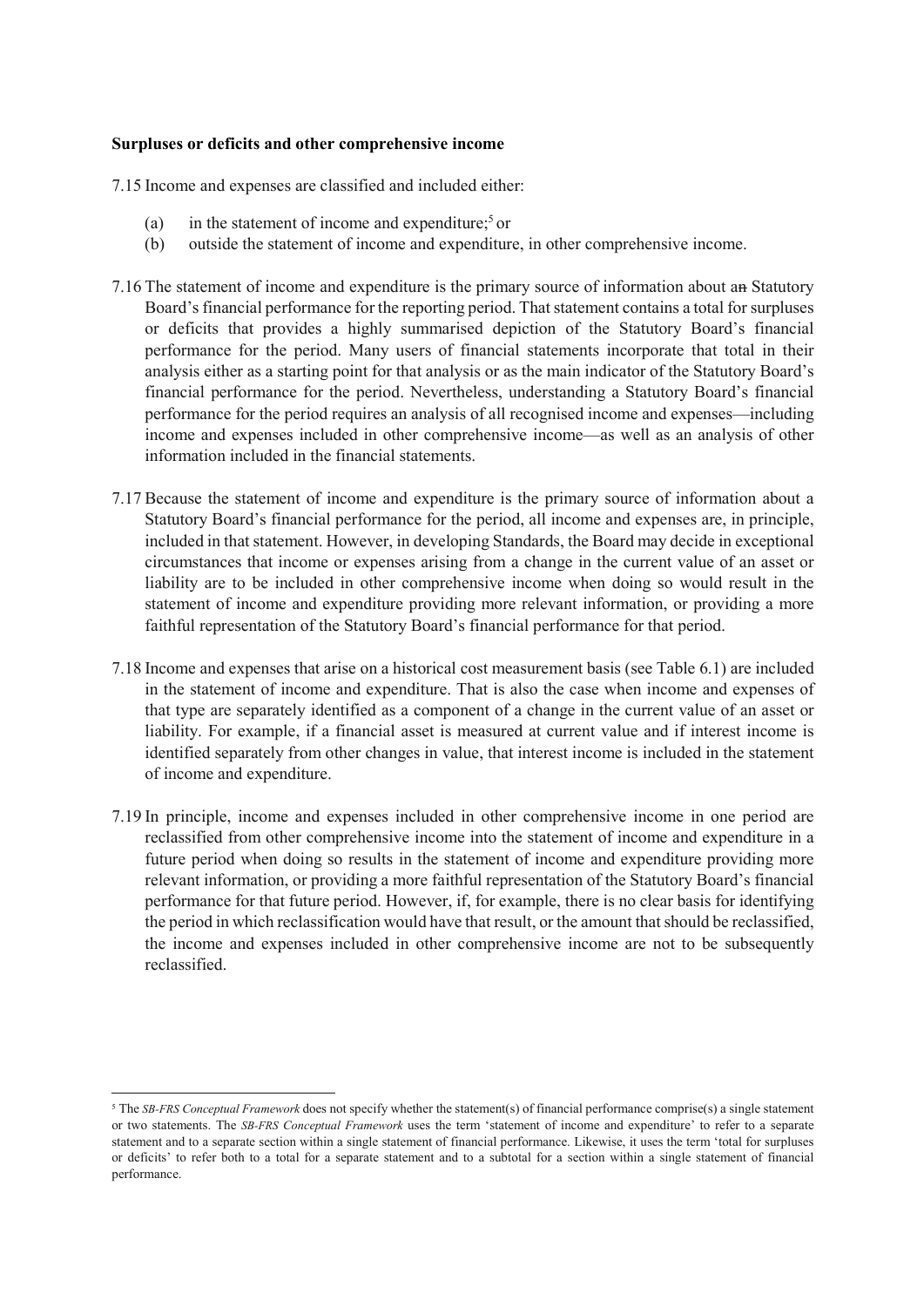- 7.20 Aggregation is the adding together of assets, liabilities, equity, income or expenses that have shared characteristics and are included in the same classification.
- 7.21 Aggregation makes information more useful by summarising a large volume of detail. However, aggregation conceals some of that detail. Hence, a balance needs to be found so that relevant information is not obscured either by a large amount of insignificant detail or by excessive aggregation.
- 7.22 Different levels of aggregation may be needed in different parts of the financial statements. For example, typically, the statement of financial position and the statement(s) of financial performance provide summarised information and more detailed information is provided in the notes.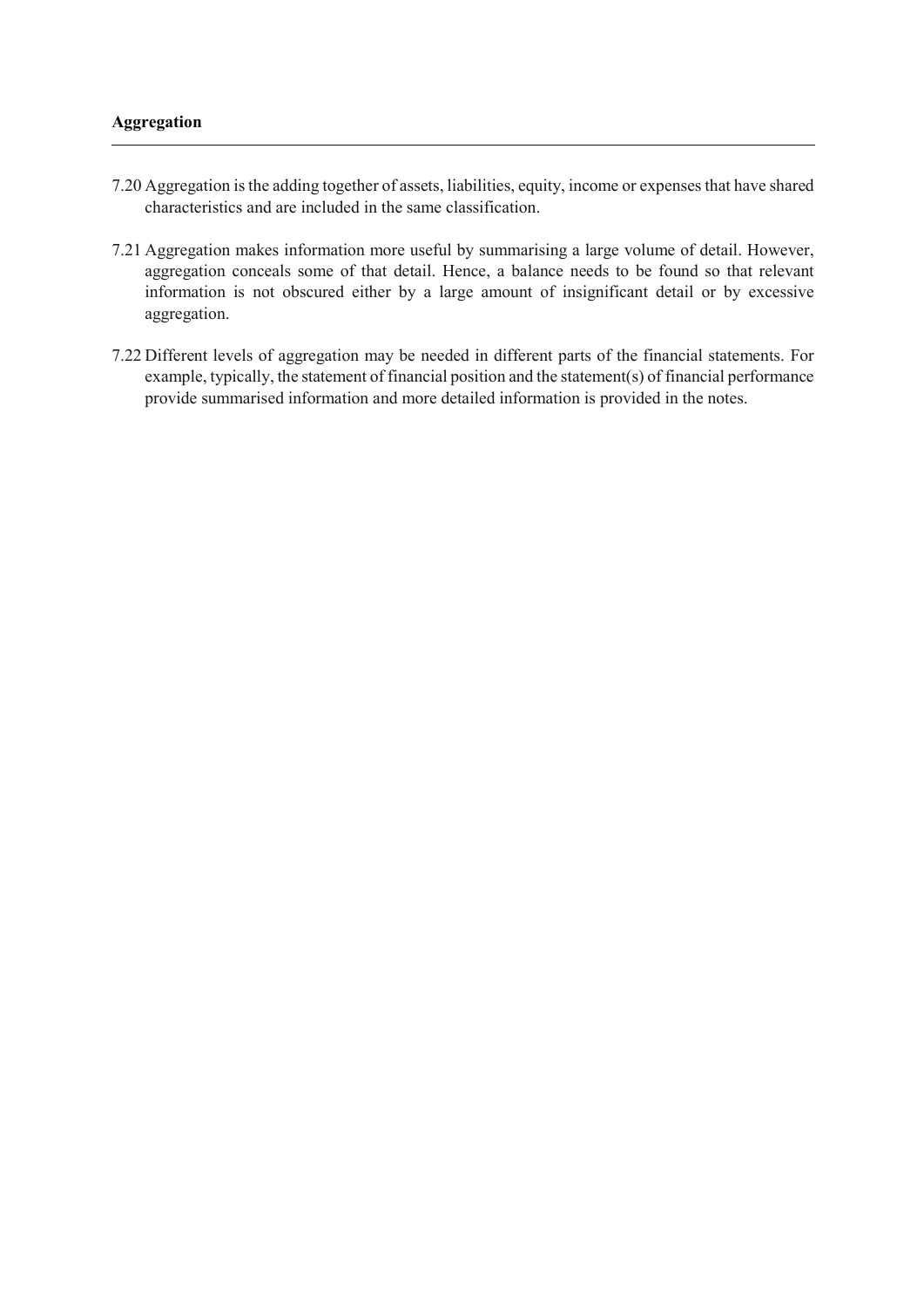# CHAPTER 8— CONCEPTS OF CAPITAL AND CAPITAL MAINTENANCE

| <b>CONCEPTS OF CAPITAL</b>                                                        | 8.1  |
|-----------------------------------------------------------------------------------|------|
| <b>CONCEPTS OF CAPITAL MAINTENANCE AND THE DETERMINATION OF</b><br><b>SURPLUS</b> | 8.3  |
| <b>CAPITAL MAINTENANCE ADJUSTMENTS</b>                                            | 8.10 |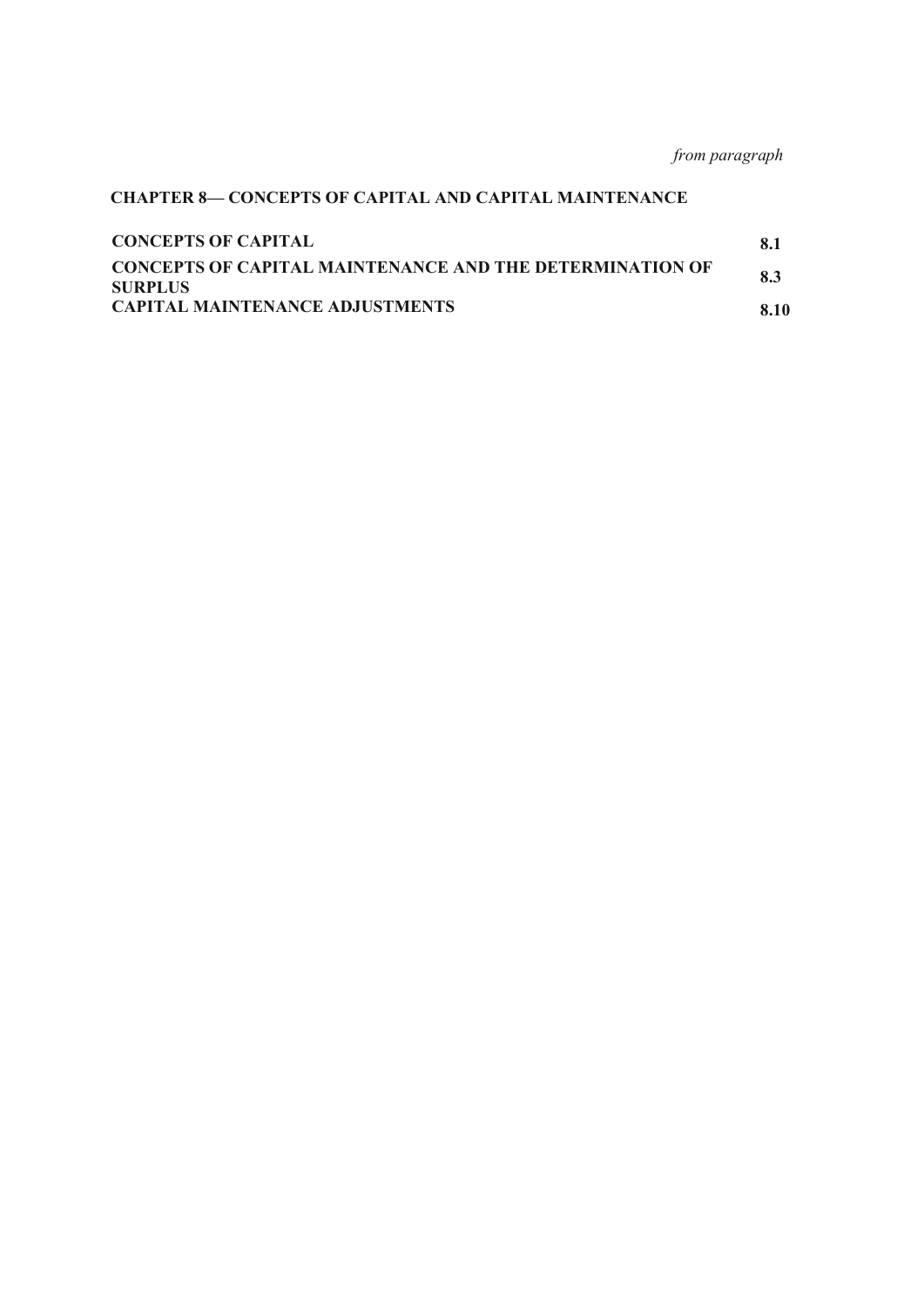# Concepts of capital

- 8.1 A financial concept of capital is adopted by most entities in preparing their financial statements. Under a financial concept of capital, such as invested money or invested purchasing power, capital is synonymous with the net assets or equity of the entity. Under a physical concept of capital, such as operating capability, capital is regarded as the productive capacity of the entity based on, for example, units of output per day.
- 8.2 The selection of the appropriate concept of capital by an entity should be based on the needs of the users of its financial statements. Thus, a financial concept of capital should be adopted if the users of financial statements are primarily concerned with the maintenance of nominal invested capital or the purchasing power of invested capital. If, however, the main concern of users is with the operating capability of the entity, a physical concept of capital should be used. The concept chosen indicates the goal to be attained in determining surplus, even though there may be some measurement difficulties in making the concept operational.

# Concepts of capital maintenance and the determination of surplus

- 8.3 The concepts of capital in paragraph 8.1 give rise to the following concepts of capital maintenance:
	- (a) Financial capital maintenance. Under this concept a surplus is earned only if the financial (or money) amount of the net assets at the end of the period exceeds the financial (or money) amount of net assets at the beginning of the period, after excluding any distributions to, and contributions from, owners during the period. Financial capital maintenance can be measured in either nominal monetary units or units of constant purchasing power.
	- (b) Physical capital maintenance. Under this concept a surplus is earned only if the physical productive capacity (or operating capability) of the entity (or the resources or funds needed to achieve that capacity) at the end of the period exceeds the physical productive capacity at the beginning of the period, after excluding any distributions to, and contributions from, owners during the period.
- 8.4 The concept of capital maintenance is concerned with how an entity defines the capital that it seeks to maintain. It provides the linkage between the concepts of capital and the concepts of surplus because it provides the point of reference by which surplus is measured; it is a prerequisite for distinguishing between an entity's return on capital and its return of capital; only inflows of assets in excess of amounts needed to maintain capital may be regarded as surplus and therefore as a return on capital. Hence, surplus is the residual amount that remains after expenses (including capital maintenance adjustments, where appropriate) have been deducted from income. If expenses exceed income the residual amount is a deficit.
- 8.5 The physical capital maintenance concept requires the adoption of the current cost basis of measurement. The financial capital maintenance concept, however, does not require the use of a particular basis of measurement. Selection of the basis under this concept is dependent on the type of financial capital that the entity is seeking to maintain.
- 8.6 The principal difference between the two concepts of capital maintenance is the treatment of the effects of changes in the prices of assets and liabilities of the entity. In general terms, an entity has